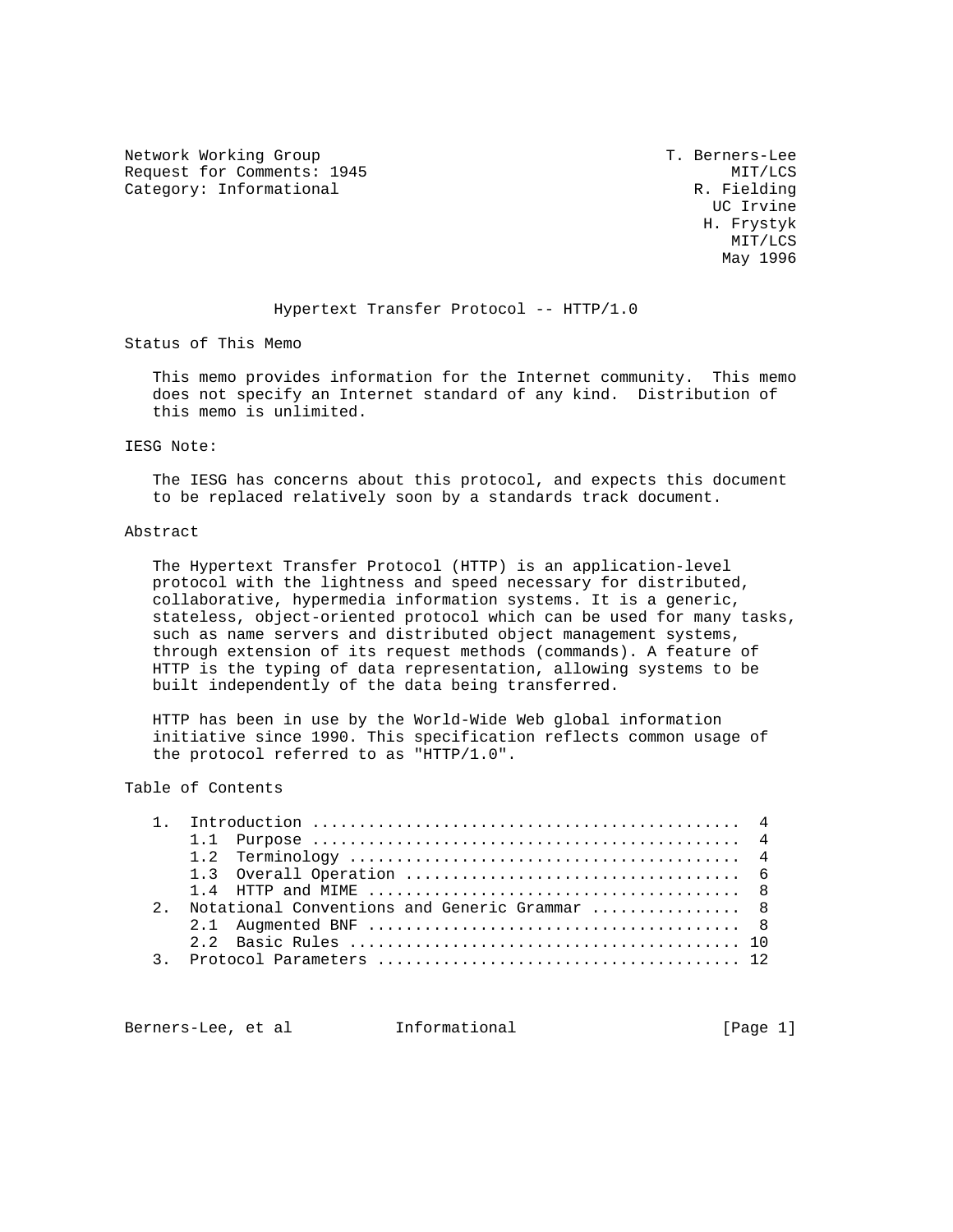|    | 3.1  | 12                                                |  |
|----|------|---------------------------------------------------|--|
|    | 3.2  | Uniform Resource Identifiers<br>14                |  |
|    |      | 3.2.1<br>General Syntax<br>14                     |  |
|    |      | 3.2.2<br>15                                       |  |
|    | 3.3  | 15                                                |  |
|    | 3.4  | 17                                                |  |
|    | 3.5  | 18                                                |  |
|    | 3.6  | 19                                                |  |
|    |      | Canonicalization and Text Defaults<br>3.6.1<br>19 |  |
|    |      | 3.6.2<br>Multipart Types<br>20                    |  |
|    | 3.7  |                                                   |  |
| 4. |      |                                                   |  |
|    | 4.1  |                                                   |  |
|    | 4.2  | 22                                                |  |
|    | 4.3  | General Header Fields<br>23                       |  |
| 5. |      | 23                                                |  |
|    | 5.1  |                                                   |  |
|    |      |                                                   |  |
|    |      | 5.1.2                                             |  |
|    | 5.2  | Request Header Fields  25                         |  |
| б. |      | 25                                                |  |
|    | 6.1  | 26                                                |  |
|    |      | Status Code and Reason Phrase<br>26<br>6.1.1      |  |
|    | 6.2  | Response Header Fields  28                        |  |
| 7. |      |                                                   |  |
|    | 7.1  | Entity Header Fields<br>29                        |  |
|    | 7.2  | 29                                                |  |
|    |      | 7.2.1<br>29                                       |  |
|    |      | 7.2.2                                             |  |
| 8. |      |                                                   |  |
|    | 8.1  |                                                   |  |
|    | 8.2  |                                                   |  |
|    | 8.3  |                                                   |  |
| 9. |      |                                                   |  |
|    | 9.1  |                                                   |  |
|    | 9.2  |                                                   |  |
|    | 9.3  |                                                   |  |
|    | 9.4  |                                                   |  |
|    | 9.5  |                                                   |  |
|    |      |                                                   |  |
|    | 10.1 | Allow                                             |  |
|    | 10.2 | 38                                                |  |
|    | 10.3 | Content-Encoding<br>39                            |  |
|    | 10.4 | 39                                                |  |
|    | 10.5 | 40                                                |  |
|    | 10.6 | 40                                                |  |
|    | 10.7 |                                                   |  |
|    |      | 41                                                |  |
|    | 10.8 | 42                                                |  |

Berners-Lee, et al informational [Page 2]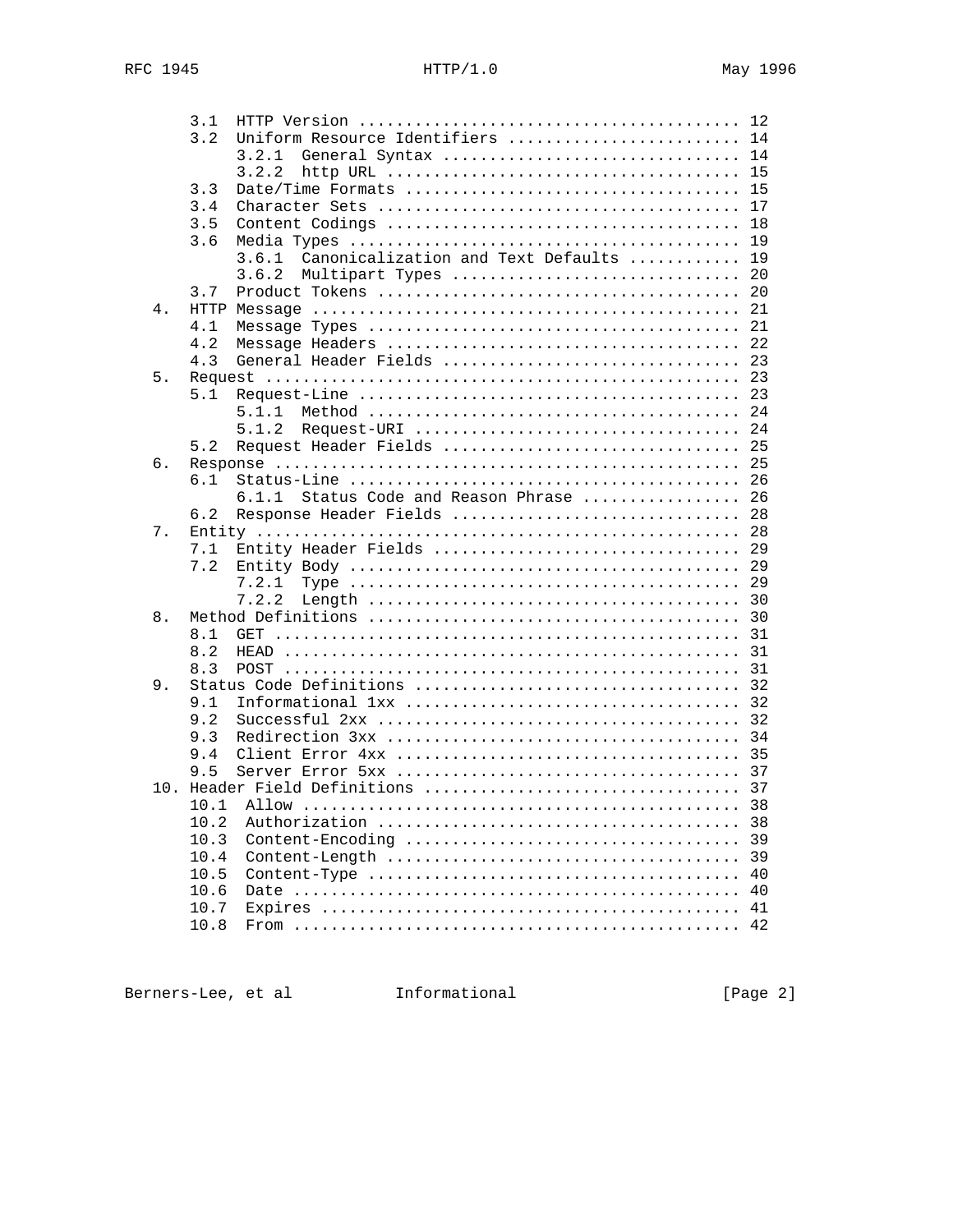| 10.9        |       | If-Modified-Since  42                          |    |
|-------------|-------|------------------------------------------------|----|
|             |       |                                                |    |
|             |       |                                                |    |
|             |       |                                                |    |
|             |       |                                                | 44 |
|             |       |                                                |    |
|             |       |                                                |    |
|             |       |                                                | 46 |
|             |       |                                                | 47 |
| 11.1        |       | Basic Authentication Scheme  48                |    |
|             |       |                                                |    |
| 12.1        |       | Authentication of Clients                      | 49 |
| 12.2        |       |                                                |    |
| 12.3        |       | Abuse of Server Log Information  50            |    |
| 12.4        |       | Transfer of Sensitive Information  50          |    |
| 12.5        |       | Attacks Based On File and Path Names  51       |    |
|             |       |                                                |    |
|             |       |                                                |    |
|             |       |                                                |    |
| Appendix A. |       | Internet Media Type message/http  55           |    |
| Appendix B. |       | Tolerant Applications  55                      |    |
| Appendix C. |       | Relationship to MIME  56                       |    |
| C.1         |       | Conversion to Canonical Form  56               |    |
| C.2         |       | Conversion of Date Formats  57                 |    |
| C.3         |       | Introduction of Content-Encoding  57           |    |
| C.4         |       | No Content-Transfer-Encoding  57               |    |
| C.5         |       | HTTP Header Fields in Multipart Body-Parts  57 |    |
| Appendix D. |       | Additional Features  57                        |    |
| D.1         |       | Additional Request Methods  58                 |    |
|             | D.1.1 |                                                |    |
|             | D.1.2 |                                                |    |
|             | D.1.3 |                                                | 58 |
|             | D.1.4 |                                                |    |
| D.2         |       | Additional Header Field Definitions  58        |    |
|             | D.2.1 |                                                |    |
|             | D.2.2 | Accept-Charset  59                             |    |
|             | D.2.3 | Accept-Encoding  59                            |    |
|             | D.2.4 | Accept-Language  59                            |    |
|             | D.2.5 | Content-Language  59                           |    |
|             | D.2.6 |                                                |    |
|             | D.2.7 | MIME-Version  59                               |    |
|             | D.2.8 |                                                |    |
|             | D.2.9 |                                                |    |
|             |       |                                                |    |
|             |       |                                                |    |

Berners-Lee, et al informational informational [Page 3]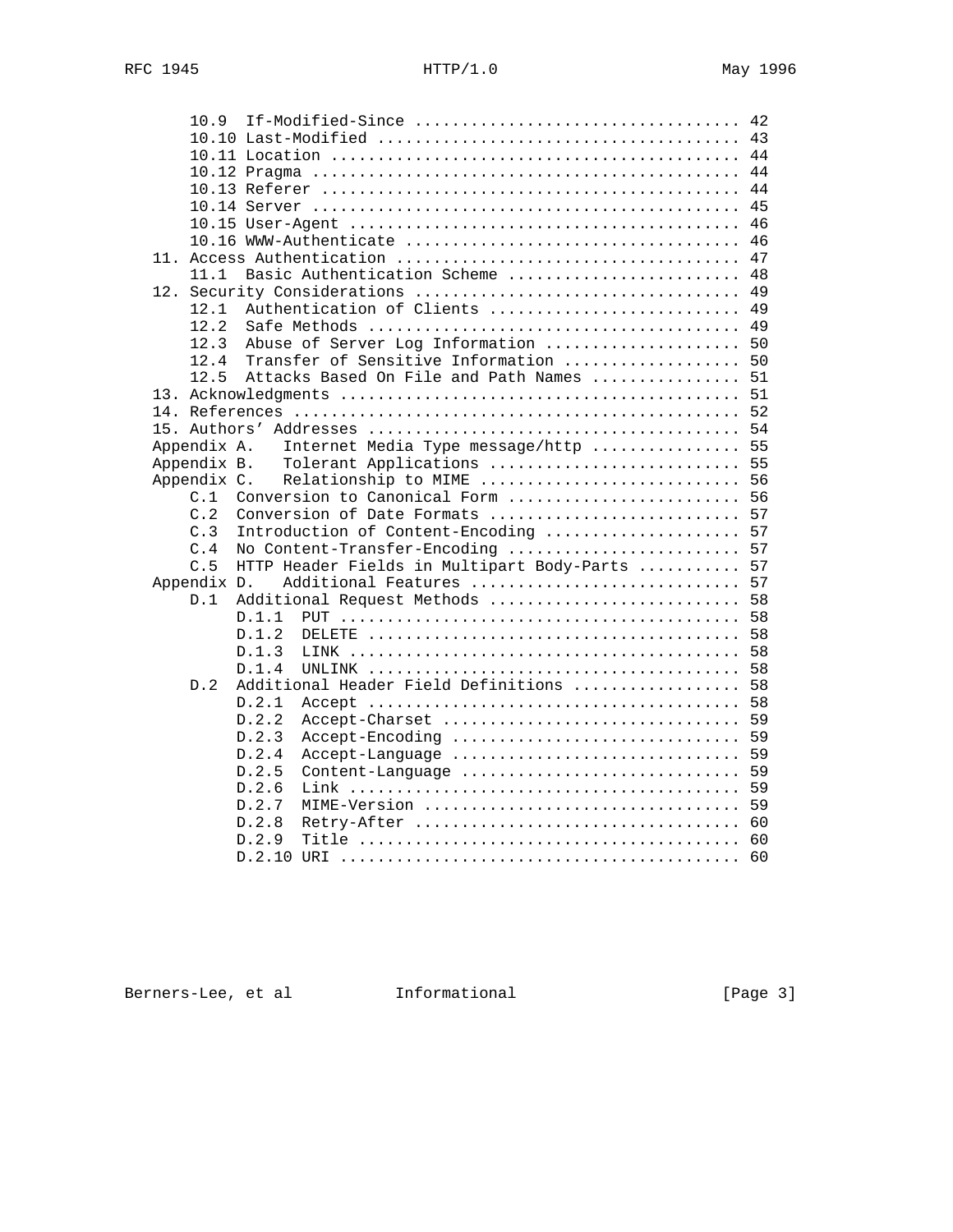## 1. Introduction

### 1.1 Purpose

 The Hypertext Transfer Protocol (HTTP) is an application-level protocol with the lightness and speed necessary for distributed, collaborative, hypermedia information systems. HTTP has been in use by the World-Wide Web global information initiative since 1990. This specification reflects common usage of the protocol referred too as "HTTP/1.0". This specification describes the features that seem to be consistently implemented in most HTTP/1.0 clients and servers. The specification is split into two sections. Those features of HTTP for which implementations are usually consistent are described in the main body of this document. Those features which have few or inconsistent implementations are listed in Appendix D.

 Practical information systems require more functionality than simple retrieval, including search, front-end update, and annotation. HTTP allows an open-ended set of methods to be used to indicate the purpose of a request. It builds on the discipline of reference provided by the Uniform Resource Identifier (URI) [2], as a location (URL) [4] or name (URN) [16], for indicating the resource on which a method is to be applied. Messages are passed in a format similar to that used by Internet Mail [7] and the Multipurpose Internet Mail Extensions (MIME) [5].

 HTTP is also used as a generic protocol for communication between user agents and proxies/gateways to other Internet protocols, such as SMTP [12], NNTP [11], FTP [14], Gopher [1], and WAIS [8], allowing basic hypermedia access to resources available from diverse applications and simplifying the implementation of user agents.

## 1.2 Terminology

 This specification uses a number of terms to refer to the roles played by participants in, and objects of, the HTTP communication.

### connection

 A transport layer virtual circuit established between two application programs for the purpose of communication.

### message

 The basic unit of HTTP communication, consisting of a structured sequence of octets matching the syntax defined in Section 4 and transmitted via the connection.

Berners-Lee, et al informational [Page 4]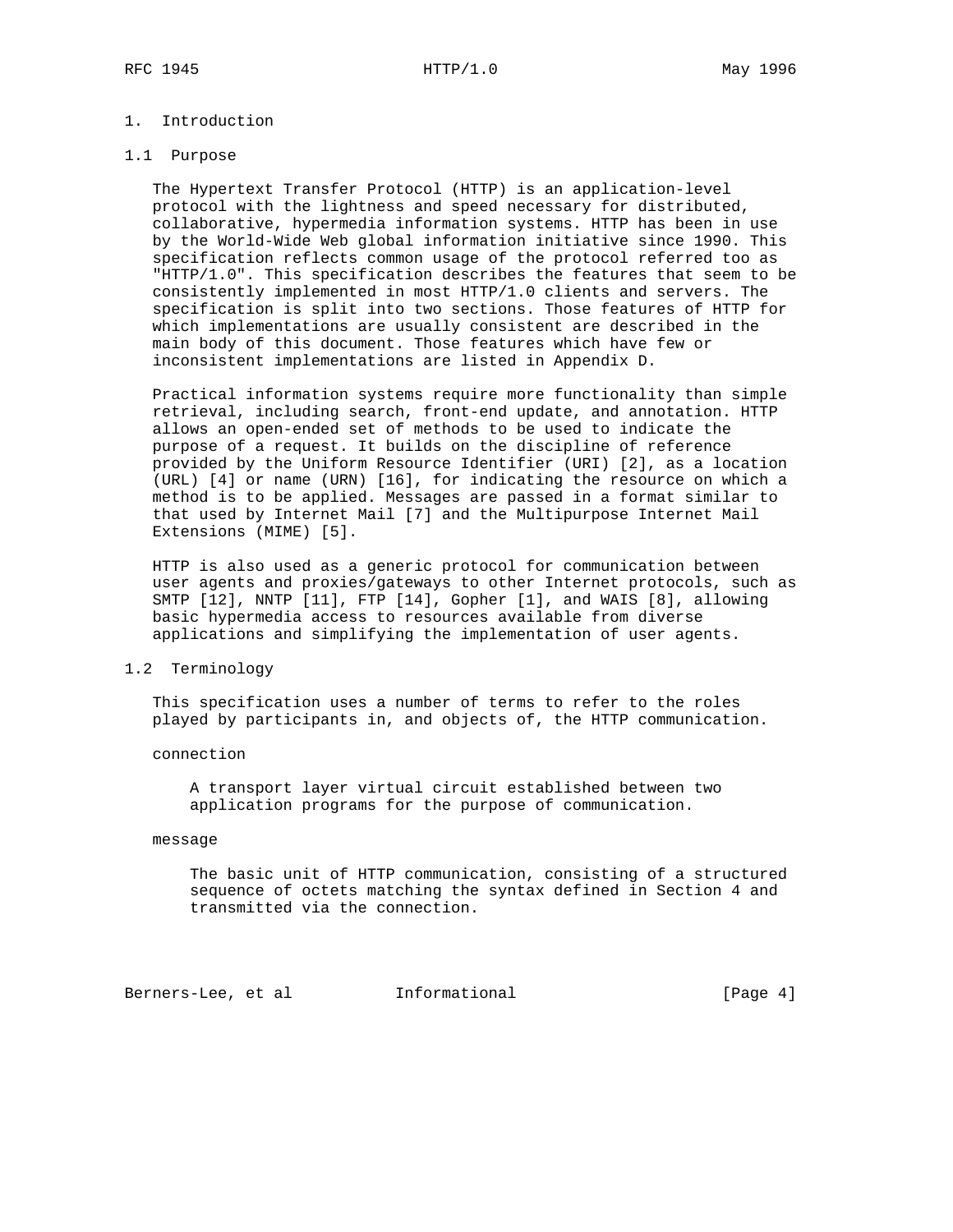### request

An HTTP request message (as defined in Section 5).

### response

An HTTP response message (as defined in Section 6).

### resource

 A network data object or service which can be identified by a URI (Section 3.2).

### entity

 A particular representation or rendition of a data resource, or reply from a service resource, that may be enclosed within a request or response message. An entity consists of metainformation in the form of entity headers and content in the form of an entity body.

## client

 An application program that establishes connections for the purpose of sending requests.

### user agent

 The client which initiates a request. These are often browsers, editors, spiders (web-traversing robots), or other end user tools.

### server

 An application program that accepts connections in order to service requests by sending back responses.

### origin server

The server on which a given resource resides or is to be created.

### proxy

 An intermediary program which acts as both a server and a client for the purpose of making requests on behalf of other clients. Requests are serviced internally or by passing them, with possible translation, on to other servers. A proxy must interpret and, if necessary, rewrite a request message before

Berners-Lee, et al informational [Page 5]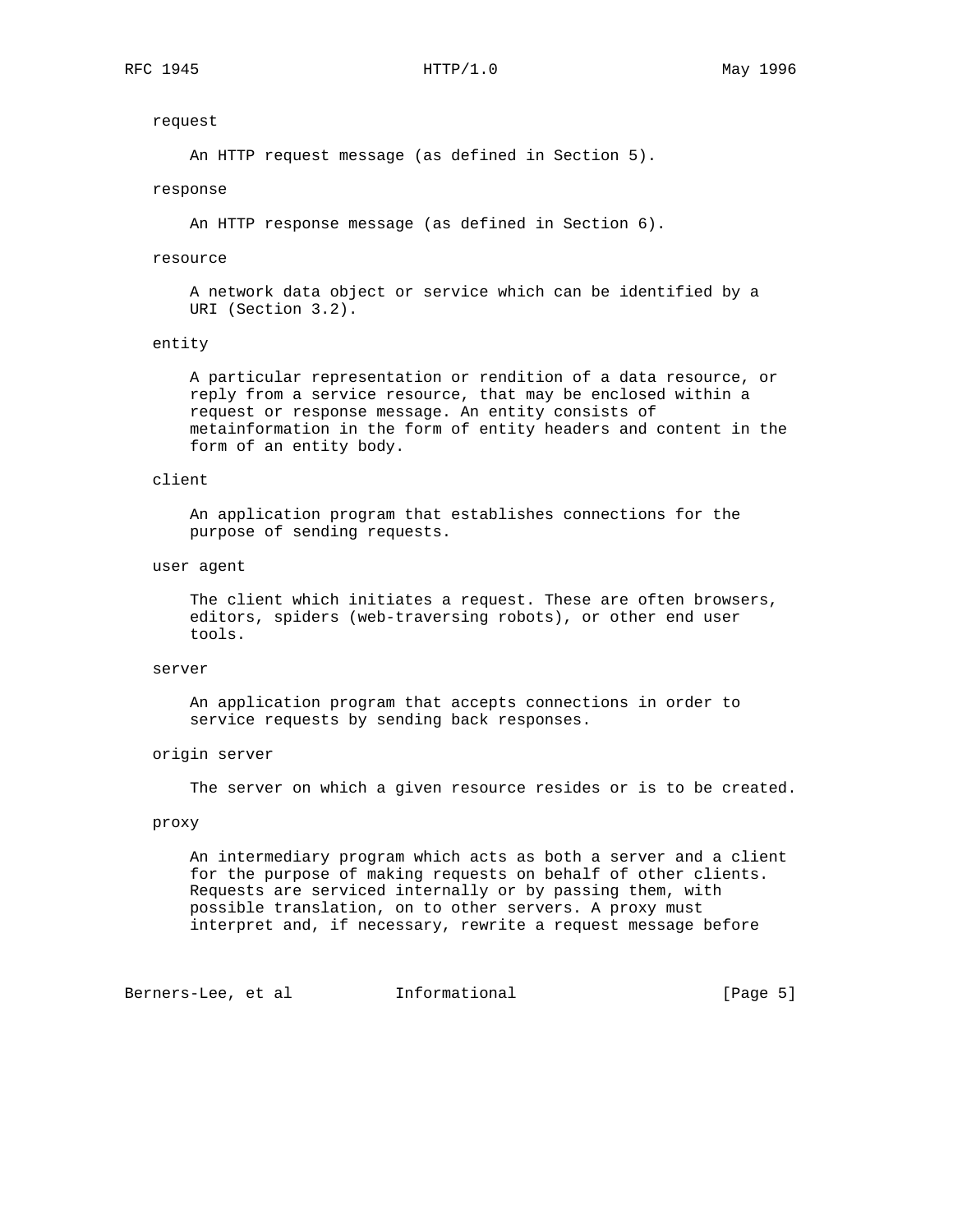forwarding it. Proxies are often used as client-side portals through network firewalls and as helper applications for handling requests via protocols not implemented by the user agent.

## gateway

 A server which acts as an intermediary for some other server. Unlike a proxy, a gateway receives requests as if it were the origin server for the requested resource; the requesting client may not be aware that it is communicating with a gateway. Gateways are often used as server-side portals through network firewalls and as protocol translators for access to resources stored on non-HTTP systems.

### tunnel

 A tunnel is an intermediary program which is acting as a blind relay between two connections. Once active, a tunnel is not considered a party to the HTTP communication, though the tunnel may have been initiated by an HTTP request. The tunnel ceases to exist when both ends of the relayed connections are closed. Tunnels are used when a portal is necessary and the intermediary cannot, or should not, interpret the relayed communication.

### cache

 A program's local store of response messages and the subsystem that controls its message storage, retrieval, and deletion. A cache stores cachable responses in order to reduce the response time and network bandwidth consumption on future, equivalent requests. Any client or server may include a cache, though a cache cannot be used by a server while it is acting as a tunnel.

Any given program may be capable of being both a client and a server; our use of these terms refers only to the role being performed by the program for a particular connection, rather than to the program's capabilities in general. Likewise, any server may act as an origin server, proxy, gateway, or tunnel, switching behavior based on the nature of each request.

## 1.3 Overall Operation

 The HTTP protocol is based on a request/response paradigm. A client establishes a connection with a server and sends a request to the server in the form of a request method, URI, and protocol version, followed by a MIME-like message containing request modifiers, client information, and possible body content. The server responds with a

Berners-Lee, et al informational (Page 6)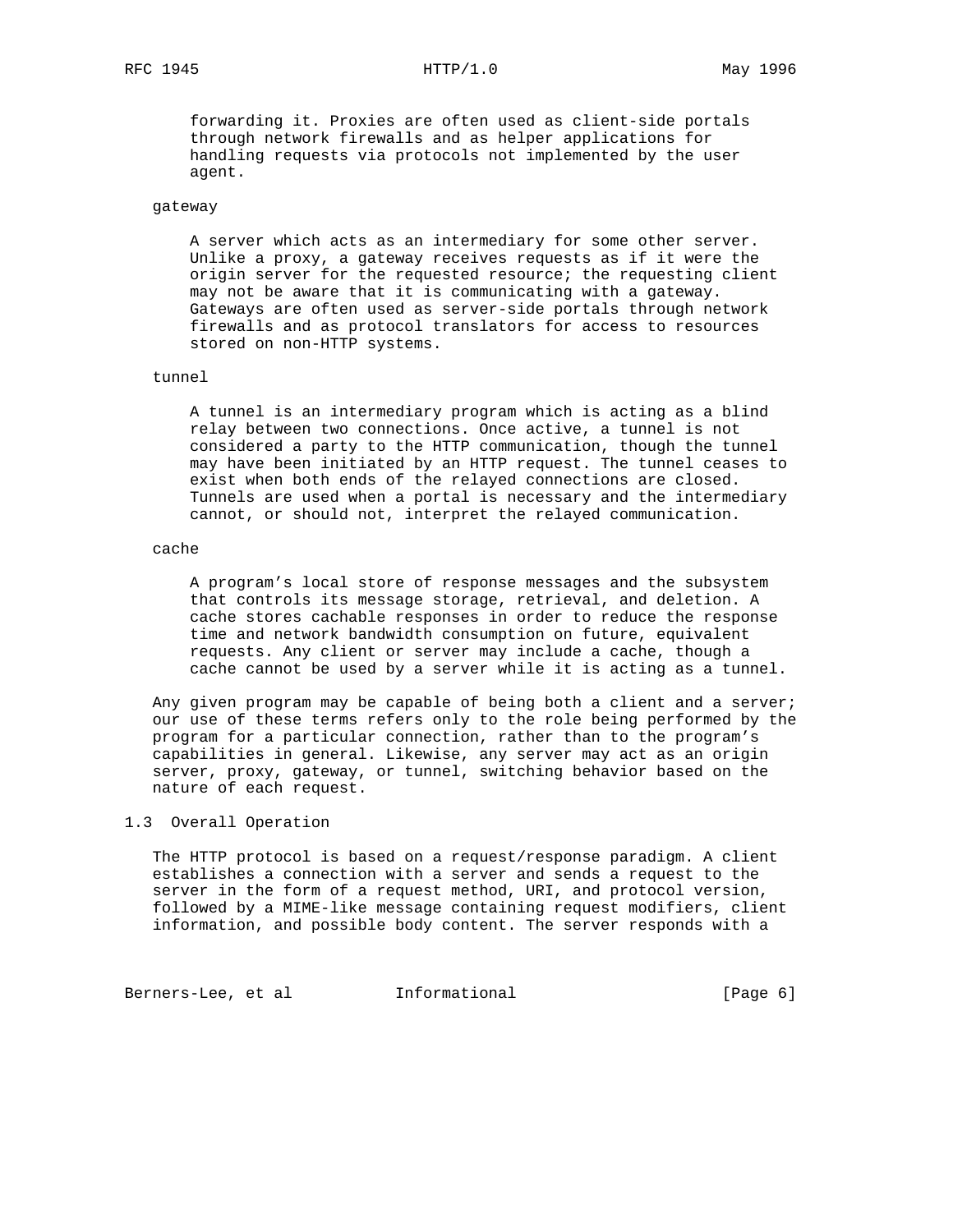status line, including the message's protocol version and a success or error code, followed by a MIME-like message containing server information, entity metainformation, and possible body content.

 Most HTTP communication is initiated by a user agent and consists of a request to be applied to a resource on some origin server. In the simplest case, this may be accomplished via a single connection (v) between the user agent (UA) and the origin server (O).

 request chain ------------------------> UA -------------------v------------------- O <----------------------- response chain

 A more complicated situation occurs when one or more intermediaries are present in the request/response chain. There are three common forms of intermediary: proxy, gateway, and tunnel. A proxy is a forwarding agent, receiving requests for a URI in its absolute form, rewriting all or parts of the message, and forwarding the reformatted request toward the server identified by the URI. A gateway is a receiving agent, acting as a layer above some other server(s) and, if necessary, translating the requests to the underlying server's protocol. A tunnel acts as a relay point between two connections without changing the messages; tunnels are used when the communication needs to pass through an intermediary (such as a firewall) even when the intermediary cannot understand the contents of the messages.

| $UA$ ----- $y$ ----- $A$ ----- $y$ ----- $B$ ----- $y$ ----- $C$ ----- $y$ ----- $O$ |  |
|--------------------------------------------------------------------------------------|--|
|                                                                                      |  |

 The figure above shows three intermediaries (A, B, and C) between the user agent and origin server. A request or response message that travels the whole chain must pass through four separate connections. This distinction is important because some HTTP communication options may apply only to the connection with the nearest, non-tunnel neighbor, only to the end-points of the chain, or to all connections along the chain. Although the diagram is linear, each participant may be engaged in multiple, simultaneous communications. For example, B may be receiving requests from many clients other than A, and/or forwarding requests to servers other than C, at the same time that it is handling A's request.

 Any party to the communication which is not acting as a tunnel may employ an internal cache for handling requests. The effect of a cache is that the request/response chain is shortened if one of the participants along the chain has a cached response applicable to that request. The following illustrates the resulting chain if B has a

Berners-Lee, et al informational informational [Page 7]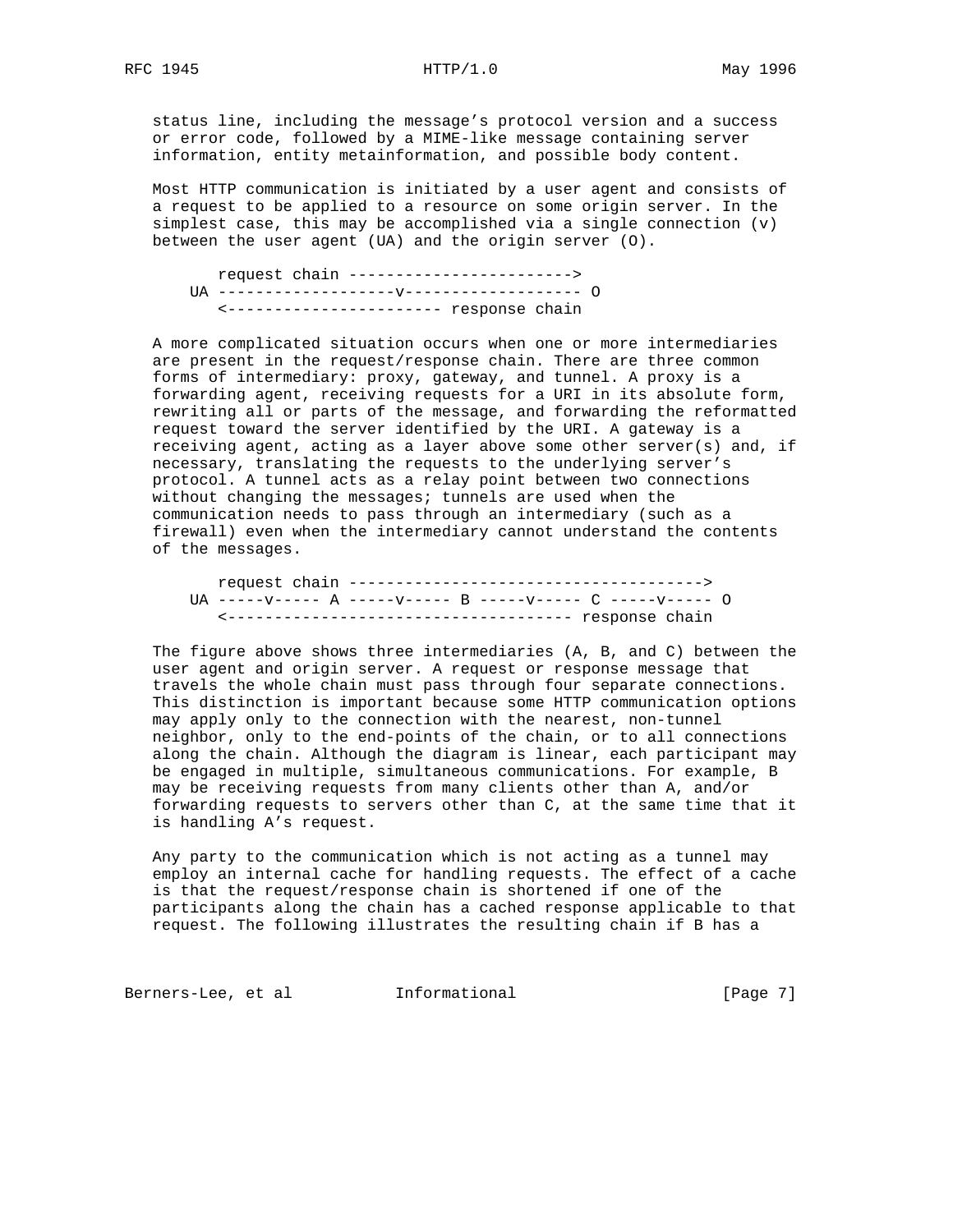cached copy of an earlier response from O (via C) for a request which has not been cached by UA or A.

 request chain ----------> UA -----v----- A -----v----- B - - - - - - C - - - - - - O <--------- response chain

 Not all responses are cachable, and some requests may contain modifiers which place special requirements on cache behavior. Some HTTP/1.0 applications use heuristics to describe what is or is not a "cachable" response, but these rules are not standardized.

 On the Internet, HTTP communication generally takes place over TCP/IP connections. The default port is TCP 80 [15], but other ports can be used. This does not preclude HTTP from being implemented on top of any other protocol on the Internet, or on other networks. HTTP only presumes a reliable transport; any protocol that provides such guarantees can be used, and the mapping of the HTTP/1.0 request and response structures onto the transport data units of the protocol in question is outside the scope of this specification.

 Except for experimental applications, current practice requires that the connection be established by the client prior to each request and closed by the server after sending the response. Both clients and servers should be aware that either party may close the connection prematurely, due to user action, automated time-out, or program failure, and should handle such closing in a predictable fashion. In any case, the closing of the connection by either or both parties always terminates the current request, regardless of its status.

1.4 HTTP and MIME

 HTTP/1.0 uses many of the constructs defined for MIME, as defined in RFC 1521 [5]. Appendix C describes the ways in which the context of HTTP allows for different use of Internet Media Types than is typically found in Internet mail, and gives the rationale for those differences.

- 2. Notational Conventions and Generic Grammar
- 2.1 Augmented BNF

 All of the mechanisms specified in this document are described in both prose and an augmented Backus-Naur Form (BNF) similar to that used by RFC 822 [7]. Implementors will need to be familiar with the notation in order to understand this specification. The augmented BNF includes the following constructs:

Berners-Lee, et al informational [Page 8]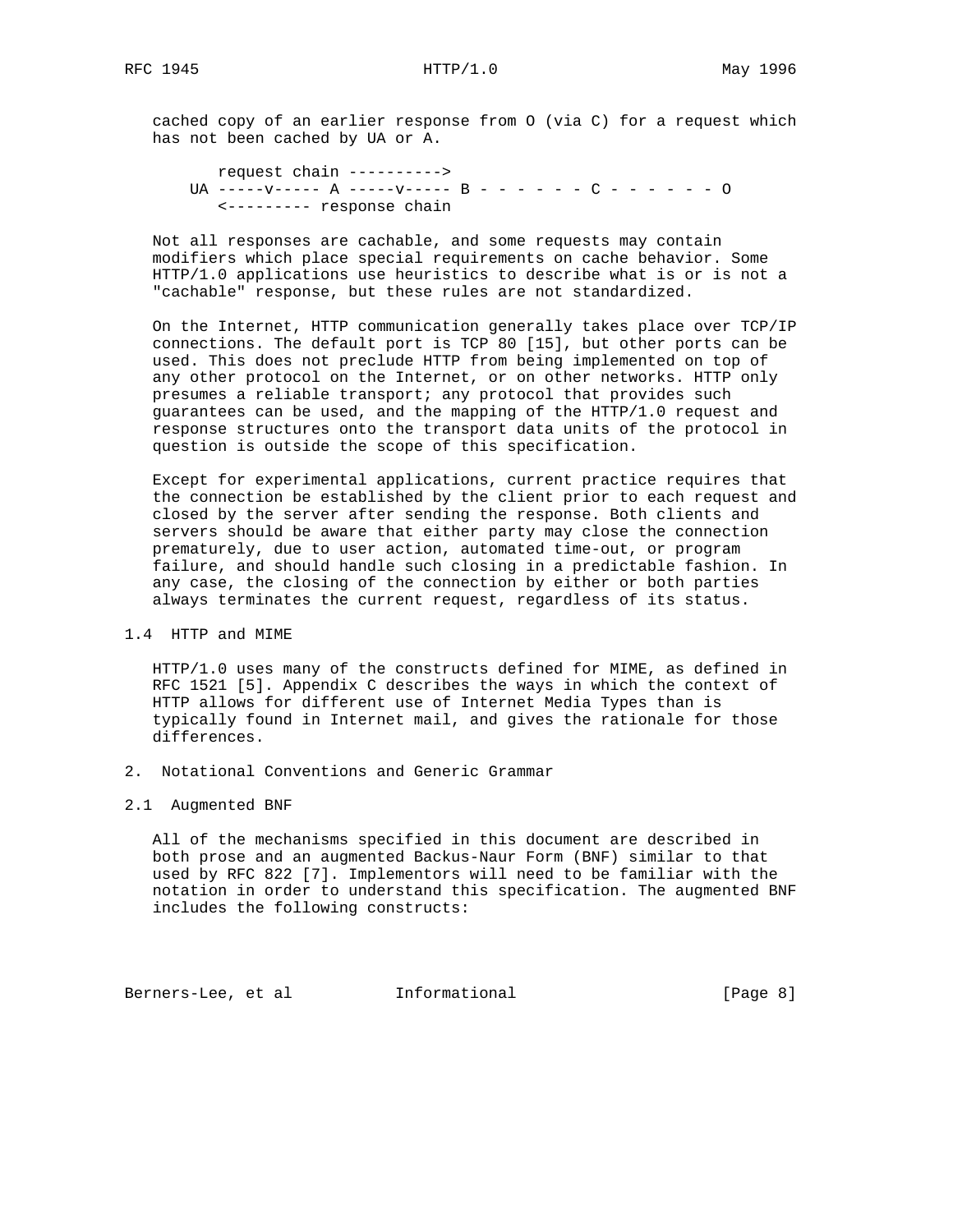name = definition

 The name of a rule is simply the name itself (without any enclosing "<" and ">") and is separated from its definition by the equal character "=". Whitespace is only significant in that indentation of continuation lines is used to indicate a rule definition that spans more than one line. Certain basic rules are in uppercase, such as SP, LWS, HT, CRLF, DIGIT, ALPHA, etc. Angle brackets are used within definitions whenever their presence will facilitate discerning the use of rule names.

# "literal"

 Quotation marks surround literal text. Unless stated otherwise, the text is case-insensitive.

rule1 | rule2

 Elements separated by a bar ("I") are alternatives, e.g., "yes | no" will accept yes or no.

(rule1 rule2)

 Elements enclosed in parentheses are treated as a single element. Thus, "(elem (foo | bar) elem)" allows the token sequences "elem foo elem" and "elem bar elem".

### \*rule

 The character "\*" preceding an element indicates repetition. The full form is "<n>\*<m>element" indicating at least <n> and at most <m> occurrences of element. Default values are 0 and infinity so that "\*(element)" allows any number, including zero; "1\*element" requires at least one; and "1\*2element" allows one or two.

## [rule]

 Square brackets enclose optional elements; "[foo bar]" is equivalent to "\*1(foo bar)".

## N rule

 Specific repetition: "<n>(element)" is equivalent to "<n>\*<n>(element)"; that is, exactly <n> occurrences of (element). Thus 2DIGIT is a 2-digit number, and 3ALPHA is a string of three alphabetic characters.

Berners-Lee, et al informational [Page 9]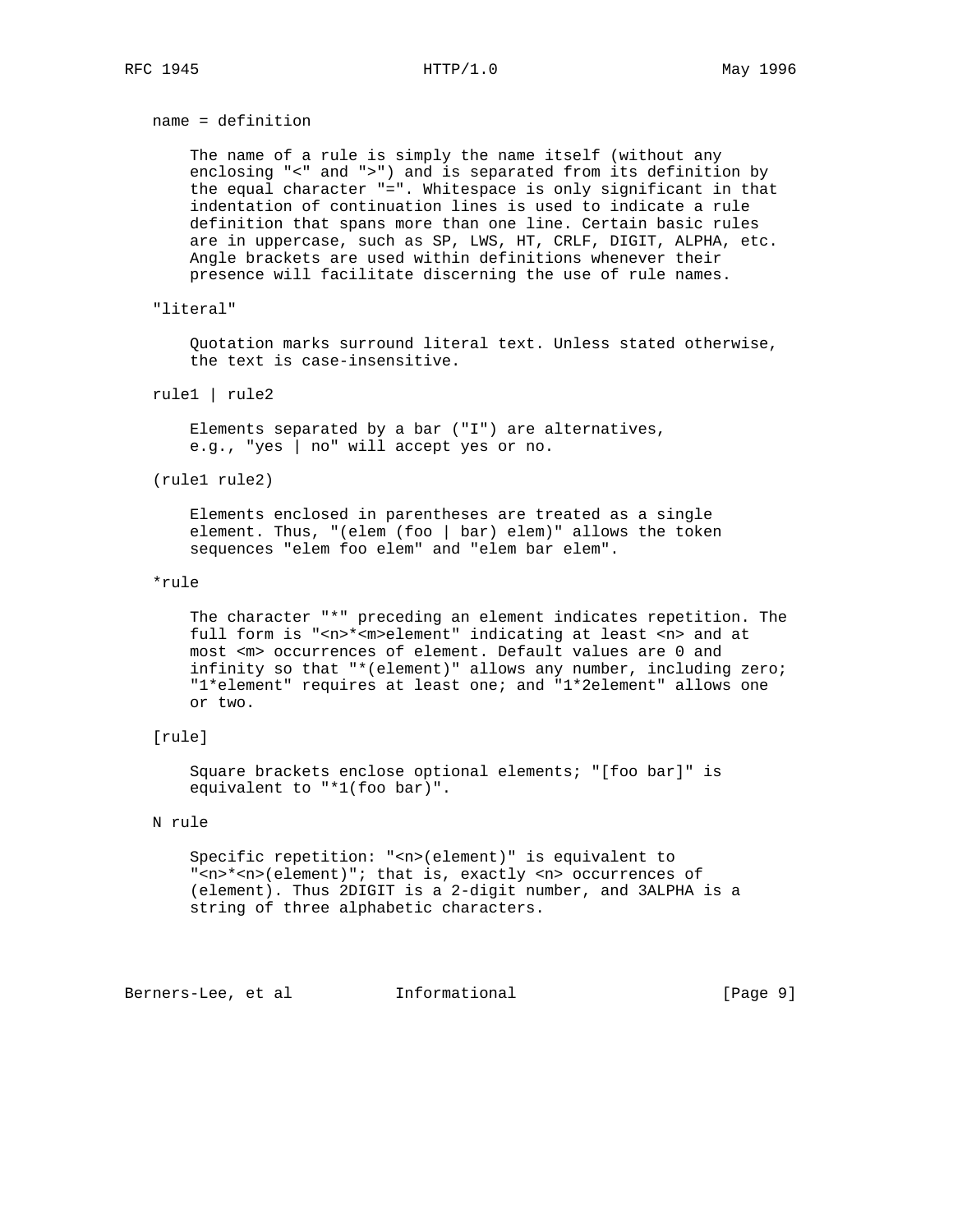### #rule

 A construct "#" is defined, similar to "\*", for defining lists of elements. The full form is "<n>#<m>element" indicating at least <n> and at most <m> elements, each separated by one or more commas (",") and optional linear whitespace (LWS). This makes the usual form of lists very easy; a rule such as "( \*LWS element \*( \*LWS "," \*LWS element ))" can be shown as "1#element". Wherever this construct is used, null elements are allowed, but do not contribute to the count of elements present. That is, "(element), , (element)" is permitted, but counts as only two elements. Therefore, where at least one element is required, at least one non-null element must be present. Default values are 0 and infinity so that "#(element)" allows any number, including zero; "1#element" requires at least one; and "1#2element" allows one or two.

### ; comment

 A semi-colon, set off some distance to the right of rule text, starts a comment that continues to the end of line. This is a simple way of including useful notes in parallel with the specifications.

## implied \*LWS

 The grammar described by this specification is word-based. Except where noted otherwise, linear whitespace (LWS) can be included between any two adjacent words (token or quoted-string), and between adjacent tokens and delimiters (tspecials), without changing the interpretation of a field. At least one delimiter (tspecials) must exist between any two tokens, since they would otherwise be interpreted as a single token. However, applications should attempt to follow "common form" when generating HTTP constructs, since there exist some implementations that fail to accept anything beyond the common forms.

# 2.2 Basic Rules

 The following rules are used throughout this specification to describe basic parsing constructs. The US-ASCII coded character set is defined by [17].

| OCTET   |  | $=$ <any 8-bit="" data="" of="" sequence=""></any>                       |  |  |
|---------|--|--------------------------------------------------------------------------|--|--|
| CHAR    |  | $=$ <any (octets="" <math="" character="" us-ascii="">0 - 127)&gt;</any> |  |  |
| UPALPHA |  | = <any "a""z"="" letter="" uppercase="" us-ascii=""></any>               |  |  |
| LOALPHA |  | = <any "a""z"="" letter="" lowercase="" us-ascii=""></any>               |  |  |

| [Page 10]<br>Informational<br>Berners-Lee, et al |  |
|--------------------------------------------------|--|
|--------------------------------------------------|--|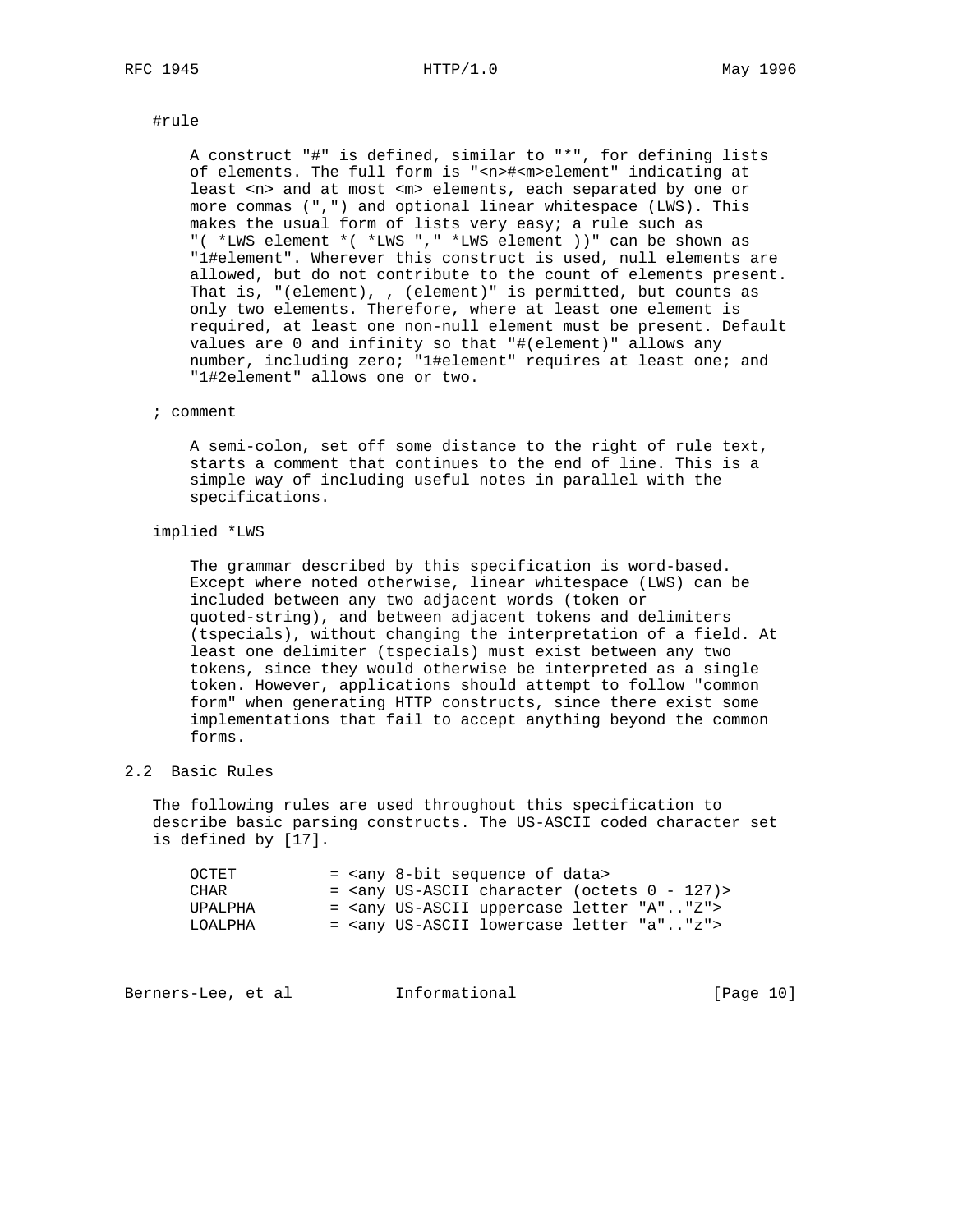| ALPHA        | $= UPALPHA$   LOALPHA                                               |
|--------------|---------------------------------------------------------------------|
| DIGIT        | = <any "0""9"="" digit="" us-ascii=""></any>                        |
| <b>CTL</b>   | = <any character<="" control="" td="" us-ascii=""></any>            |
|              | (octets $0 - 31$ ) and DEL $(127)$ >                                |
| CR.          | = < US-ASCII CR, carriage return (13)>                              |
| LF           | = <us-ascii (10)="" lf,="" linefeed=""></us-ascii>                  |
| SP           | $=$ <us-ascii <math="" sp,="" space="">(32)&gt;</us-ascii>          |
| HT.          | = < US-ASCII HT, horizontal-tab (9) >                               |
| $\langle$ "> | $=$ <us-ascii <math="" double-quote="" mark="">(34) &gt;</us-ascii> |

 HTTP/1.0 defines the octet sequence CR LF as the end-of-line marker for all protocol elements except the Entity-Body (see Appendix B for tolerant applications). The end-of-line marker within an Entity-Body is defined by its associated media type, as described in Section 3.6.

 $CRLF$  =  $CRLF$ 

 HTTP/1.0 headers may be folded onto multiple lines if each continuation line begins with a space or horizontal tab. All linear whitespace, including folding, has the same semantics as SP.

LWS  $= [CRLF] 1*(SP | HT)$ 

 However, folding of header lines is not expected by some applications, and should not be generated by HTTP/1.0 applications.

 The TEXT rule is only used for descriptive field contents and values that are not intended to be interpreted by the message parser. Words of \*TEXT may contain octets from character sets other than US-ASCII.

TEXT = <any OCTET except CTLs, but including LWS>

 Recipients of header field TEXT containing octets outside the US- ASCII character set may assume that they represent ISO-8859-1 characters.

Hexadecimal numeric characters are used in several protocol elements.

 HEX = "A" | "B" | "C" | "D" | "E" | "F" | "a" | "b" | "c" | "d" | "e" | "f" | DIGIT

 Many HTTP/1.0 header field values consist of words separated by LWS or special characters. These special characters must be in a quoted string to be used within a parameter value.

word = token | quoted-string

Berners-Lee, et al informational [Page 11]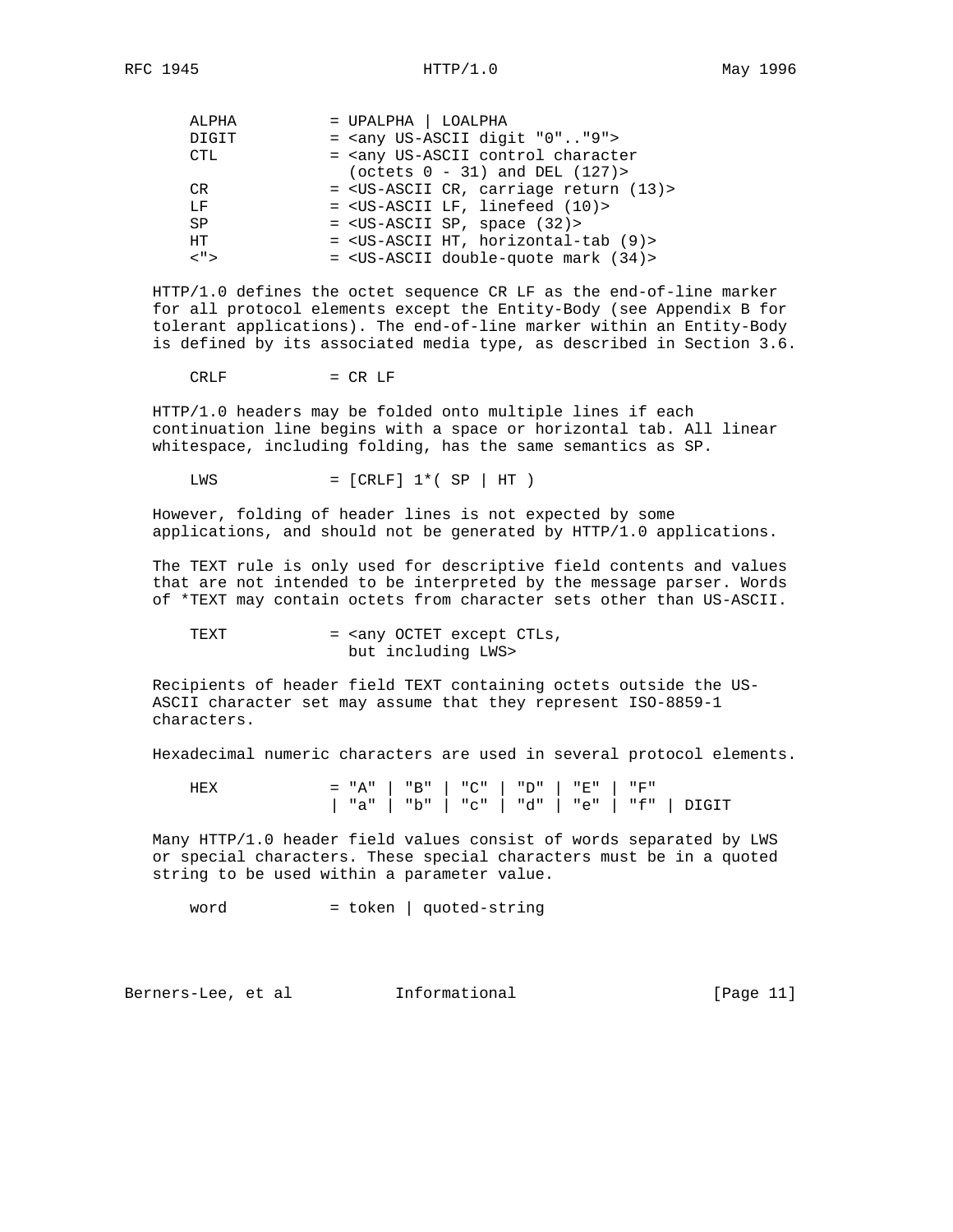token = 1\*<any CHAR except CTLs or tspecials>

tspecials = "(" | ")" | "<" | ">" | "@" | "," | ";" | ":" | "\" | <"> | "/" | "[" | "]" | "?" | "=" | "{" | "}" | SP | HT

 Comments may be included in some HTTP header fields by surrounding the comment text with parentheses. Comments are only allowed in fields containing "comment" as part of their field value definition. In all other fields, parentheses are considered part of the field value.

| comment |  |  | $=$ "(" *( ctext   comment ) ")"                          |  |  |
|---------|--|--|-----------------------------------------------------------|--|--|
| ctext   |  |  | $=$ <any "("="" ")"="" and="" excluding="" text=""></any> |  |  |

but including LWS>

 A string of text is parsed as a single word if it is quoted using double-quote marks.

 quoted-string = ( <"> \*(qdtext) <"> ) qdtext = <any CHAR except <"> and CTLs,

 Single-character quoting using the backslash ("\") character is not permitted in HTTP/1.0.

### 3. Protocol Parameters

## 3.1 HTTP Version

 HTTP uses a "<major>.<minor>" numbering scheme to indicate versions of the protocol. The protocol versioning policy is intended to allow the sender to indicate the format of a message and its capacity for understanding further HTTP communication, rather than the features obtained via that communication. No change is made to the version number for the addition of message components which do not affect communication behavior or which only add to extensible field values. The <minor> number is incremented when the changes made to the protocol add features which do not change the general message parsing algorithm, but which may add to the message semantics and imply additional capabilities of the sender. The <major> number is incremented when the format of a message within the protocol is changed.

 The version of an HTTP message is indicated by an HTTP-Version field in the first line of the message. If the protocol version is not specified, the recipient must assume that the message is in the

Berners-Lee, et al Informational [Page 12]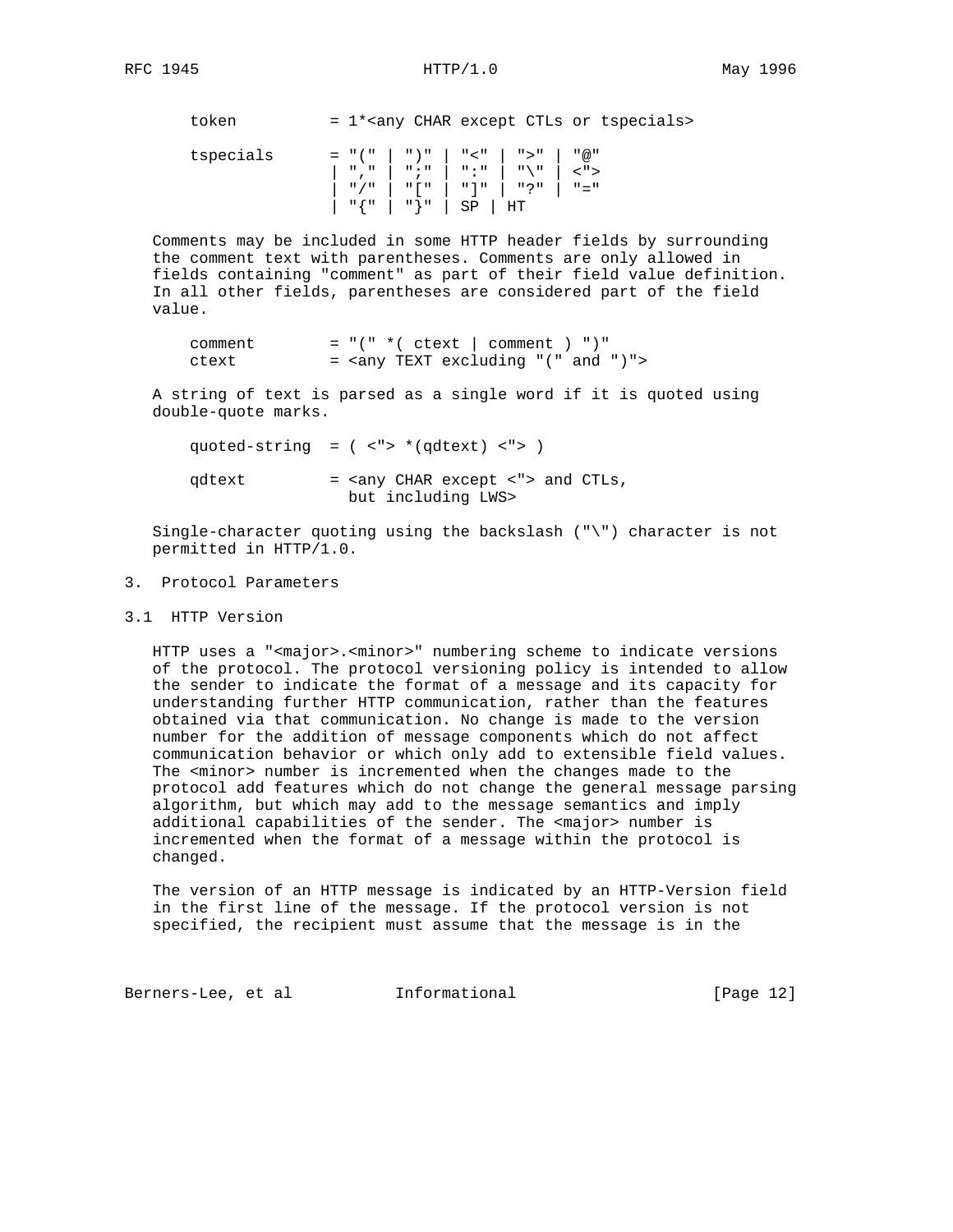simple HTTP/0.9 format.

HTTP-Version = "HTTP" "/" 1\*DIGIT "." 1\*DIGIT

 Note that the major and minor numbers should be treated as separate integers and that each may be incremented higher than a single digit. Thus, HTTP/2.4 is a lower version than HTTP/2.13, which in turn is lower than HTTP/12.3. Leading zeros should be ignored by recipients and never generated by senders.

 This document defines both the 0.9 and 1.0 versions of the HTTP protocol. Applications sending Full-Request or Full-Response messages, as defined by this specification, must include an HTTP- Version of "HTTP/1.0".

HTTP/1.0 servers must:

- o recognize the format of the Request-Line for HTTP/0.9 and HTTP/1.0 requests;
- o understand any valid request in the format of HTTP/0.9 or HTTP/1.0;
- o respond appropriately with a message in the same protocol version used by the client.

HTTP/1.0 clients must:

- o recognize the format of the Status-Line for HTTP/1.0 responses;
- o understand any valid response in the format of HTTP/0.9 or HTTP/1.0.

 Proxy and gateway applications must be careful in forwarding requests that are received in a format different than that of the application's native HTTP version. Since the protocol version indicates the protocol capability of the sender, a proxy/gateway must never send a message with a version indicator which is greater than its native version; if a higher version request is received, the proxy/gateway must either downgrade the request version or respond with an error. Requests with a version lower than that of the application's native format may be upgraded before being forwarded; the proxy/gateway's response to that request must follow the server requirements listed above.

Berners-Lee, et al informational [Page 13]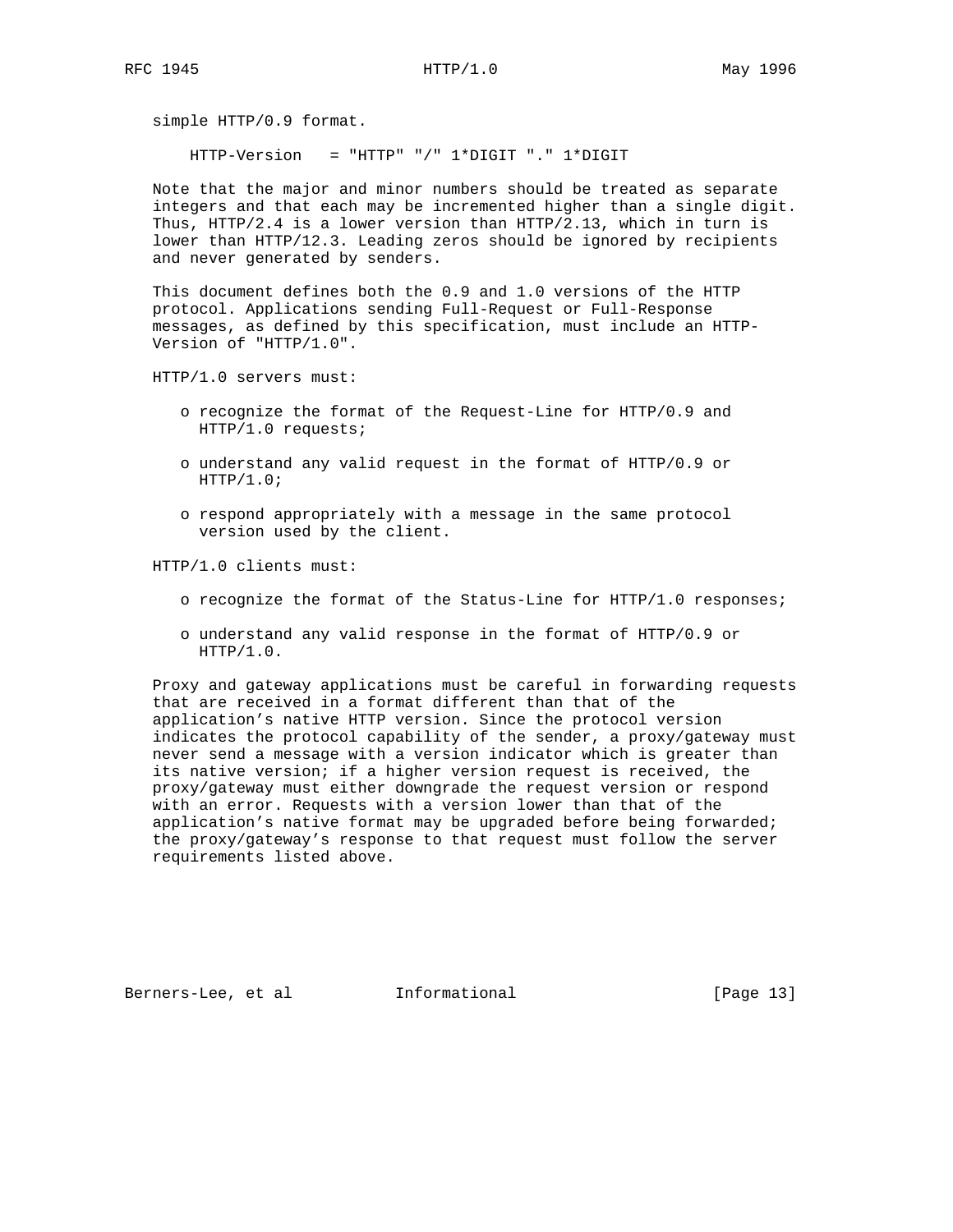# 3.2 Uniform Resource Identifiers

 URIs have been known by many names: WWW addresses, Universal Document Identifiers, Universal Resource Identifiers [2], and finally the combination of Uniform Resource Locators (URL) [4] and Names (URN) [16]. As far as HTTP is concerned, Uniform Resource Identifiers are simply formatted strings which identify--via name, location, or any other characteristic--a network resource.

3.2.1 General Syntax

 URIs in HTTP can be represented in absolute form or relative to some known base URI [9], depending upon the context of their use. The two forms are differentiated by the fact that absolute URIs always begin with a scheme name followed by a colon.

| URI                                                       | = ( absoluteURI   relativeURI ) [ "#" fragment ]                                                                                                                                                                                                                                                                                                                                    |
|-----------------------------------------------------------|-------------------------------------------------------------------------------------------------------------------------------------------------------------------------------------------------------------------------------------------------------------------------------------------------------------------------------------------------------------------------------------|
| absoluteURI                                               | = scheme ":" $*($ uchar   reserved )                                                                                                                                                                                                                                                                                                                                                |
| relativeURI                                               | = net_path   abs_path   rel_path                                                                                                                                                                                                                                                                                                                                                    |
| net path<br>abs_path<br>rel_path                          | $=$ "//" net_loc [ abs_path ]<br>= "/" rel_path<br>= [ path ] [ ";" params ] [ "?" query ]                                                                                                                                                                                                                                                                                          |
| path<br>$f^{segment} = 1 * pchar$<br>segment $=$ *pchar   | = fsegment *( "/" segment )                                                                                                                                                                                                                                                                                                                                                         |
| params<br>param                                           | $=$ param $*($ ";" param $)$<br>$= *$ (pchar   "/" )                                                                                                                                                                                                                                                                                                                                |
| scheme<br>net_loc<br>query<br>fragment                    | = 1*( ALPHA   DIGIT   "+"   "-"   "." )<br>$=$ *( pchar   ";"   "?" )<br>$= *$ (uchar   reserved )<br>$= *$ (uchar   reserved )                                                                                                                                                                                                                                                     |
| pchar<br>uchar<br>unreserved                              | = uchar   ":"   "@"   "&"   "="   "+"<br>$=$ unreserved $ $ escape<br>$=$ ALPHA   DIGIT   safe   extra   national                                                                                                                                                                                                                                                                   |
| escape<br>reserved<br>extra<br>safe<br>unsafe<br>national | $=$ "%" HEX HEX<br>" ? "   " : "   " @ "   " & "   " = "<br>$=$ "; "<br>$\mathbb{F}/\mathbb{F}$  <br>$" + "$<br>$=$ "!"   "*"   "'"   "("   ")"   ","<br>$=$ " $\zeta$ "   " $-$ "   " "<br>$\ ^{\rm n}$ . $\ ^{\rm n}$<br>$SP   < ">$   $"$   $"$   $"$   $"$ $"$   $"$ $"$   $"$ $"$   $"$ $"$<br>$=$ $CTL$ $ $<br>= <any alpha,="" digit,<="" excluding="" octet="" td=""></any> |

Berners-Lee, et al Informational [Page 14]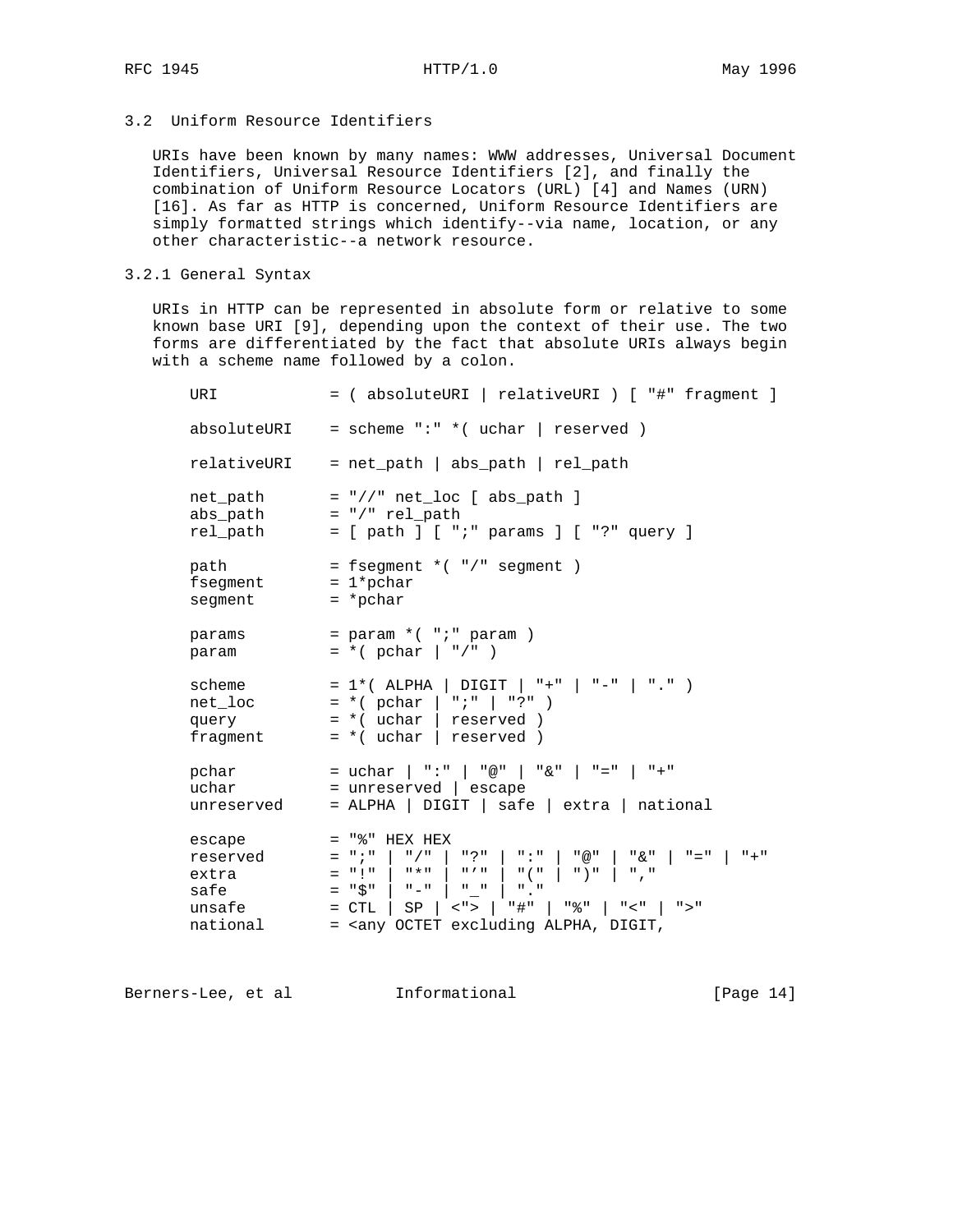reserved, extra, safe, and unsafe>

 For definitive information on URL syntax and semantics, see RFC 1738 [4] and RFC 1808 [9]. The BNF above includes national characters not allowed in valid URLs as specified by RFC 1738, since HTTP servers are not restricted in the set of unreserved characters allowed to represent the rel\_path part of addresses, and HTTP proxies may receive requests for URIs not defined by RFC 1738.

3.2.2 http URL

 The "http" scheme is used to locate network resources via the HTTP protocol. This section defines the scheme-specific syntax and semantics for http URLs.

| http URL | = "http:" "//" host [ ":" port ] [ abs_path ]                                                                                                    |
|----------|--------------------------------------------------------------------------------------------------------------------------------------------------|
| host     | = <a domain="" host="" internet="" legal="" name<br="">or IP address (in dotted-decimal form),<br/>as defined by Section 2.1 of RFC 1123&gt;</a> |
| port     | $= *DTGIT$                                                                                                                                       |

 If the port is empty or not given, port 80 is assumed. The semantics are that the identified resource is located at the server listening for TCP connections on that port of that host, and the Request-URI for the resource is abs\_path. If the abs\_path is not present in the URL, it must be given as "/" when used as a Request-URI (Section 5.1.2).

 Note: Although the HTTP protocol is independent of the transport layer protocol, the http URL only identifies resources by their TCP location, and thus non-TCP resources must be identified by some other URI scheme.

 The canonical form for "http" URLs is obtained by converting any UPALPHA characters in host to their LOALPHA equivalent (hostnames are case-insensitive), eliding the [ ":" port ] if the port is 80, and replacing an empty abs\_path with "/".

3.3 Date/Time Formats

 HTTP/1.0 applications have historically allowed three different formats for the representation of date/time stamps:

| Sun, 06 Nov 1994 08:49:37 GMT  | ; RFC 822, updated by RFC 1123   |
|--------------------------------|----------------------------------|
| Sunday, 06-Nov-94 08:49:37 GMT | ; RFC 850, obsoleted by RFC 1036 |
| Sun Nov 6 08:49:37 1994        | ; ANSI C's asctime() format      |

Berners-Lee, et al **Informational** [Page 15]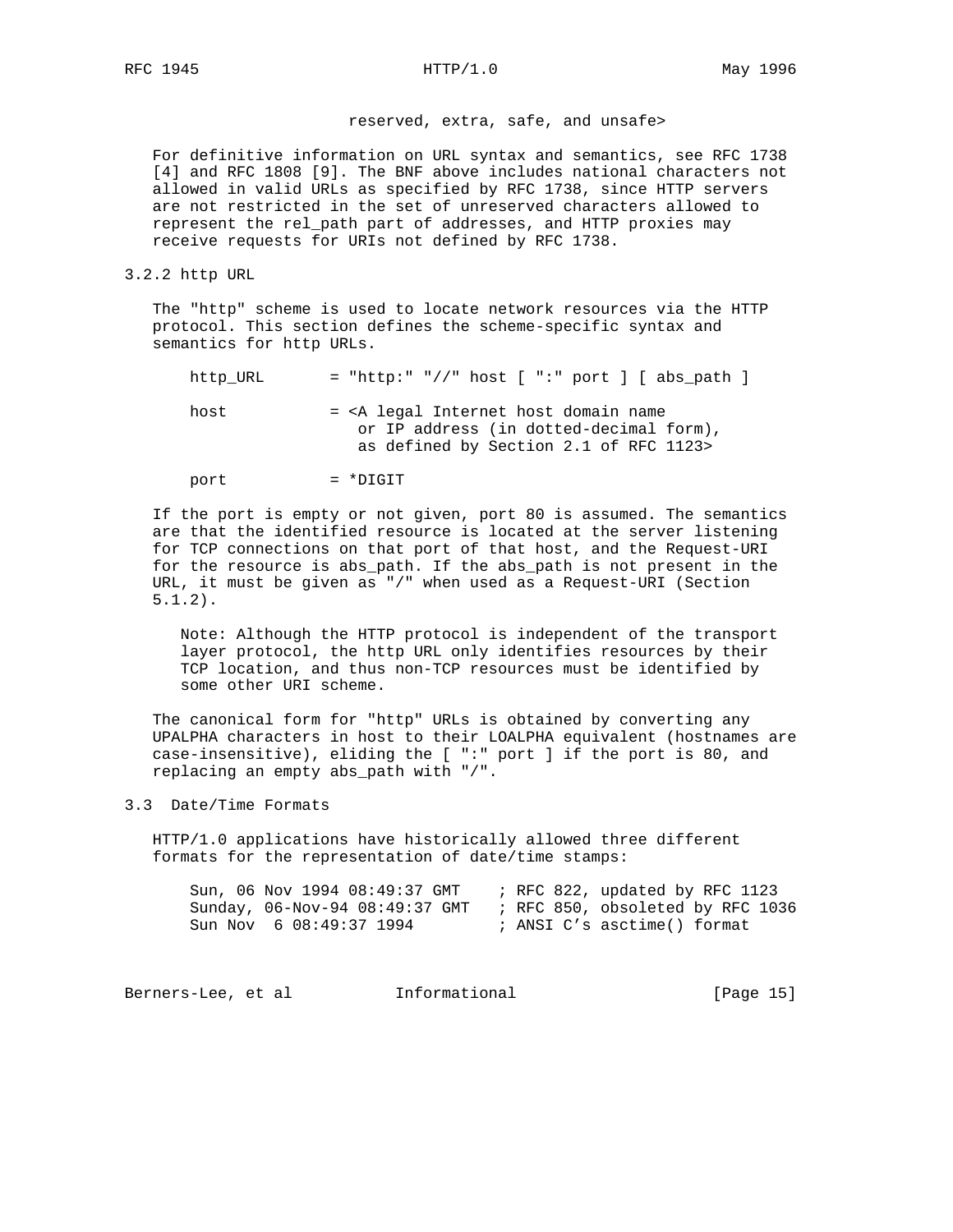The first format is preferred as an Internet standard and represents a fixed-length subset of that defined by RFC 1123 [6] (an update to RFC 822 [7]). The second format is in common use, but is based on the obsolete RFC 850 [10] date format and lacks a four-digit year. HTTP/1.0 clients and servers that parse the date value should accept all three formats, though they must never generate the third (asctime) format.

 Note: Recipients of date values are encouraged to be robust in accepting date values that may have been generated by non-HTTP applications, as is sometimes the case when retrieving or posting messages via proxies/gateways to SMTP or NNTP.

 All HTTP/1.0 date/time stamps must be represented in Universal Time (UT), also known as Greenwich Mean Time (GMT), without exception. This is indicated in the first two formats by the inclusion of "GMT" as the three-letter abbreviation for time zone, and should be assumed when reading the asctime format.

| HTTP-date                                   | $=$ rfc1123-date   rfc850-date   asctime-date                                                                           |
|---------------------------------------------|-------------------------------------------------------------------------------------------------------------------------|
| rfc1123-date<br>rfc850-date<br>asctime-date | = wkday ", " SP datel SP time SP "GMT"<br>= weekday "," SP date2 SP time SP "GMT"<br>= wkday SP date3 SP time SP 4DIGIT |
| date1                                       | = 2DIGIT SP month SP 4DIGIT<br>; day month year $(e,q, 02$ Jun 1982)                                                    |
| date2                                       | = 2DIGIT "-" month "-" 2DIGIT<br>; day-month-year $(e,q, 02-Jun-82)$                                                    |
| date3                                       | $=$ month SP ( 2DIGIT   ( SP 1DIGIT ))<br>; month day $(e.g., Jun 2)$                                                   |
| time                                        | $= 2$ DIGIT ":" $2$ DIGIT ":" $2$ DIGIT<br>$: 00:00:00 - 23:59:59$                                                      |
| wkday                                       | = "Mon"   "Tue"   "Wed"<br>  "Thu"   "Fri"   "Sat"   "Sun"                                                              |
| weekday                                     | = "Monday"   "Tuesday"   "Wednesday"<br>  "Thursday"   "Friday"   "Saturday"   "Sunday"                                 |
| month                                       | = "Jan"   "Feb"   "Mar"   "Apr"<br>"May"   "Jun"   "Jul"   "Aug"<br>"Sep"   "Oct"   "Nov"   "Dec"                       |

 Note: HTTP requirements for the date/time stamp format apply only to their usage within the protocol stream. Clients and servers are not required to use these formats for user

Berners-Lee, et al informational [Page 16]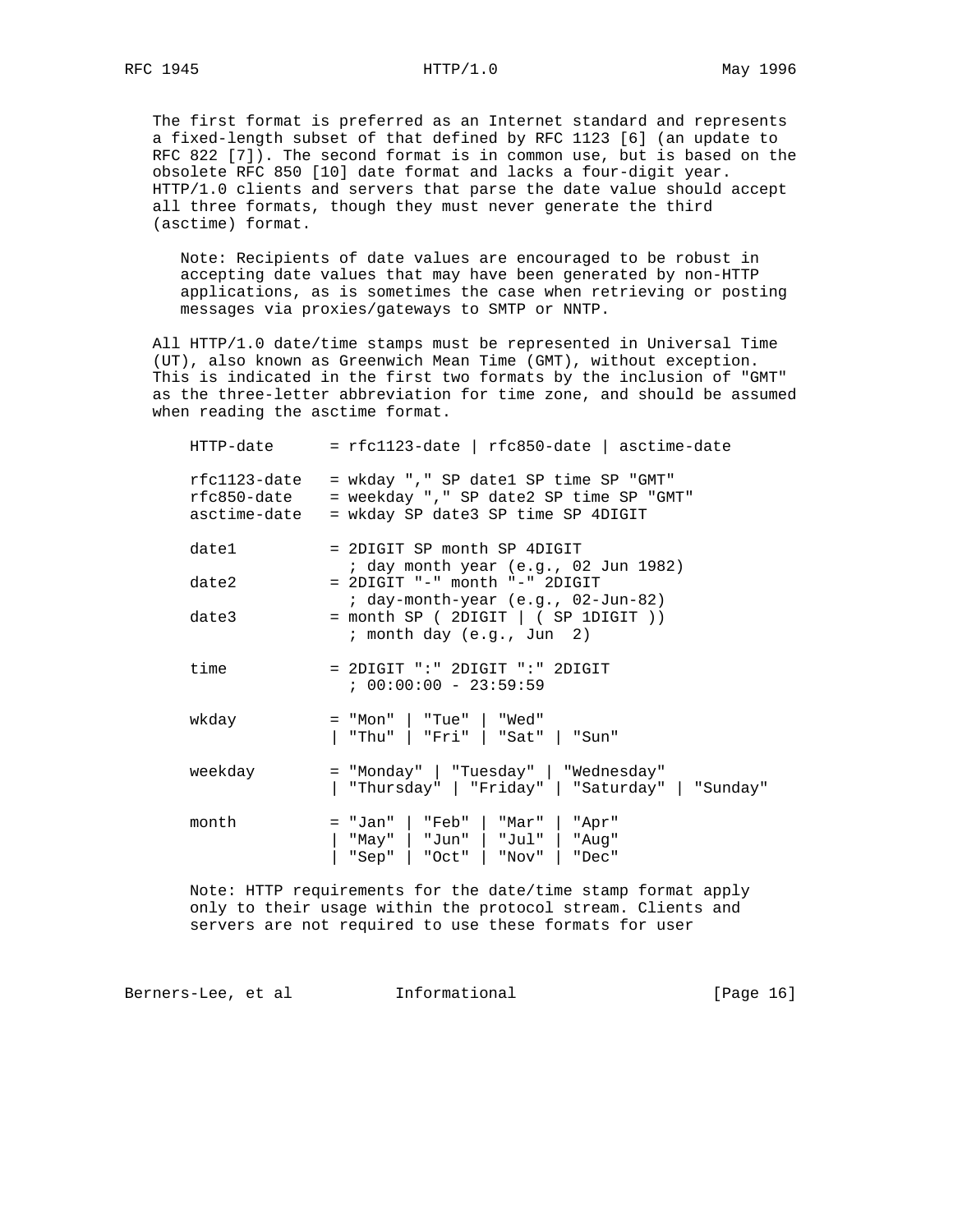presentation, request logging, etc.

### 3.4 Character Sets

 HTTP uses the same definition of the term "character set" as that described for MIME:

 The term "character set" is used in this document to refer to a method used with one or more tables to convert a sequence of octets into a sequence of characters. Note that unconditional conversion in the other direction is not required, in that not all characters may be available in a given character set and a character set may provide more than one sequence of octets to represent a particular character. This definition is intended to allow various kinds of character encodings, from simple single table mappings such as US-ASCII to complex table switching methods such as those that use ISO 2022's techniques. However, the definition associated with a MIME character set name must fully specify the mapping to be performed from octets to characters. In particular, use of external profiling information to determine the exact mapping is not permitted.

 Note: This use of the term "character set" is more commonly referred to as a "character encoding." However, since HTTP and MIME share the same registry, it is important that the terminology also be shared.

 HTTP character sets are identified by case-insensitive tokens. The complete set of tokens are defined by the IANA Character Set registry [15]. However, because that registry does not define a single, consistent token for each character set, we define here the preferred names for those character sets most likely to be used with HTTP entities. These character sets include those registered by RFC 1521 [5] -- the US-ASCII [17] and ISO-8859 [18] character sets -- and other names specifically recommended for use within MIME charset parameters.

| $charge = "US-ASCII"$ |                             |                                           |
|-----------------------|-----------------------------|-------------------------------------------|
| "ISO-8859-1"          | "ISO-8859-2"                | "ISO-8859-3"                              |
| "ISO-8859-4"          | "ISO-8859-5"                | "ISO-8859-6"                              |
| "ISO-8859-7"          | "ISO-8859-8"   "ISO-8859-9" |                                           |
| "ISO-2022-JP"         |                             | "ISO-2022-JP-2"   "ISO-2022-KR"           |
| "UNICODE-1-1"         |                             | "UNICODE-1-1-UTF-7"   "UNICODE-1-1-UTF-8" |
| token                 |                             |                                           |

 Although HTTP allows an arbitrary token to be used as a charset value, any token that has a predefined value within the IANA Character Set registry [15] must represent the character set defined

Berners-Lee, et al informational [Page 17]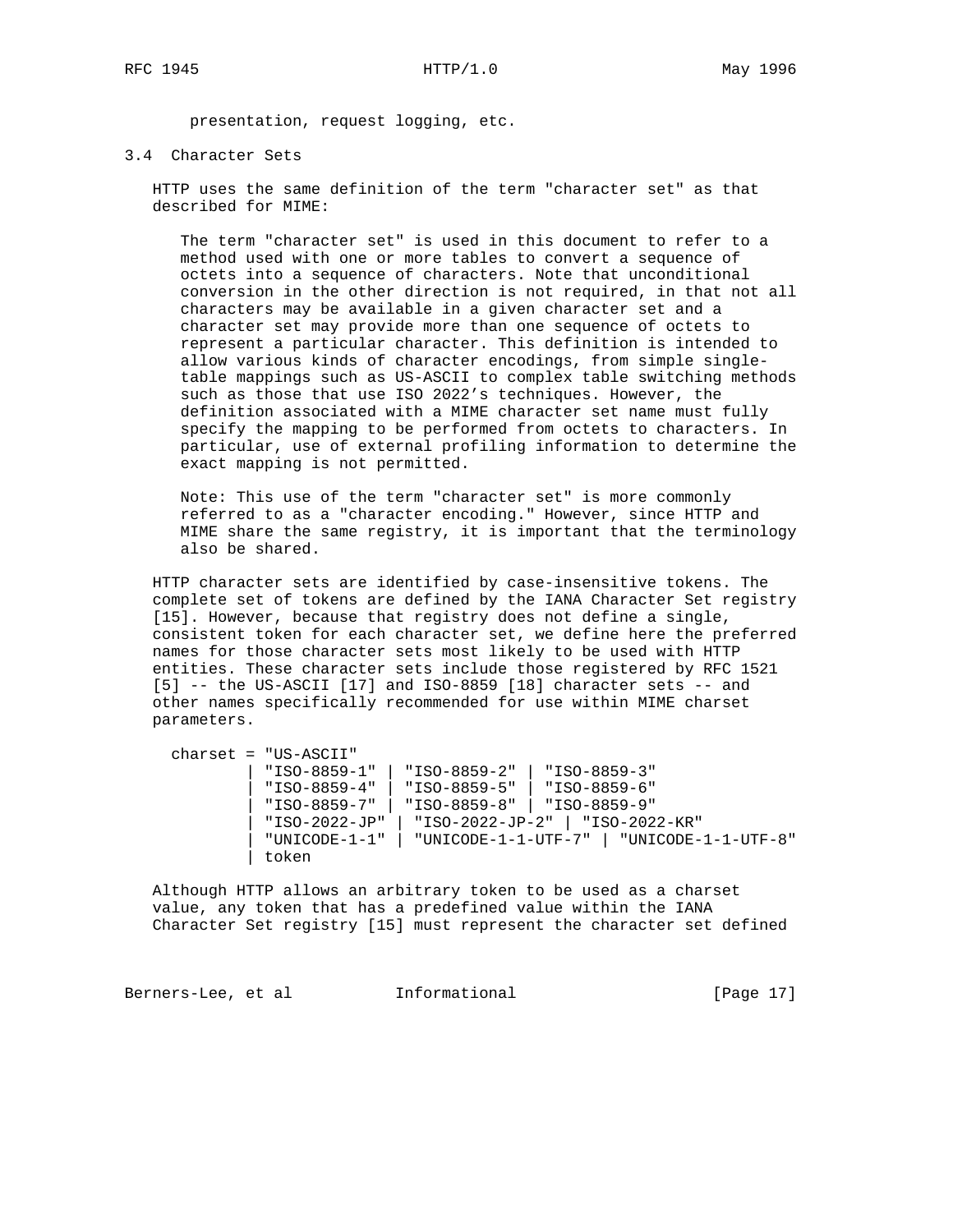by that registry. Applications should limit their use of character sets to those defined by the IANA registry.

 The character set of an entity body should be labelled as the lowest common denominator of the character codes used within that body, with the exception that no label is preferred over the labels US-ASCII or ISO-8859-1.

## 3.5 Content Codings

 Content coding values are used to indicate an encoding transformation that has been applied to a resource. Content codings are primarily used to allow a document to be compressed or encrypted without losing the identity of its underlying media type. Typically, the resource is stored in this encoding and only decoded before rendering or analogous usage.

content-coding = "x-gzip" | "x-compress" | token

 Note: For future compatibility, HTTP/1.0 applications should consider "gzip" and "compress" to be equivalent to "x-gzip" and "x-compress", respectively.

 All content-coding values are case-insensitive. HTTP/1.0 uses content-coding values in the Content-Encoding (Section 10.3) header field. Although the value describes the content-coding, what is more important is that it indicates what decoding mechanism will be required to remove the encoding. Note that a single program may be capable of decoding multiple content-coding formats. Two values are defined by this specification:

### x-gzip

 An encoding format produced by the file compression program "gzip" (GNU zip) developed by Jean-loup Gailly. This format is typically a Lempel-Ziv coding (LZ77) with a 32 bit CRC.

x-compress

 The encoding format produced by the file compression program "compress". This format is an adaptive Lempel-Ziv-Welch coding (LZW).

 Note: Use of program names for the identification of encoding formats is not desirable and should be discouraged for future encodings. Their use here is representative of historical practice, not good design.

Berners-Lee, et al **Informational** [Page 18]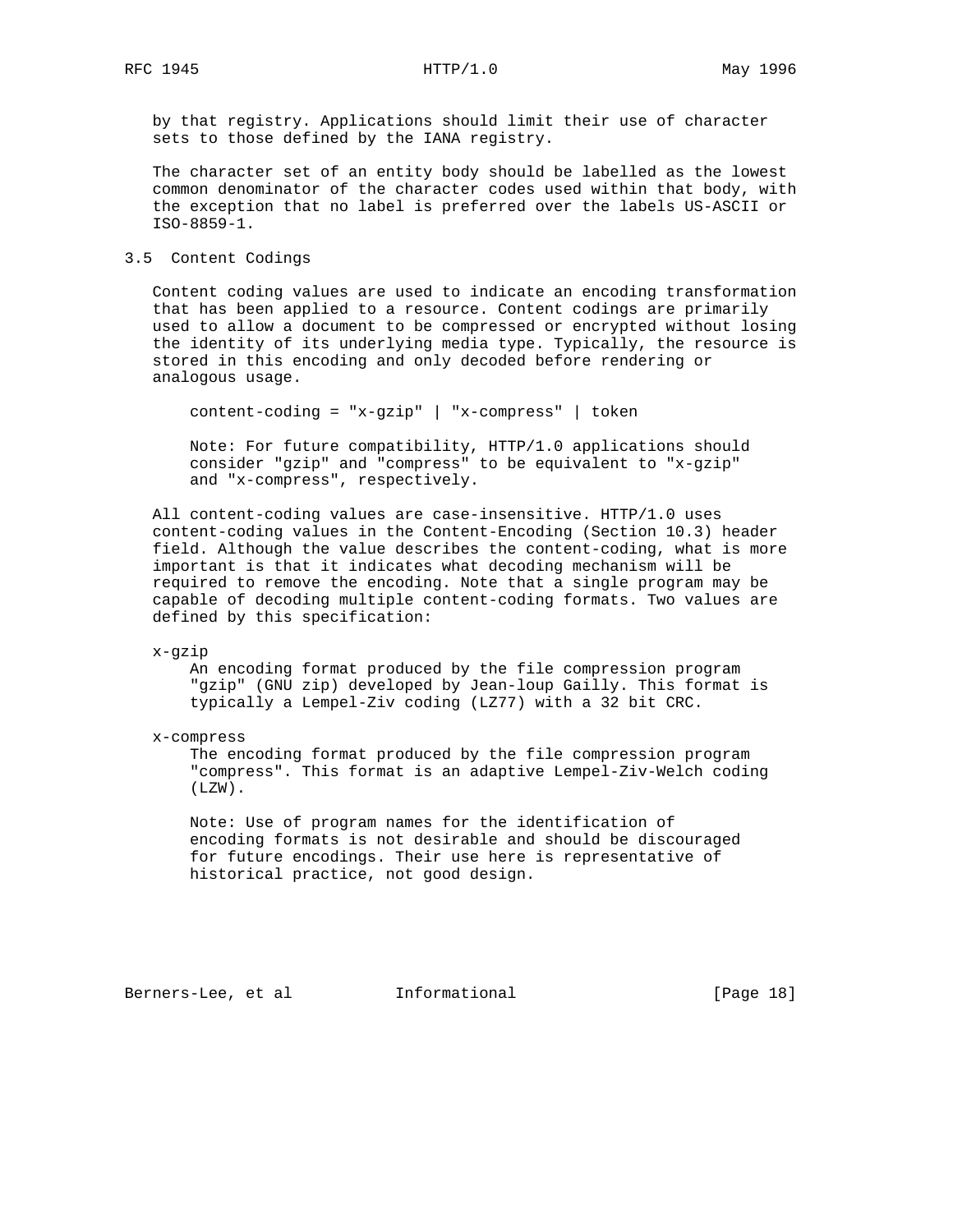3.6 Media Types

 HTTP uses Internet Media Types [13] in the Content-Type header field (Section 10.5) in order to provide open and extensible data typing.

| media-type | = type "/" subtype $*($ ";" parameter ) |
|------------|-----------------------------------------|
| type       | = token                                 |
| subtype    | = token                                 |

 Parameters may follow the type/subtype in the form of attribute/value pairs.

| parameter | = attribute "=" value     |
|-----------|---------------------------|
| attribute | = token                   |
| value     | $=$ token   quoted-string |

 The type, subtype, and parameter attribute names are case insensitive. Parameter values may or may not be case-sensitive, depending on the semantics of the parameter name. LWS must not be generated between the type and subtype, nor between an attribute and its value. Upon receipt of a media type with an unrecognized parameter, a user agent should treat the media type as if the unrecognized parameter and its value were not present.

 Some older HTTP applications do not recognize media type parameters. HTTP/1.0 applications should only use media type parameters when they are necessary to define the content of a message.

 Media-type values are registered with the Internet Assigned Number Authority (IANA [15]). The media type registration process is outlined in RFC 1590 [13]. Use of non-registered media types is discouraged.

## 3.6.1 Canonicalization and Text Defaults

 Internet media types are registered with a canonical form. In general, an Entity-Body transferred via HTTP must be represented in the appropriate canonical form prior to its transmission. If the body has been encoded with a Content-Encoding, the underlying data should be in canonical form prior to being encoded.

 Media subtypes of the "text" type use CRLF as the text line break when in canonical form. However, HTTP allows the transport of text media with plain CR or LF alone representing a line break when used consistently within the Entity-Body. HTTP applications must accept CRLF, bare CR, and bare LF as being representative of a line break in text media received via HTTP.

Berners-Lee, et al Informational [Page 19]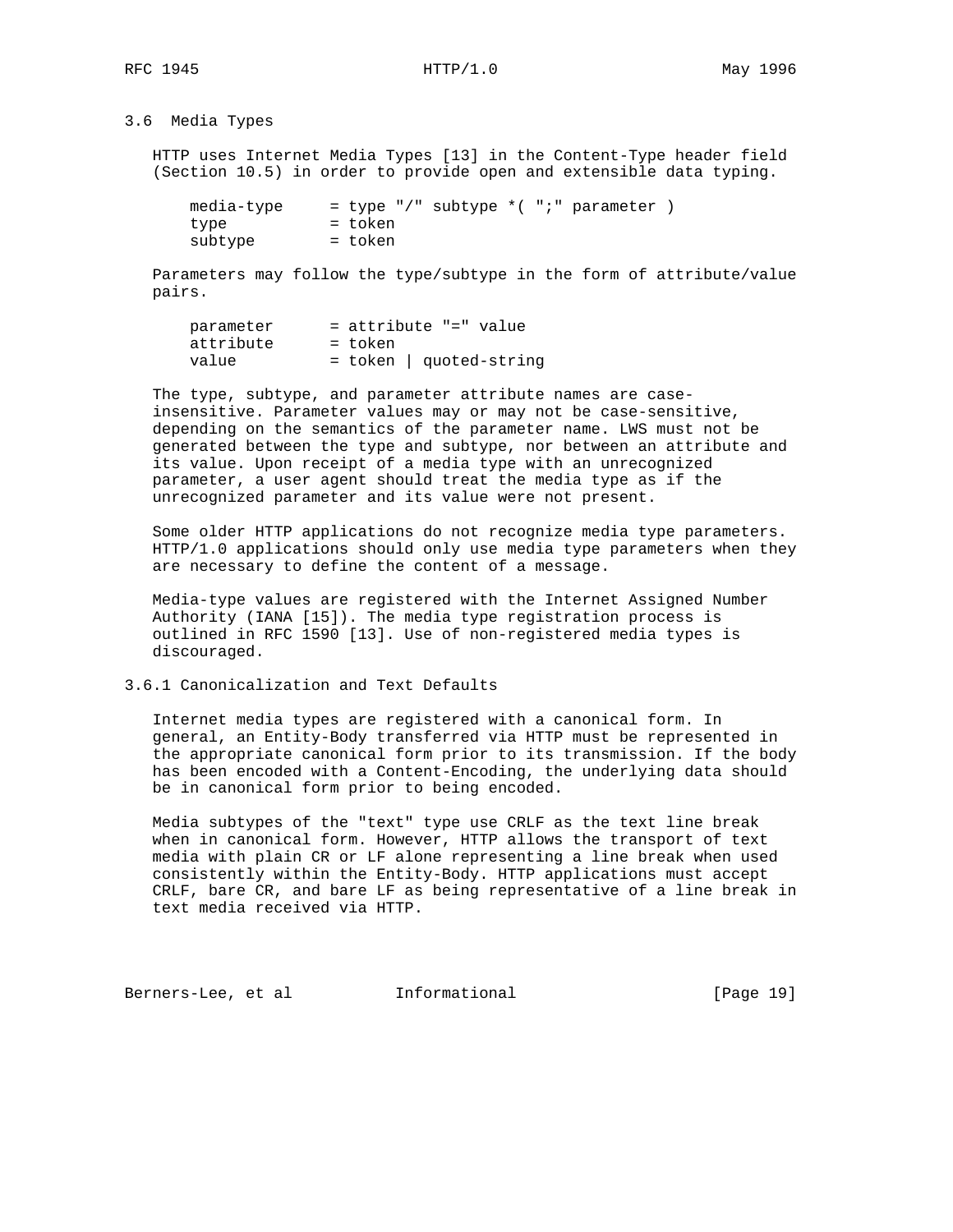In addition, if the text media is represented in a character set that does not use octets 13 and 10 for CR and LF respectively, as is the case for some multi-byte character sets, HTTP allows the use of whatever octet sequences are defined by that character set to represent the equivalent of CR and LF for line breaks. This flexibility regarding line breaks applies only to text media in the Entity-Body; a bare CR or LF should not be substituted for CRLF within any of the HTTP control structures (such as header fields and multipart boundaries).

 The "charset" parameter is used with some media types to define the character set (Section 3.4) of the data. When no explicit charset parameter is provided by the sender, media subtypes of the "text" type are defined to have a default charset value of "ISO-8859-1" when received via HTTP. Data in character sets other than "ISO-8859-1" or its subsets must be labelled with an appropriate charset value in order to be consistently interpreted by the recipient.

 Note: Many current HTTP servers provide data using charsets other than "ISO-8859-1" without proper labelling. This situation reduces interoperability and is not recommended. To compensate for this, some HTTP user agents provide a configuration option to allow the user to change the default interpretation of the media type character set when no charset parameter is given.

### 3.6.2 Multipart Types

 MIME provides for a number of "multipart" types -- encapsulations of several entities within a single message's Entity-Body. The multipart types registered by IANA [15] do not have any special meaning for HTTP/1.0, though user agents may need to understand each type in order to correctly interpret the purpose of each body-part. An HTTP user agent should follow the same or similar behavior as a MIME user agent does upon receipt of a multipart type. HTTP servers should not assume that all HTTP clients are prepared to handle multipart types.

 All multipart types share a common syntax and must include a boundary parameter as part of the media type value. The message body is itself a protocol element and must therefore use only CRLF to represent line breaks between body-parts. Multipart body-parts may contain HTTP header fields which are significant to the meaning of that part.

## 3.7 Product Tokens

 Product tokens are used to allow communicating applications to identify themselves via a simple product token, with an optional slash and version designator. Most fields using product tokens also allow subproducts which form a significant part of the application to

Berners-Lee, et al **Informational** [Page 20]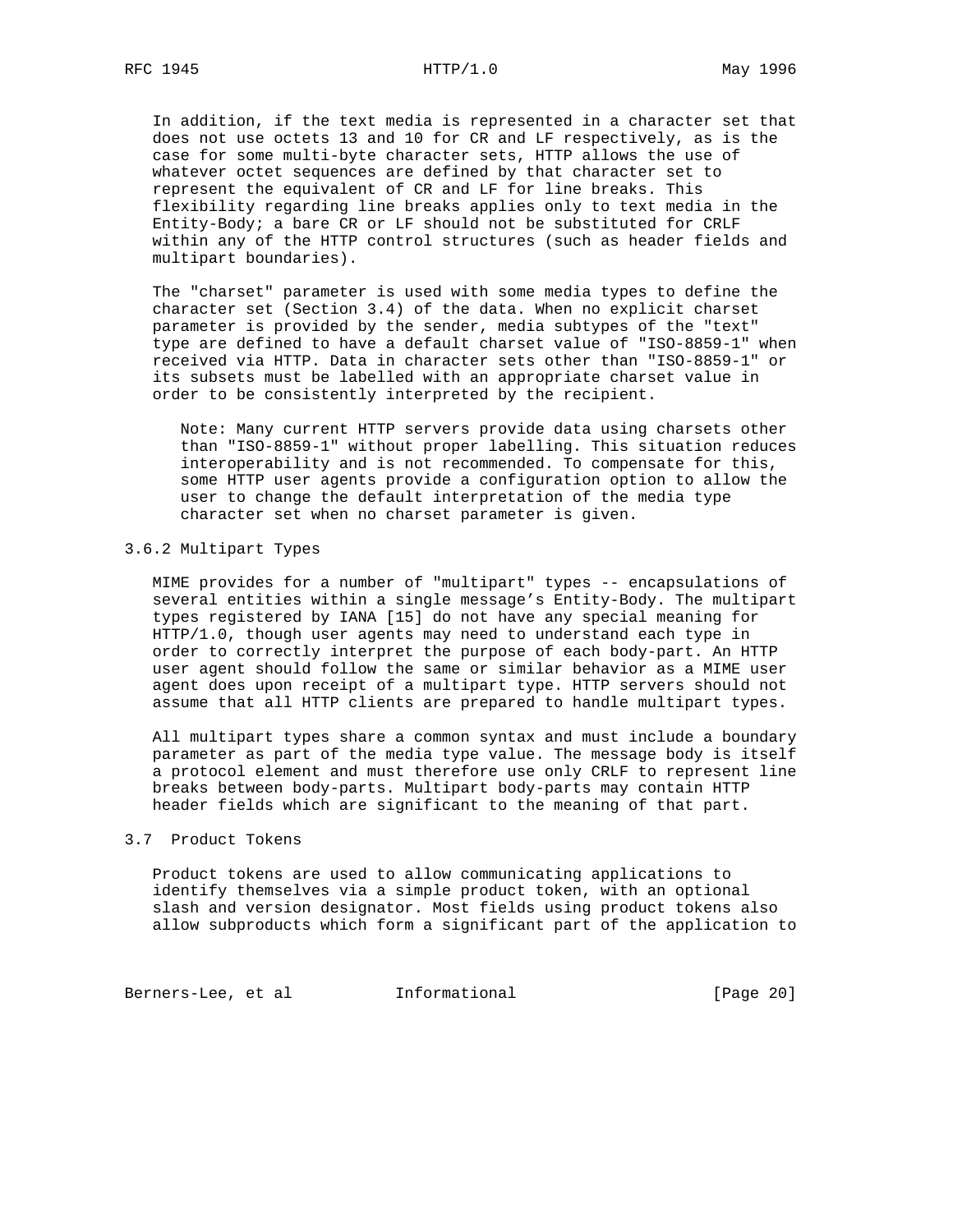be listed, separated by whitespace. By convention, the products are listed in order of their significance for identifying the application.

product = token ["/" product-version] product-version = token

Examples:

User-Agent: CERN-LineMode/2.15 libwww/2.17b3

Server: Apache/0.8.4

 Product tokens should be short and to the point -- use of them for advertizing or other non-essential information is explicitly forbidden. Although any token character may appear in a product version, this token should only be used for a version identifier (i.e., successive versions of the same product should only differ in the product-version portion of the product value).

- 4. HTTP Message
- 4.1 Message Types

 HTTP messages consist of requests from client to server and responses from server to client.

| HTTP-message | = Simple-Request | $:$ HTTP/0.9 messages |
|--------------|------------------|-----------------------|
|              | Simple-Response  |                       |
|              | Full-Request     | $:$ HTTP/1.0 messages |
|              | Full-Response    |                       |

 Full-Request and Full-Response use the generic message format of RFC 822 [7] for transferring entities. Both messages may include optional header fields (also known as "headers") and an entity body. The entity body is separated from the headers by a null line (i.e., a line with nothing preceding the CRLF).

| Full-Request  | = Request-Line    | ; Section 5.1 |
|---------------|-------------------|---------------|
|               | *(General-Header  | ; Section 4.3 |
|               | Request-Header    | ; Section 5.2 |
|               | Entity-Header )   | ; Section 7.1 |
|               | CRLF              |               |
|               | [ Entity-Body ]   | ; Section 7.2 |
| Full-Response | $=$ Status-Line   | ; Section 6.1 |
|               | *( General-Header | ; Section 4.3 |
|               | Response-Header   | ; Section 6.2 |

Berners-Lee, et al informational [Page 21]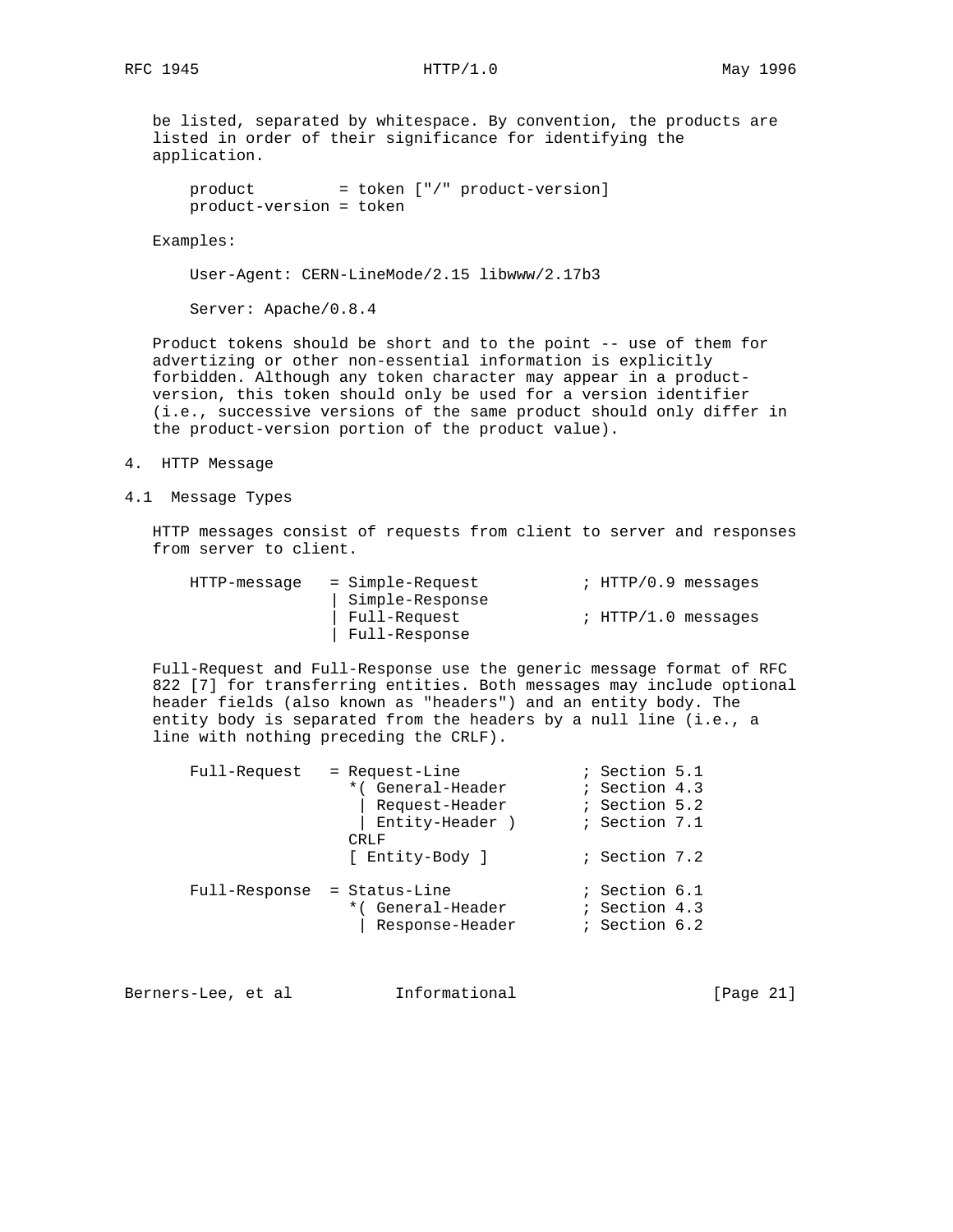| Entity-Header ) ; Section 7.1 CRLF

[ Entity-Body ]  $\qquad \qquad ;$  Section 7.2

 Simple-Request and Simple-Response do not allow the use of any header information and are limited to a single request method (GET).

 Simple-Request = "GET" SP Request-URI CRLF Simple-Response = [ Entity-Body ]

 Use of the Simple-Request format is discouraged because it prevents the server from identifying the media type of the returned entity.

4.2 Message Headers

 HTTP header fields, which include General-Header (Section 4.3), Request-Header (Section 5.2), Response-Header (Section 6.2), and Entity-Header (Section 7.1) fields, follow the same generic format as that given in Section 3.1 of RFC 822 [7]. Each header field consists of a name followed immediately by a colon (":"), a single space (SP) character, and the field value. Field names are case-insensitive. Header fields can be extended over multiple lines by preceding each extra line with at least one SP or HT, though this is not recommended.

|                           | HTTP-header = field-name ":" [ field-value ] CRLF                                                                                                                           |
|---------------------------|-----------------------------------------------------------------------------------------------------------------------------------------------------------------------------|
| field-name<br>field-value | = token<br>$= *$ (field-content   LWS )                                                                                                                                     |
|                           | field-content = <the field-value<br="" making="" octets="" the="" up="">and consisting of either *TEXT or combinations<br/>of token, tspecials, and quoted-string&gt;</the> |

 The order in which header fields are received is not significant. However, it is "good practice" to send General-Header fields first, followed by Request-Header or Response-Header fields prior to the Entity-Header fields.

 Multiple HTTP-header fields with the same field-name may be present in a message if and only if the entire field-value for that header field is defined as a comma-separated list [i.e., #(values)]. It must be possible to combine the multiple header fields into one "field name: field-value" pair, without changing the semantics of the message, by appending each subsequent field-value to the first, each separated by a comma.

Berners-Lee, et al Informational [Page 22]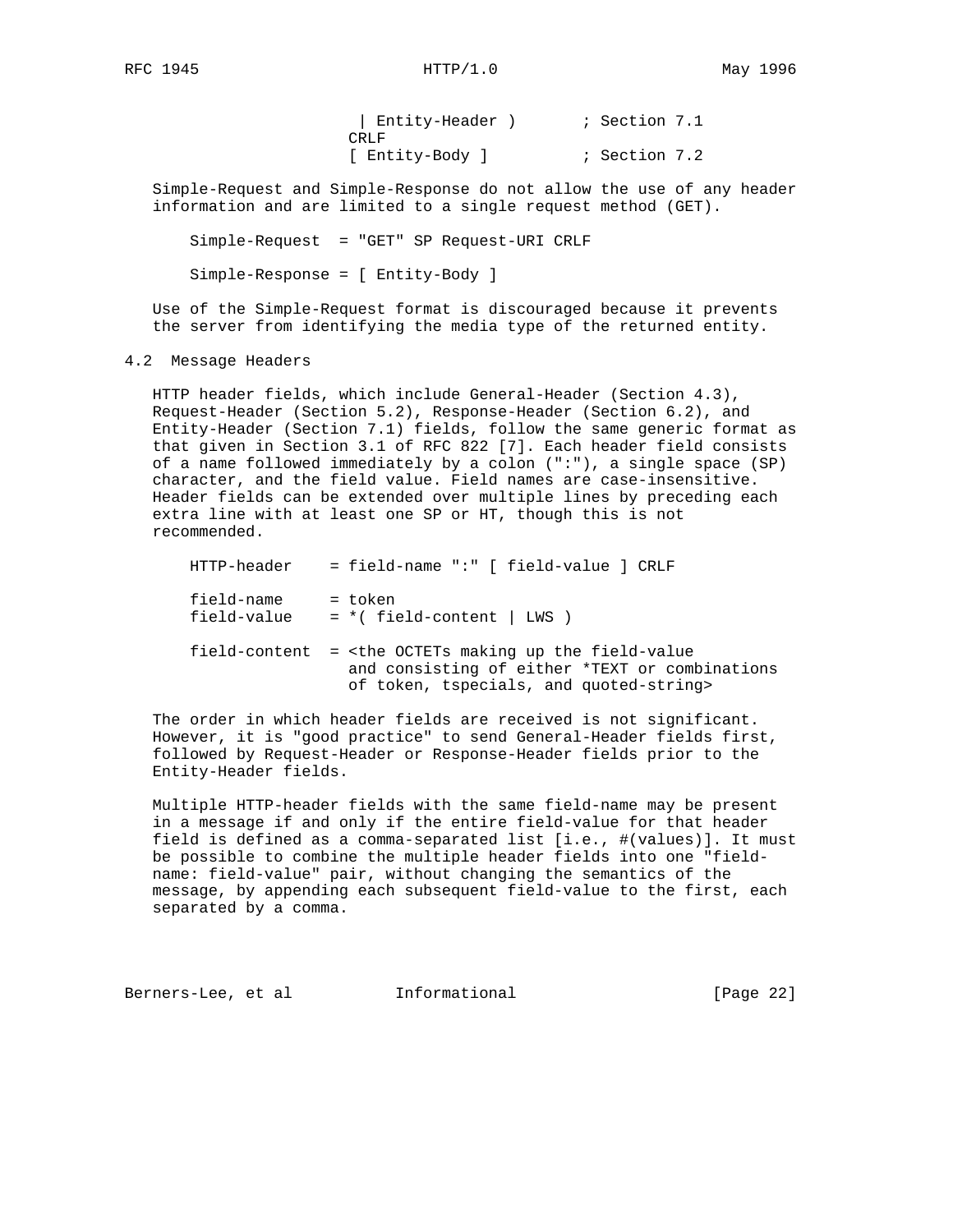## RFC 1945 HTTP/1.0 May 1996

# 4.3 General Header Fields

 There are a few header fields which have general applicability for both request and response messages, but which do not apply to the entity being transferred. These headers apply only to the message being transmitted.

| General-Header = Date |        | ; Section 10.6  |  |
|-----------------------|--------|-----------------|--|
|                       | Pragma | ; Section 10.12 |  |

 General header field names can be extended reliably only in combination with a change in the protocol version. However, new or experimental header fields may be given the semantics of general header fields if all parties in the communication recognize them to be general header fields. Unrecognized header fields are treated as Entity-Header fields.

## 5. Request

 A request message from a client to a server includes, within the first line of that message, the method to be applied to the resource, the identifier of the resource, and the protocol version in use. For backwards compatibility with the more limited HTTP/0.9 protocol, there are two valid formats for an HTTP request:

| Request      | = Simple-Request   Full-Request                                                   |                                                                  |  |
|--------------|-----------------------------------------------------------------------------------|------------------------------------------------------------------|--|
|              | Simple-Request = "GET" SP Request-URI CRLF                                        |                                                                  |  |
| Full-Request | $=$ Request-Line<br>*(General-Header<br>Request-Header<br>Entity-Header )<br>CRLF | ; Section 5.1<br>; Section 4.3<br>; Section 5.2<br>; Section 7.1 |  |
|              | [ Entity-Body ]                                                                   | ; Section 7.2                                                    |  |

 If an HTTP/1.0 server receives a Simple-Request, it must respond with an HTTP/0.9 Simple-Response. An HTTP/1.0 client capable of receiving a Full-Response should never generate a Simple-Request.

## 5.1 Request-Line

 The Request-Line begins with a method token, followed by the Request-URI and the protocol version, and ending with CRLF. The elements are separated by SP characters. No CR or LF are allowed except in the final CRLF sequence.

Request-Line = Method SP Request-URI SP HTTP-Version CRLF

Berners-Lee, et al Informational [Page 23]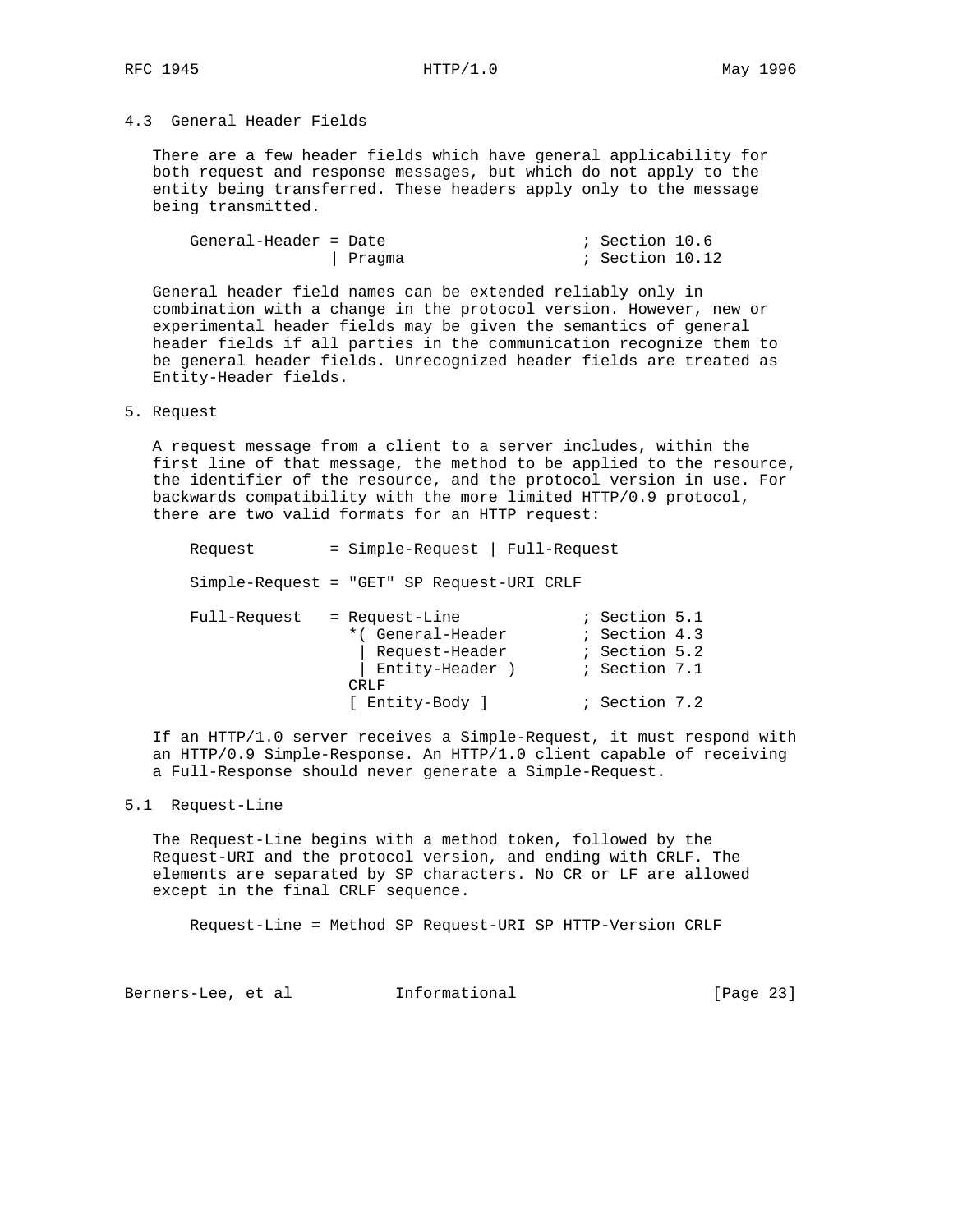Note that the difference between a Simple-Request and the Request- Line of a Full-Request is the presence of the HTTP-Version field and the availability of methods other than GET.

5.1.1 Method

 The Method token indicates the method to be performed on the resource identified by the Request-URI. The method is case-sensitive.

Method = "GET" ; Section 8.1<br>  $\vert$  "HEAD" ; Section 8.2 "HEAD" ; Section 8.2<br>"POST" ; Section 8.3 ; Section 8.3 | extension-method

extension-method = token

 The list of methods acceptable by a specific resource can change dynamically; the client is notified through the return code of the response if a method is not allowed on a resource. Servers should return the status code 501 (not implemented) if the method is unrecognized or not implemented.

 The methods commonly used by HTTP/1.0 applications are fully defined in Section 8.

5.1.2 Request-URI

 The Request-URI is a Uniform Resource Identifier (Section 3.2) and identifies the resource upon which to apply the request.

Request-URI = absoluteURI | abs\_path

 The two options for Request-URI are dependent on the nature of the request.

The absoluteURI form is only allowed when the request is being made to a proxy. The proxy is requested to forward the request and return the response. If the request is GET or HEAD and a prior response is cached, the proxy may use the cached message if it passes any restrictions in the Expires header field. Note that the proxy may forward the request on to another proxy or directly to the server specified by the absoluteURI. In order to avoid request loops, a proxy must be able to recognize all of its server names, including any aliases, local variations, and the numeric IP address. An example Request-Line would be:

GET http://www.w3.org/pub/WWW/TheProject.html HTTP/1.0

Berners-Lee, et al informational [Page 24]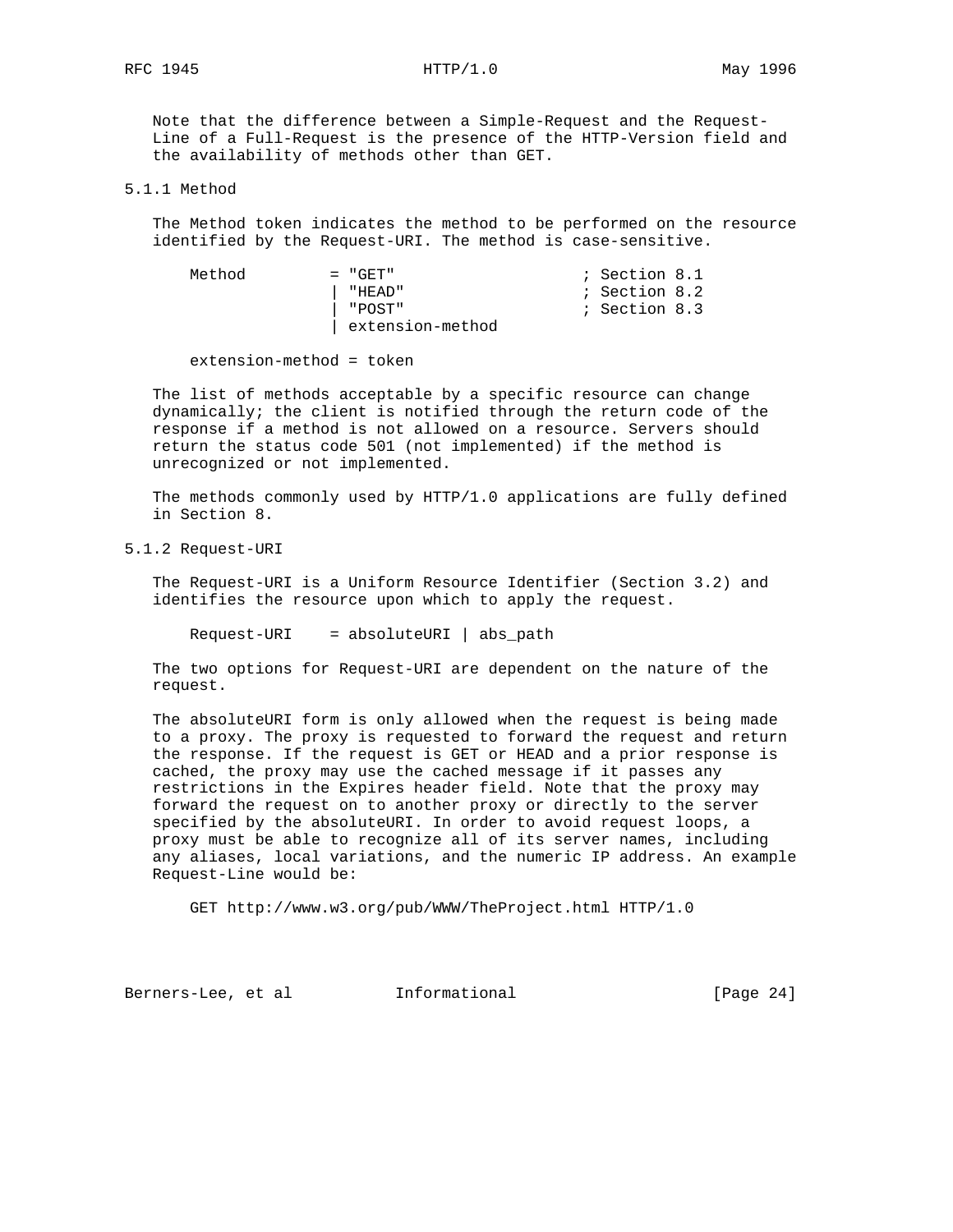The most common form of Request-URI is that used to identify a resource on an origin server or gateway. In this case, only the absolute path of the URI is transmitted (see Section 3.2.1, abs\_path). For example, a client wishing to retrieve the resource above directly from the origin server would create a TCP connection to port 80 of the host "www.w3.org" and send the line:

GET /pub/WWW/TheProject.html HTTP/1.0

 followed by the remainder of the Full-Request. Note that the absolute path cannot be empty; if none is present in the original URI, it must be given as "/" (the server root).

 The Request-URI is transmitted as an encoded string, where some characters may be escaped using the "% HEX HEX" encoding defined by RFC 1738 [4]. The origin server must decode the Request-URI in order to properly interpret the request.

5.2 Request Header Fields

 The request header fields allow the client to pass additional information about the request, and about the client itself, to the server. These fields act as request modifiers, with semantics equivalent to the parameters on a programming language method (procedure) invocation.

| Request-Header = Authorization |                   | ; Section 10.2    |  |
|--------------------------------|-------------------|-------------------|--|
|                                | From              | ; Section 10.8    |  |
|                                | If-Modified-Since | ; Section 10.9    |  |
|                                | Referer           | $:$ Section 10.13 |  |
|                                | User-Agent        | ; Section $10.15$ |  |

 Request-Header field names can be extended reliably only in combination with a change in the protocol version. However, new or experimental header fields may be given the semantics of request header fields if all parties in the communication recognize them to be request header fields. Unrecognized header fields are treated as Entity-Header fields.

6. Response

 After receiving and interpreting a request message, a server responds in the form of an HTTP response message.

| Response                          |  | = Simple-Response   Full-Response |  |
|-----------------------------------|--|-----------------------------------|--|
| Simple-Response = [ Entity-Body ] |  |                                   |  |

Berners-Lee, et al Informational [Page 25]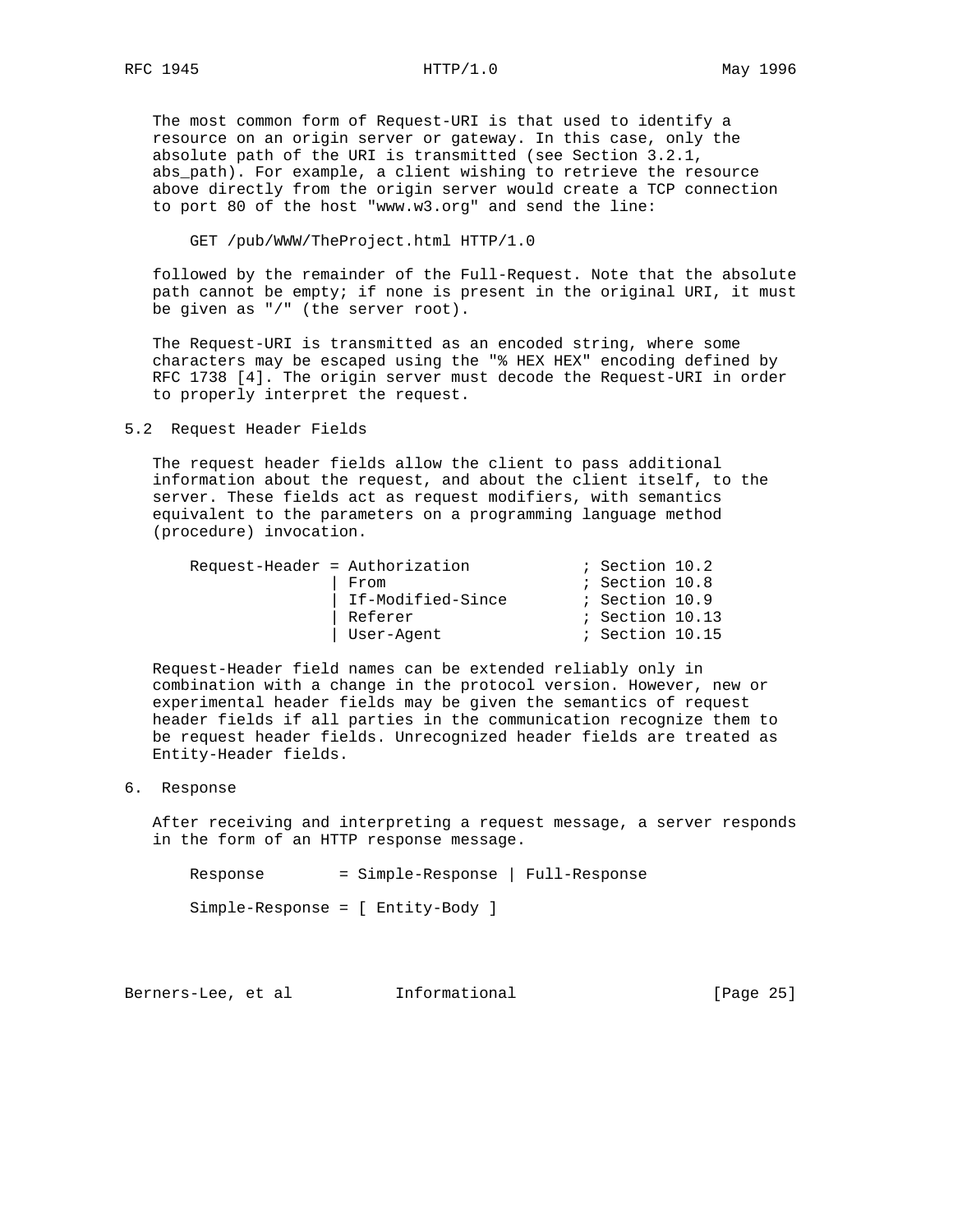| Full-Response | $=$ Status-Line   | ; Section 6.1 |
|---------------|-------------------|---------------|
|               | *( General-Header | ; Section 4.3 |
|               | Response-Header   | ; Section 6.2 |
|               | Entity-Header )   | ; Section 7.1 |
|               | CRLF              |               |
|               | [ Entity-Body ]   | ; Section 7.2 |

 A Simple-Response should only be sent in response to an HTTP/0.9 Simple-Request or if the server only supports the more limited HTTP/0.9 protocol. If a client sends an HTTP/1.0 Full-Request and receives a response that does not begin with a Status-Line, it should assume that the response is a Simple-Response and parse it accordingly. Note that the Simple-Response consists only of the entity body and is terminated by the server closing the connection.

### 6.1 Status-Line

 The first line of a Full-Response message is the Status-Line, consisting of the protocol version followed by a numeric status code and its associated textual phrase, with each element separated by SP characters. No CR or LF is allowed except in the final CRLF sequence.

Status-Line = HTTP-Version SP Status-Code SP Reason-Phrase CRLF

 Since a status line always begins with the protocol version and status code

"HTTP/" 1\*DIGIT "." 1\*DIGIT SP 3DIGIT SP

 (e.g., "HTTP/1.0 200 "), the presence of that expression is sufficient to differentiate a Full-Response from a Simple-Response. Although the Simple-Response format may allow such an expression to occur at the beginning of an entity body, and thus cause a misinterpretation of the message if it was given in response to a Full-Request, most HTTP/0.9 servers are limited to responses of type "text/html" and therefore would never generate such a response.

### 6.1.1 Status Code and Reason Phrase

 The Status-Code element is a 3-digit integer result code of the attempt to understand and satisfy the request. The Reason-Phrase is intended to give a short textual description of the Status-Code. The Status-Code is intended for use by automata and the Reason-Phrase is intended for the human user. The client is not required to examine or display the Reason-Phrase.

Berners-Lee, et al **Informational** [Page 26]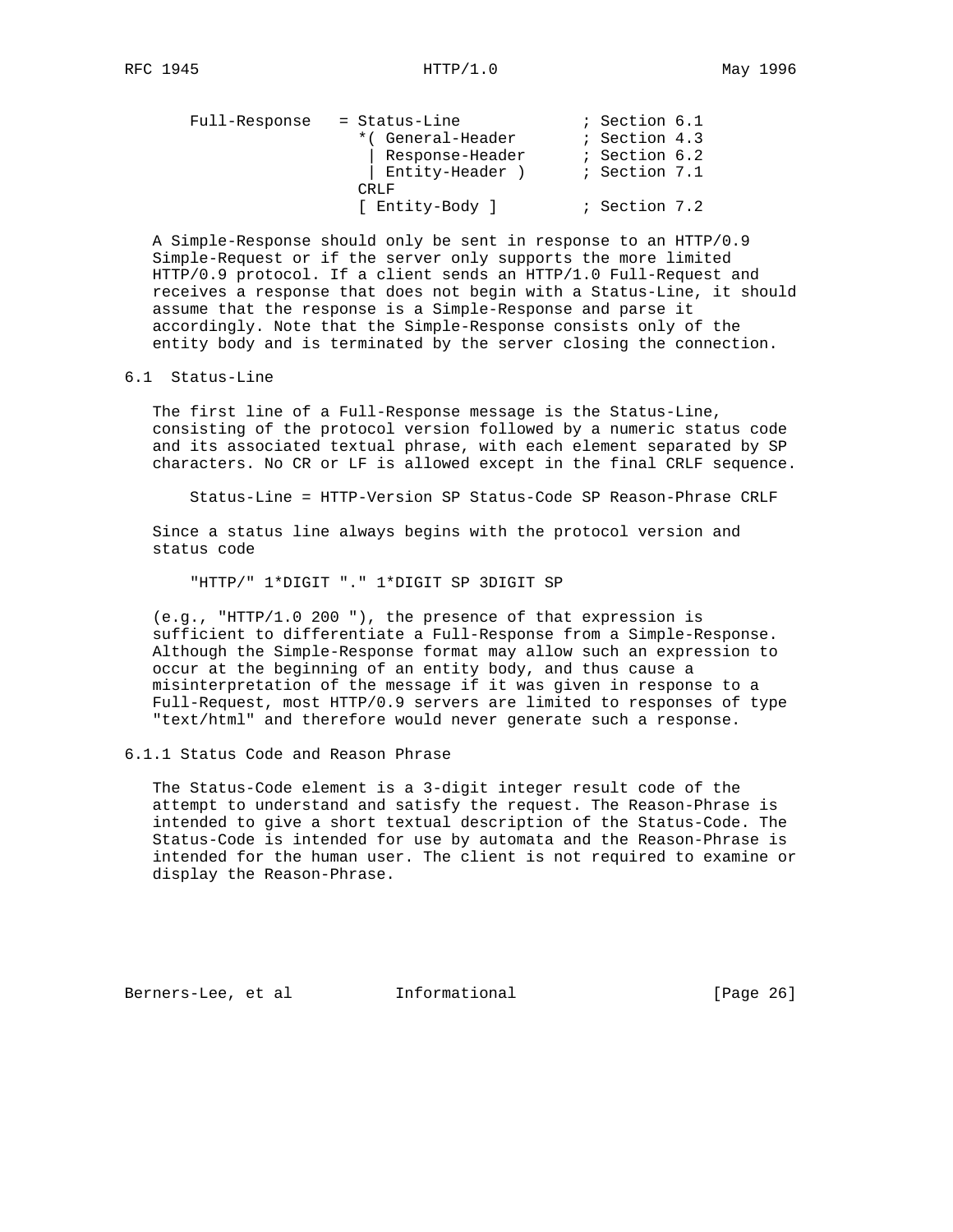### RFC 1945 HTTP/1.0 May 1996

 The first digit of the Status-Code defines the class of response. The last two digits do not have any categorization role. There are 5 values for the first digit:

o 1xx: Informational - Not used, but reserved for future use

- o 2xx: Success The action was successfully received, understood, and accepted.
- o 3xx: Redirection Further action must be taken in order to complete the request
- o 4xx: Client Error The request contains bad syntax or cannot be fulfilled
- o 5xx: Server Error The server failed to fulfill an apparently valid request

 The individual values of the numeric status codes defined for HTTP/1.0, and an example set of corresponding Reason-Phrase's, are presented below. The reason phrases listed here are only recommended -- they may be replaced by local equivalents without affecting the protocol. These codes are fully defined in Section 9.

| Status-Code | "200"          | ; OK                  |
|-------------|----------------|-----------------------|
|             | "201"          | ; Created             |
|             | "202"          | ; Accepted            |
|             | "204"          | ; No Content          |
|             | "301"          | ; Moved Permanently   |
|             | "302"          | ; Moved Temporarily   |
|             | "304"          | ; Not Modified        |
|             | "400"          | ; Bad Request         |
|             | "401"          | ; Unauthorized        |
|             | "403"          | ; Forbidden           |
|             | "404"          | ; Not Found           |
|             | "500"          | Internal Server Error |
|             | "501"          | ; Not Implemented     |
|             | "502"          | ; Bad Gateway         |
|             | "503"          | ; Service Unavailable |
|             | extension-code |                       |

extension-code = 3DIGIT

Reason-Phrase = \*<TEXT, excluding CR, LF>

 HTTP status codes are extensible, but the above codes are the only ones generally recognized in current practice. HTTP applications are not required to understand the meaning of all registered status

Berners-Lee, et al Informational [Page 27]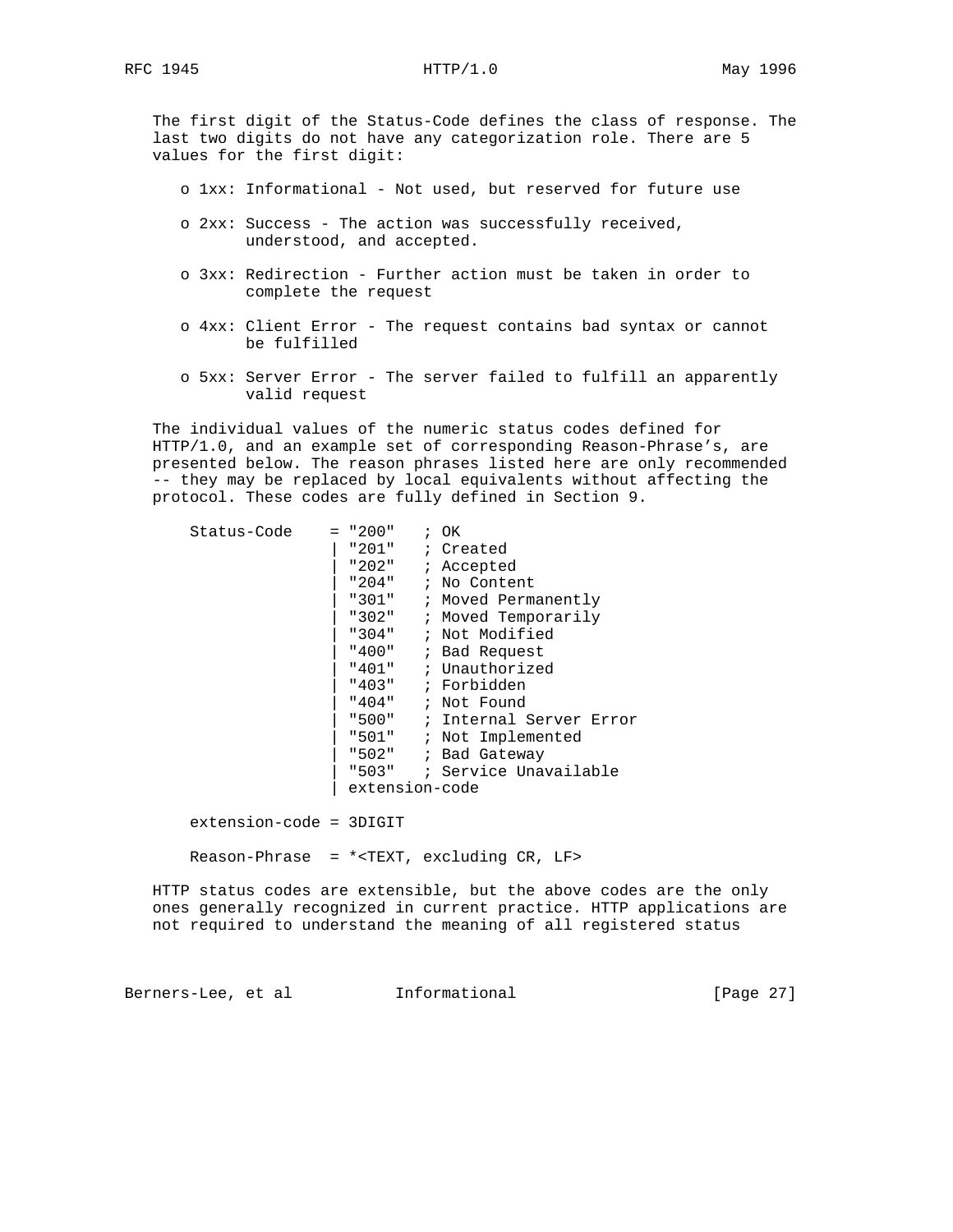codes, though such understanding is obviously desirable. However, applications must understand the class of any status code, as indicated by the first digit, and treat any unrecognized response as being equivalent to the x00 status code of that class, with the exception that an unrecognized response must not be cached. For example, if an unrecognized status code of 431 is received by the client, it can safely assume that there was something wrong with its request and treat the response as if it had received a 400 status code. In such cases, user agents should present to the user the entity returned with the response, since that entity is likely to include human-readable information which will explain the unusual status.

## 6.2 Response Header Fields

 The response header fields allow the server to pass additional information about the response which cannot be placed in the Status- Line. These header fields give information about the server and about further access to the resource identified by the Request-URI.

| Response-Header = Location |                  | ; Section 10.11 |  |
|----------------------------|------------------|-----------------|--|
|                            | Server           | ; Section 10.14 |  |
|                            | WWW-Authenticate | ; Section 10.16 |  |

 Response-Header field names can be extended reliably only in combination with a change in the protocol version. However, new or experimental header fields may be given the semantics of response header fields if all parties in the communication recognize them to be response header fields. Unrecognized header fields are treated as Entity-Header fields.

## 7. Entity

 Full-Request and Full-Response messages may transfer an entity within some requests and responses. An entity consists of Entity-Header fields and (usually) an Entity-Body. In this section, both sender and recipient refer to either the client or the server, depending on who sends and who receives the entity.

Berners-Lee, et al informational [Page 28]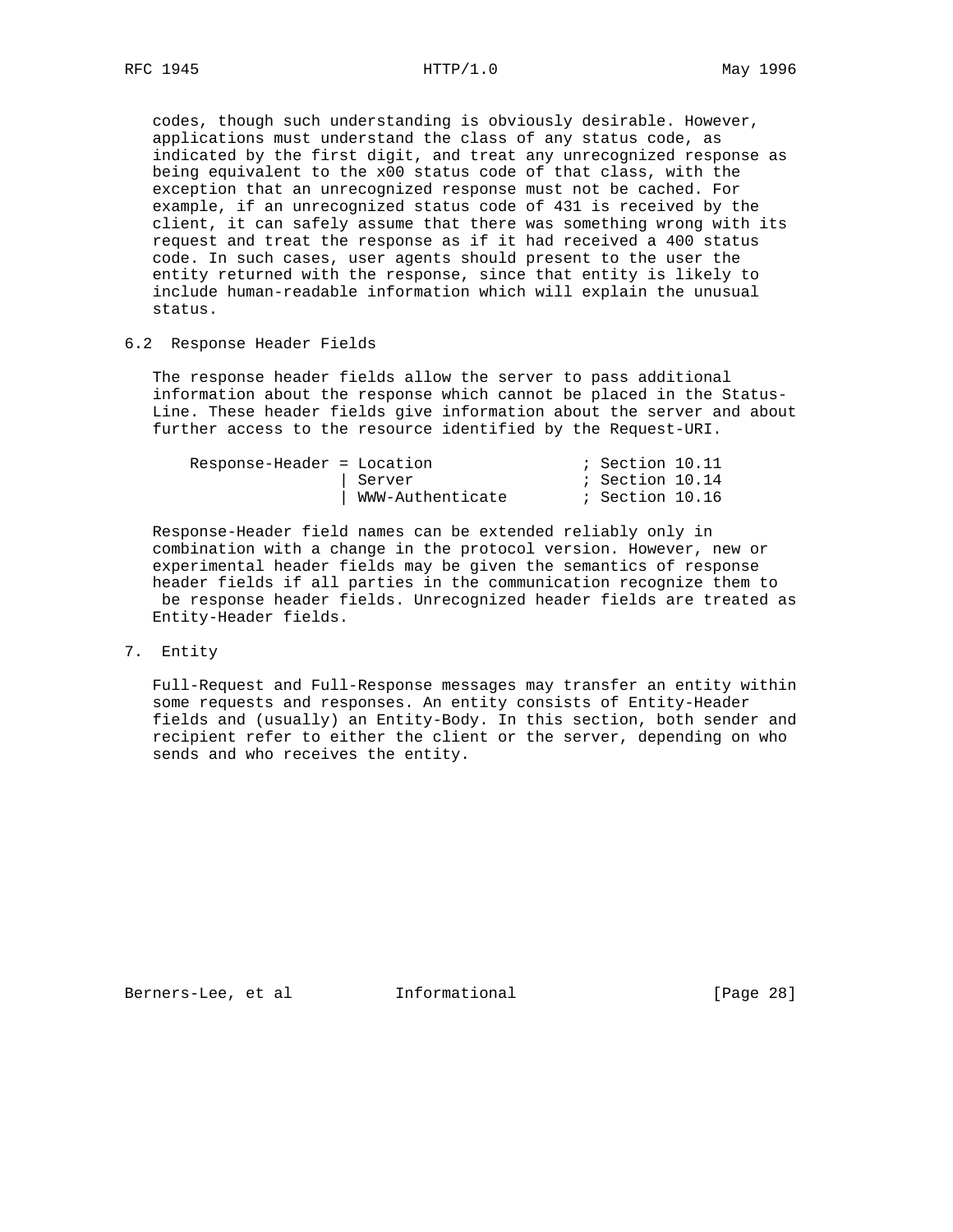7.1 Entity Header Fields

 Entity-Header fields define optional metainformation about the Entity-Body or, if no body is present, about the resource identified by the request.

| Entity-Header = Allow |                  | ; Section 10.1  |  |
|-----------------------|------------------|-----------------|--|
|                       | Content-Encoding | ; Section 10.3  |  |
|                       | Content-Length   | ; Section 10.4  |  |
|                       | Content-Type     | ; Section 10.5  |  |
|                       | Expires          | ; Section 10.7  |  |
|                       | Last-Modified    | ; Section 10.10 |  |
|                       | extension-header |                 |  |

extension-header = HTTP-header

 The extension-header mechanism allows additional Entity-Header fields to be defined without changing the protocol, but these fields cannot be assumed to be recognizable by the recipient. Unrecognized header fields should be ignored by the recipient and forwarded by proxies.

7.2 Entity Body

 The entity body (if any) sent with an HTTP request or response is in a format and encoding defined by the Entity-Header fields.

Entity-Body = \*OCTET

 An entity body is included with a request message only when the request method calls for one. The presence of an entity body in a request is signaled by the inclusion of a Content-Length header field in the request message headers. HTTP/1.0 requests containing an entity body must include a valid Content-Length header field.

 For response messages, whether or not an entity body is included with a message is dependent on both the request method and the response code. All responses to the HEAD request method must not include a body, even though the presence of entity header fields may lead one to believe they do. All 1xx (informational), 204 (no content), and 304 (not modified) responses must not include a body. All other responses must include an entity body or a Content-Length header field defined with a value of zero (0).

## 7.2.1 Type

 When an Entity-Body is included with a message, the data type of that body is determined via the header fields Content-Type and Content- Encoding. These define a two-layer, ordered encoding model:

Berners-Lee, et al informational informational [Page 29]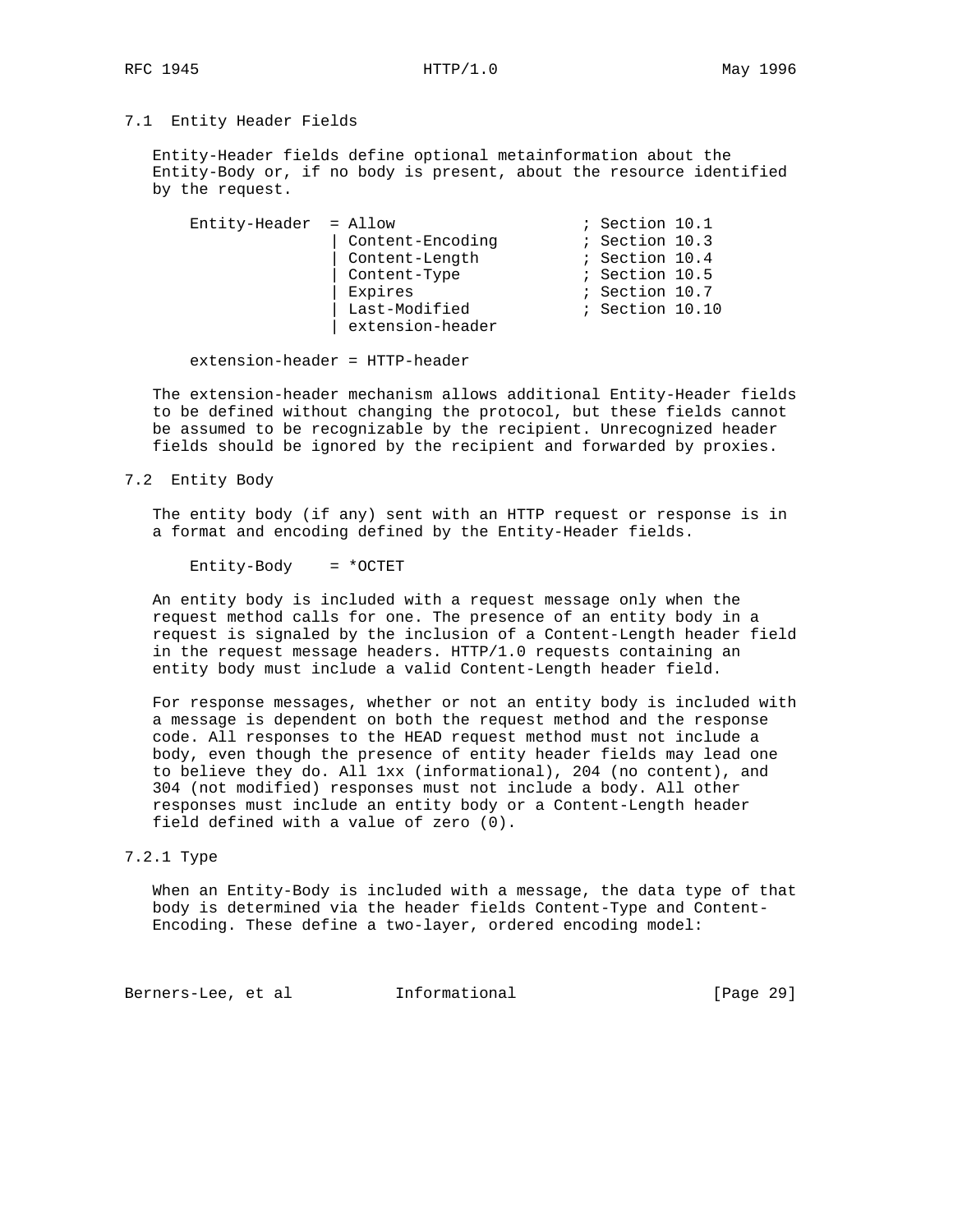entity-body := Content-Encoding( Content-Type( data ) )

 A Content-Type specifies the media type of the underlying data. A Content-Encoding may be used to indicate any additional content coding applied to the type, usually for the purpose of data compression, that is a property of the resource requested. The default for the content encoding is none (i.e., the identity function).

 Any HTTP/1.0 message containing an entity body should include a Content-Type header field defining the media type of that body. If and only if the media type is not given by a Content-Type header, as is the case for Simple-Response messages, the recipient may attempt to guess the media type via inspection of its content and/or the name extension(s) of the URL used to identify the resource. If the media type remains unknown, the recipient should treat it as type "application/octet-stream".

### 7.2.2 Length

 When an Entity-Body is included with a message, the length of that body may be determined in one of two ways. If a Content-Length header field is present, its value in bytes represents the length of the Entity-Body. Otherwise, the body length is determined by the closing of the connection by the server.

 Closing the connection cannot be used to indicate the end of a request body, since it leaves no possibility for the server to send back a response. Therefore, HTTP/1.0 requests containing an entity body must include a valid Content-Length header field. If a request contains an entity body and Content-Length is not specified, and the server does not recognize or cannot calculate the length from other fields, then the server should send a 400 (bad request) response.

 Note: Some older servers supply an invalid Content-Length when sending a document that contains server-side includes dynamically inserted into the data stream. It must be emphasized that this will not be tolerated by future versions of HTTP. Unless the client knows that it is receiving a response from a compliant server, it should not depend on the Content-Length value being correct.

## 8. Method Definitions

 The set of common methods for HTTP/1.0 is defined below. Although this set can be expanded, additional methods cannot be assumed to share the same semantics for separately extended clients and servers.

Berners-Lee, et al informational [Page 30]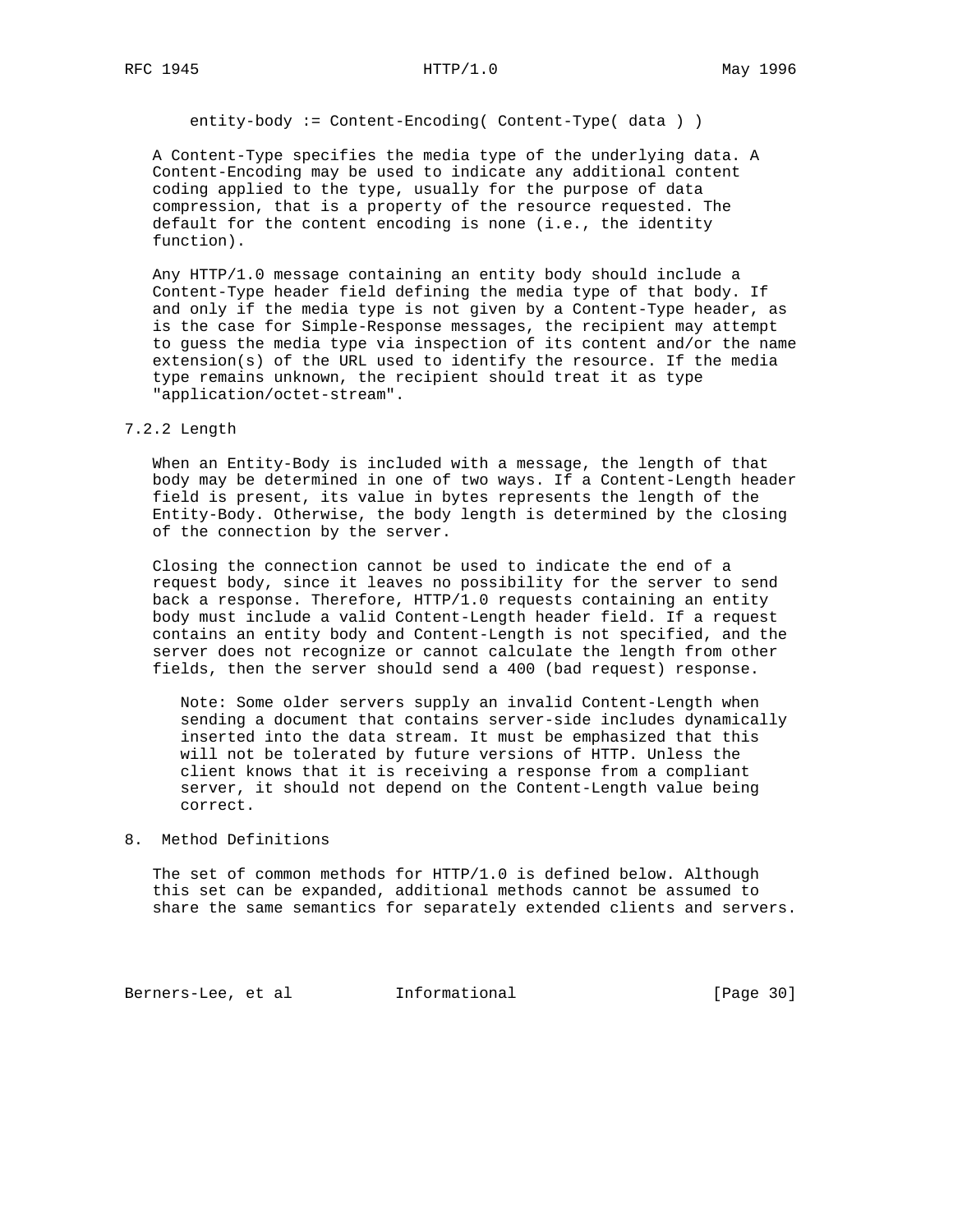# 8.1 GET

 The GET method means retrieve whatever information (in the form of an entity) is identified by the Request-URI. If the Request-URI refers to a data-producing process, it is the produced data which shall be returned as the entity in the response and not the source text of the process, unless that text happens to be the output of the process.

 The semantics of the GET method changes to a "conditional GET" if the request message includes an If-Modified-Since header field. A conditional GET method requests that the identified resource be transferred only if it has been modified since the date given by the If-Modified-Since header, as described in Section 10.9. The conditional GET method is intended to reduce network usage by allowing cached entities to be refreshed without requiring multiple requests or transferring unnecessary data.

# 8.2 HEAD

 The HEAD method is identical to GET except that the server must not return any Entity-Body in the response. The metainformation contained in the HTTP headers in response to a HEAD request should be identical to the information sent in response to a GET request. This method can be used for obtaining metainformation about the resource identified by the Request-URI without transferring the Entity-Body itself. This method is often used for testing hypertext links for validity, accessibility, and recent modification.

 There is no "conditional HEAD" request analogous to the conditional GET. If an If-Modified-Since header field is included with a HEAD request, it should be ignored.

# 8.3 POST

 The POST method is used to request that the destination server accept the entity enclosed in the request as a new subordinate of the resource identified by the Request-URI in the Request-Line. POST is designed to allow a uniform method to cover the following functions:

- o Annotation of existing resources;
- o Posting a message to a bulletin board, newsgroup, mailing list, or similar group of articles;
- o Providing a block of data, such as the result of submitting a form [3], to a data-handling process;
- o Extending a database through an append operation.

Berners-Lee, et al Informational [Page 31]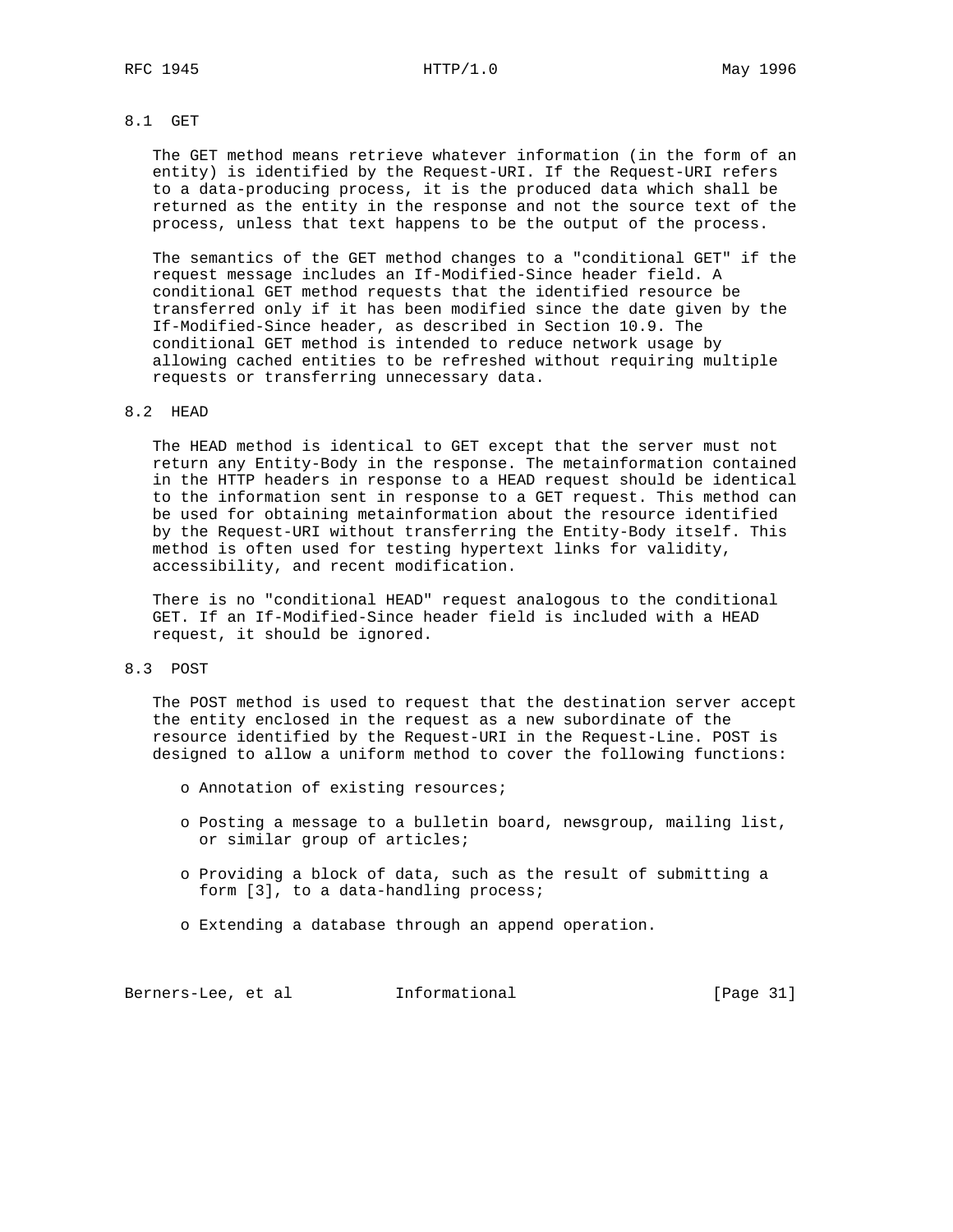The actual function performed by the POST method is determined by the server and is usually dependent on the Request-URI. The posted entity is subordinate to that URI in the same way that a file is subordinate to a directory containing it, a news article is subordinate to a newsgroup to which it is posted, or a record is subordinate to a database.

 A successful POST does not require that the entity be created as a resource on the origin server or made accessible for future reference. That is, the action performed by the POST method might not result in a resource that can be identified by a URI. In this case, either 200 (ok) or 204 (no content) is the appropriate response status, depending on whether or not the response includes an entity that describes the result.

 If a resource has been created on the origin server, the response should be 201 (created) and contain an entity (preferably of type "text/html") which describes the status of the request and refers to the new resource.

 A valid Content-Length is required on all HTTP/1.0 POST requests. An HTTP/1.0 server should respond with a 400 (bad request) message if it cannot determine the length of the request message's content.

 Applications must not cache responses to a POST request because the application has no way of knowing that the server would return an equivalent response on some future request.

9. Status Code Definitions

 Each Status-Code is described below, including a description of which method(s) it can follow and any metainformation required in the response.

## 9.1 Informational 1xx

 This class of status code indicates a provisional response, consisting only of the Status-Line and optional headers, and is terminated by an empty line. HTTP/1.0 does not define any 1xx status codes and they are not a valid response to a HTTP/1.0 request. However, they may be useful for experimental applications which are outside the scope of this specification.

9.2 Successful 2xx

 This class of status code indicates that the client's request was successfully received, understood, and accepted.

Berners-Lee, et al informational [Page 32]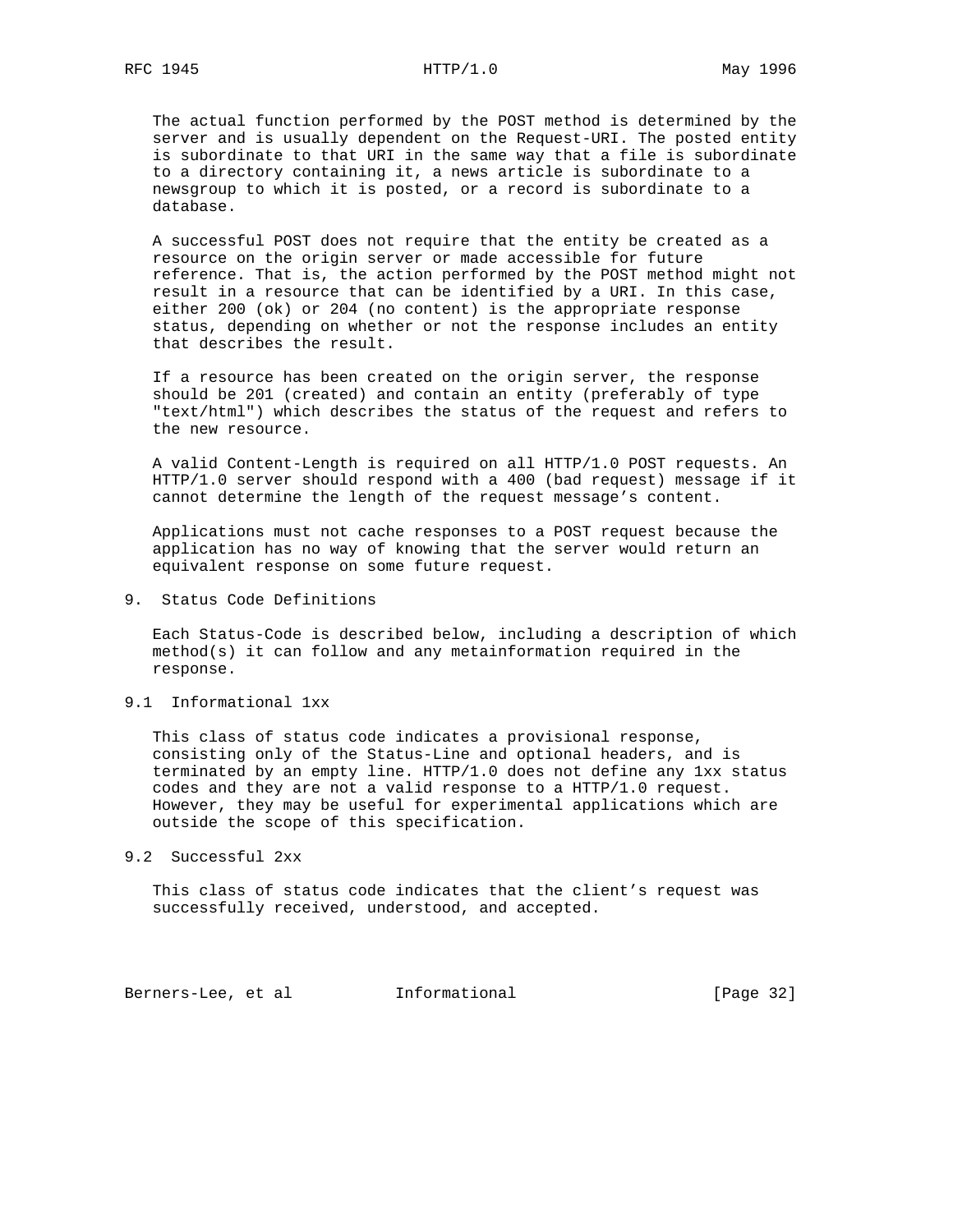200 OK

 The request has succeeded. The information returned with the response is dependent on the method used in the request, as follows:

- GET an entity corresponding to the requested resource is sent in the response;
- HEAD the response must only contain the header information and no Entity-Body;

POST an entity describing or containing the result of the action.

201 Created

 The request has been fulfilled and resulted in a new resource being created. The newly created resource can be referenced by the URI(s) returned in the entity of the response. The origin server should create the resource before using this Status-Code. If the action cannot be carried out immediately, the server must include in the response body a description of when the resource will be available; otherwise, the server should respond with 202 (accepted).

 Of the methods defined by this specification, only POST can create a resource.

202 Accepted

 The request has been accepted for processing, but the processing has not been completed. The request may or may not eventually be acted upon, as it may be disallowed when processing actually takes place. There is no facility for re-sending a status code from an asynchronous operation such as this.

 The 202 response is intentionally non-committal. Its purpose is to allow a server to accept a request for some other process (perhaps a batch-oriented process that is only run once per day) without requiring that the user agent's connection to the server persist until the process is completed. The entity returned with this response should include an indication of the request's current status and either a pointer to a status monitor or some estimate of when the user can expect the request to be fulfilled.

204 No Content

 The server has fulfilled the request but there is no new information to send back. If the client is a user agent, it should not change its document view from that which caused the request to

Berners-Lee, et al informational [Page 33]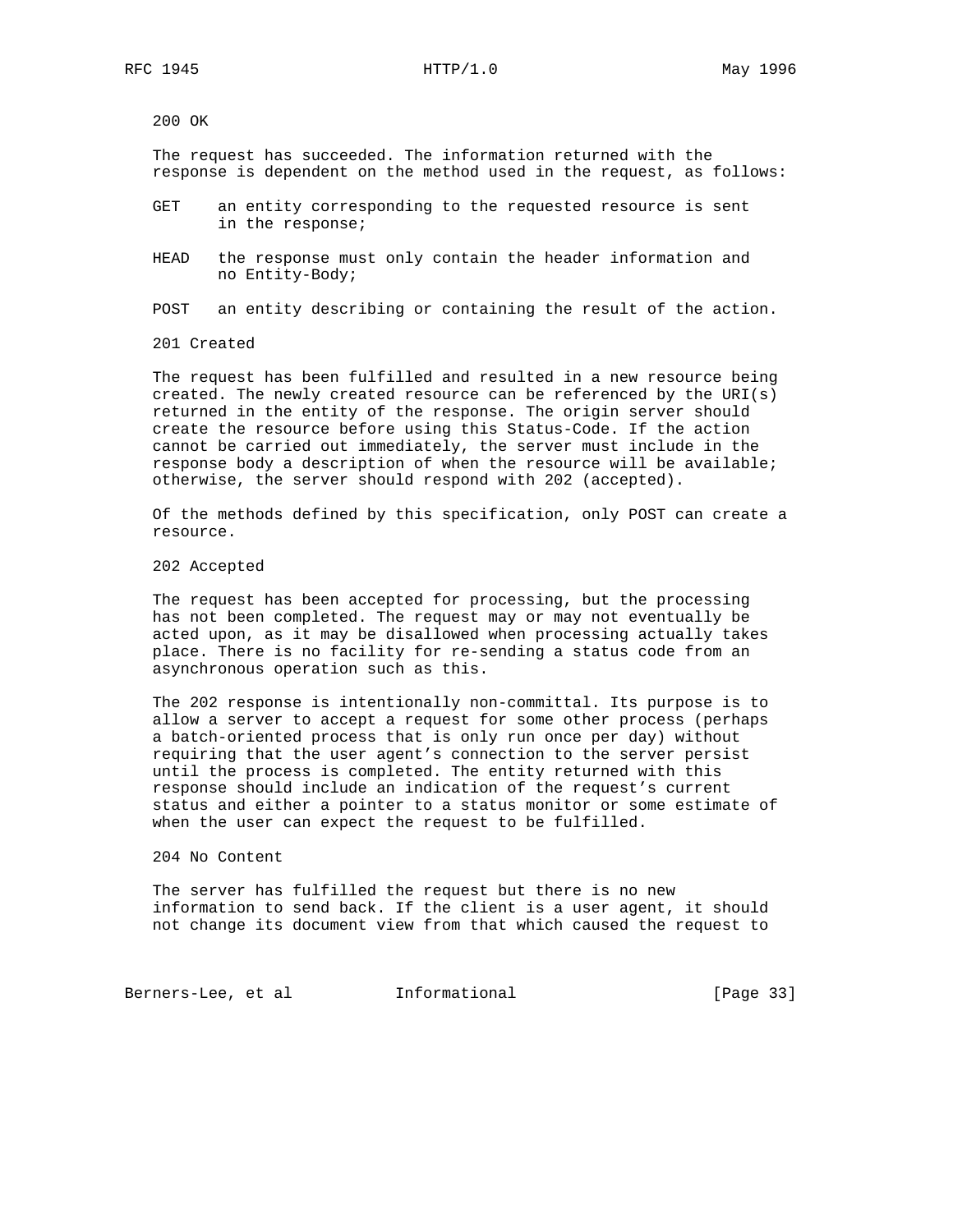be generated. This response is primarily intended to allow input for scripts or other actions to take place without causing a change to the user agent's active document view. The response may include new metainformation in the form of entity headers, which should apply to the document currently in the user agent's active view.

## 9.3 Redirection 3xx

 This class of status code indicates that further action needs to be taken by the user agent in order to fulfill the request. The action required may be carried out by the user agent without interaction with the user if and only if the method used in the subsequent request is GET or HEAD. A user agent should never automatically redirect a request more than 5 times, since such redirections usually indicate an infinite loop.

300 Multiple Choices

 This response code is not directly used by HTTP/1.0 applications, but serves as the default for interpreting the 3xx class of responses.

 The requested resource is available at one or more locations. Unless it was a HEAD request, the response should include an entity containing a list of resource characteristics and locations from which the user or user agent can choose the one most appropriate. If the server has a preferred choice, it should include the URL in a Location field; user agents may use this field value for automatic redirection.

## 301 Moved Permanently

 The requested resource has been assigned a new permanent URL and any future references to this resource should be done using that URL. Clients with link editing capabilities should automatically relink references to the Request-URI to the new reference returned by the server, where possible.

 The new URL must be given by the Location field in the response. Unless it was a HEAD request, the Entity-Body of the response should contain a short note with a hyperlink to the new URL.

 If the 301 status code is received in response to a request using the POST method, the user agent must not automatically redirect the request unless it can be confirmed by the user, since this might change the conditions under which the request was issued.

Berners-Lee, et al informational [Page 34]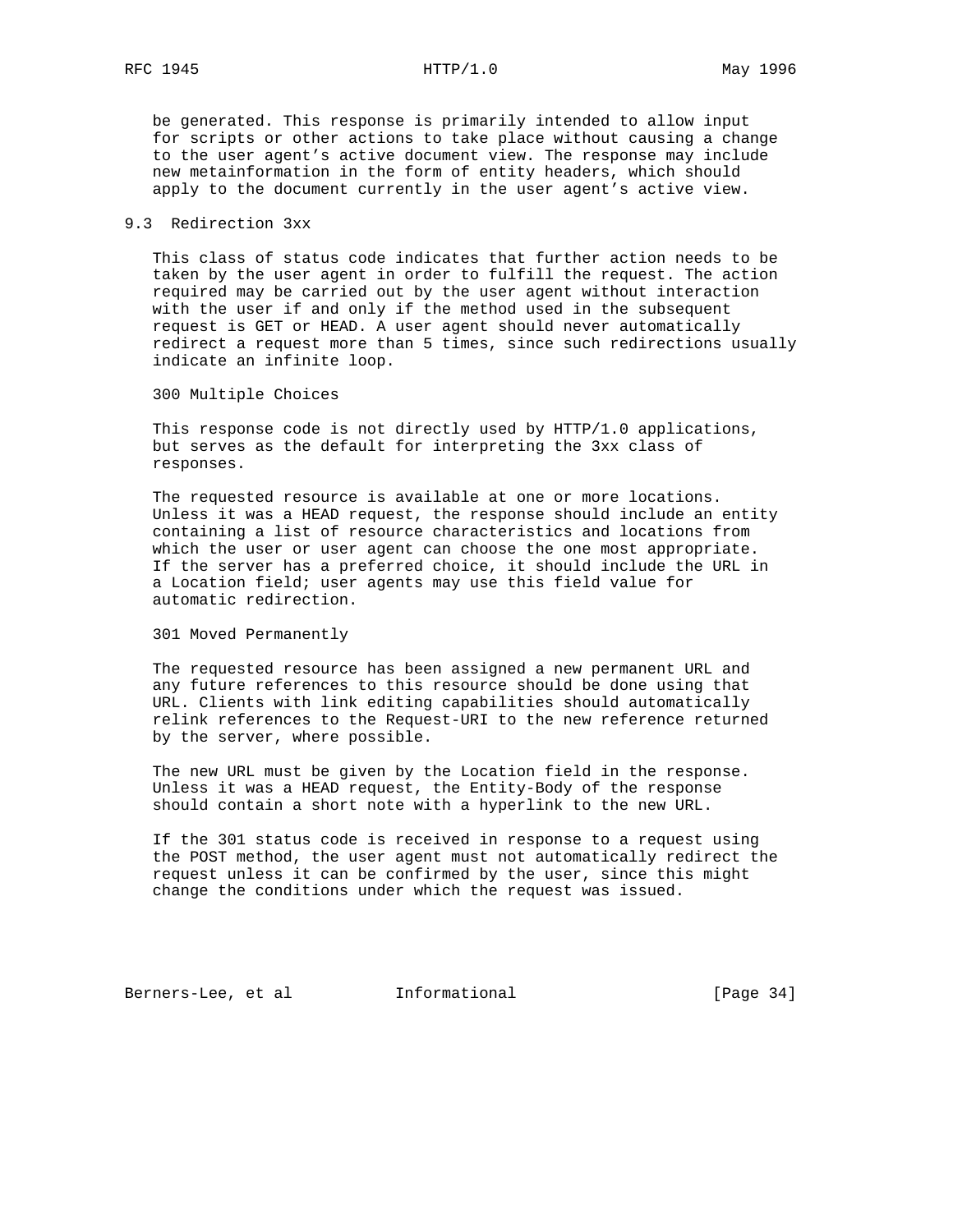Note: When automatically redirecting a POST request after receiving a 301 status code, some existing user agents will erroneously change it into a GET request.

302 Moved Temporarily

 The requested resource resides temporarily under a different URL. Since the redirection may be altered on occasion, the client should continue to use the Request-URI for future requests.

 The URL must be given by the Location field in the response. Unless it was a HEAD request, the Entity-Body of the response should contain a short note with a hyperlink to the new URI(s).

 If the 302 status code is received in response to a request using the POST method, the user agent must not automatically redirect the request unless it can be confirmed by the user, since this might change the conditions under which the request was issued.

 Note: When automatically redirecting a POST request after receiving a 302 status code, some existing user agents will erroneously change it into a GET request.

304 Not Modified

 If the client has performed a conditional GET request and access is allowed, but the document has not been modified since the date and time specified in the If-Modified-Since field, the server must respond with this status code and not send an Entity-Body to the client. Header fields contained in the response should only include information which is relevant to cache managers or which may have changed independently of the entity's Last-Modified date. Examples of relevant header fields include: Date, Server, and Expires. A cache should update its cached entity to reflect any new field values given in the 304 response.

9.4 Client Error 4xx

 The 4xx class of status code is intended for cases in which the client seems to have erred. If the client has not completed the request when a 4xx code is received, it should immediately cease sending data to the server. Except when responding to a HEAD request, the server should include an entity containing an explanation of the error situation, and whether it is a temporary or permanent condition. These status codes are applicable to any request method.

Berners-Lee, et al **Informational** [Page 35]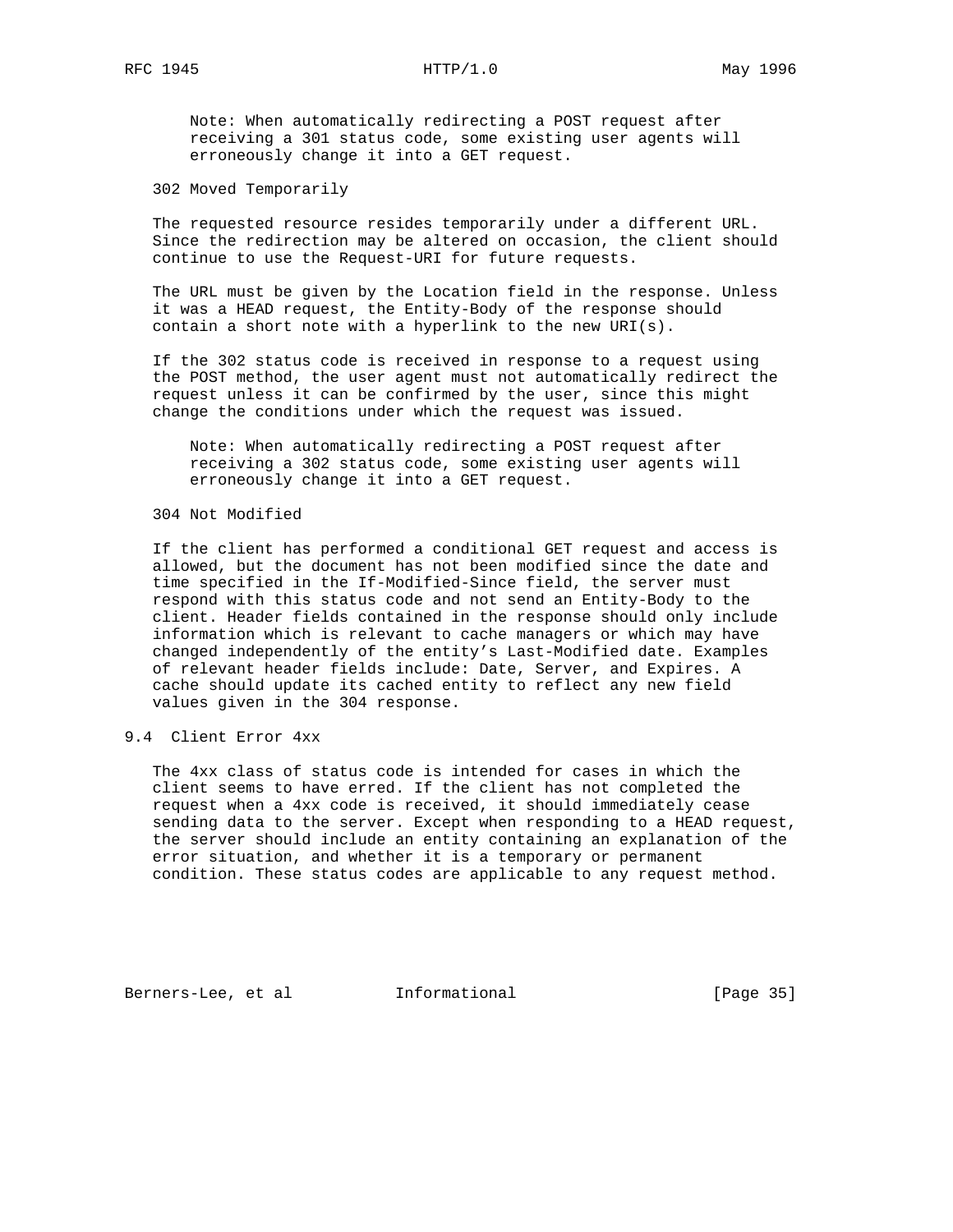Note: If the client is sending data, server implementations on TCP should be careful to ensure that the client acknowledges receipt of the packet(s) containing the response prior to closing the input connection. If the client continues sending data to the server after the close, the server's controller will send a reset packet to the client, which may erase the client's unacknowledged input buffers before they can be read and interpreted by the HTTP application.

400 Bad Request

 The request could not be understood by the server due to malformed syntax. The client should not repeat the request without modifications.

401 Unauthorized

 The request requires user authentication. The response must include a WWW-Authenticate header field (Section 10.16) containing a challenge applicable to the requested resource. The client may repeat the request with a suitable Authorization header field (Section 10.2). If the request already included Authorization credentials, then the 401 response indicates that authorization has been refused for those credentials. If the 401 response contains the same challenge as the prior response, and the user agent has already attempted authentication at least once, then the user should be presented the entity that was given in the response, since that entity may include relevant diagnostic information. HTTP access authentication is explained in Section 11.

403 Forbidden

 The server understood the request, but is refusing to fulfill it. Authorization will not help and the request should not be repeated. If the request method was not HEAD and the server wishes to make public why the request has not been fulfilled, it should describe the reason for the refusal in the entity body. This status code is commonly used when the server does not wish to reveal exactly why the request has been refused, or when no other response is applicable.

404 Not Found

 The server has not found anything matching the Request-URI. No indication is given of whether the condition is temporary or permanent. If the server does not wish to make this information available to the client, the status code 403 (forbidden) can be used instead.

Berners-Lee, et al **Informational** [Page 36]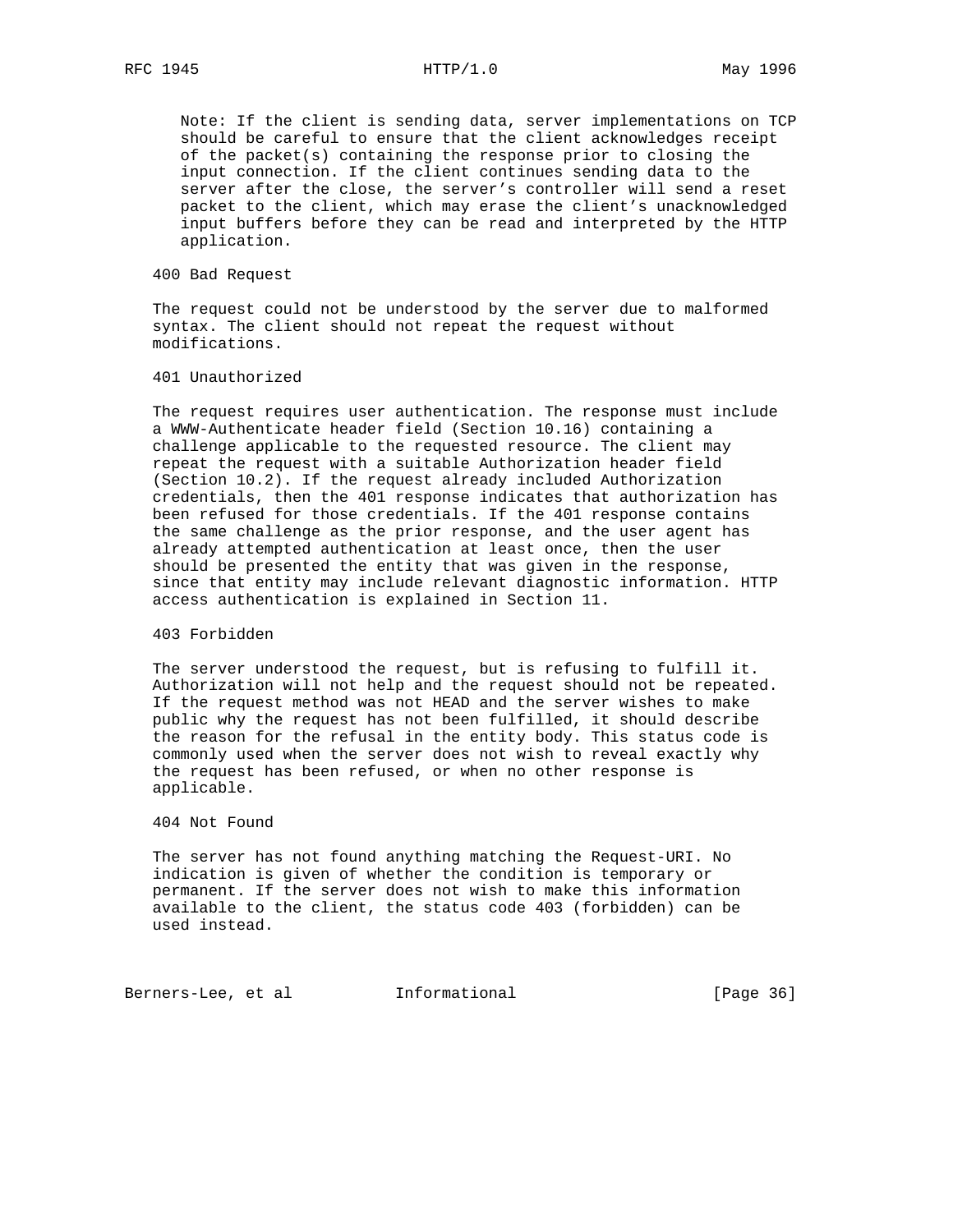## 9.5 Server Error 5xx

 Response status codes beginning with the digit "5" indicate cases in which the server is aware that it has erred or is incapable of performing the request. If the client has not completed the request when a 5xx code is received, it should immediately cease sending data to the server. Except when responding to a HEAD request, the server should include an entity containing an explanation of the error situation, and whether it is a temporary or permanent condition. These response codes are applicable to any request method and there are no required header fields.

500 Internal Server Error

 The server encountered an unexpected condition which prevented it from fulfilling the request.

501 Not Implemented

 The server does not support the functionality required to fulfill the request. This is the appropriate response when the server does not recognize the request method and is not capable of supporting it for any resource.

502 Bad Gateway

 The server, while acting as a gateway or proxy, received an invalid response from the upstream server it accessed in attempting to fulfill the request.

503 Service Unavailable

 The server is currently unable to handle the request due to a temporary overloading or maintenance of the server. The implication is that this is a temporary condition which will be alleviated after some delay.

 Note: The existence of the 503 status code does not imply that a server must use it when becoming overloaded. Some servers may wish to simply refuse the connection.

## 10. Header Field Definitions

 This section defines the syntax and semantics of all commonly used HTTP/1.0 header fields. For general and entity header fields, both sender and recipient refer to either the client or the server, depending on who sends and who receives the message.

Berners-Lee, et al Informational [Page 37]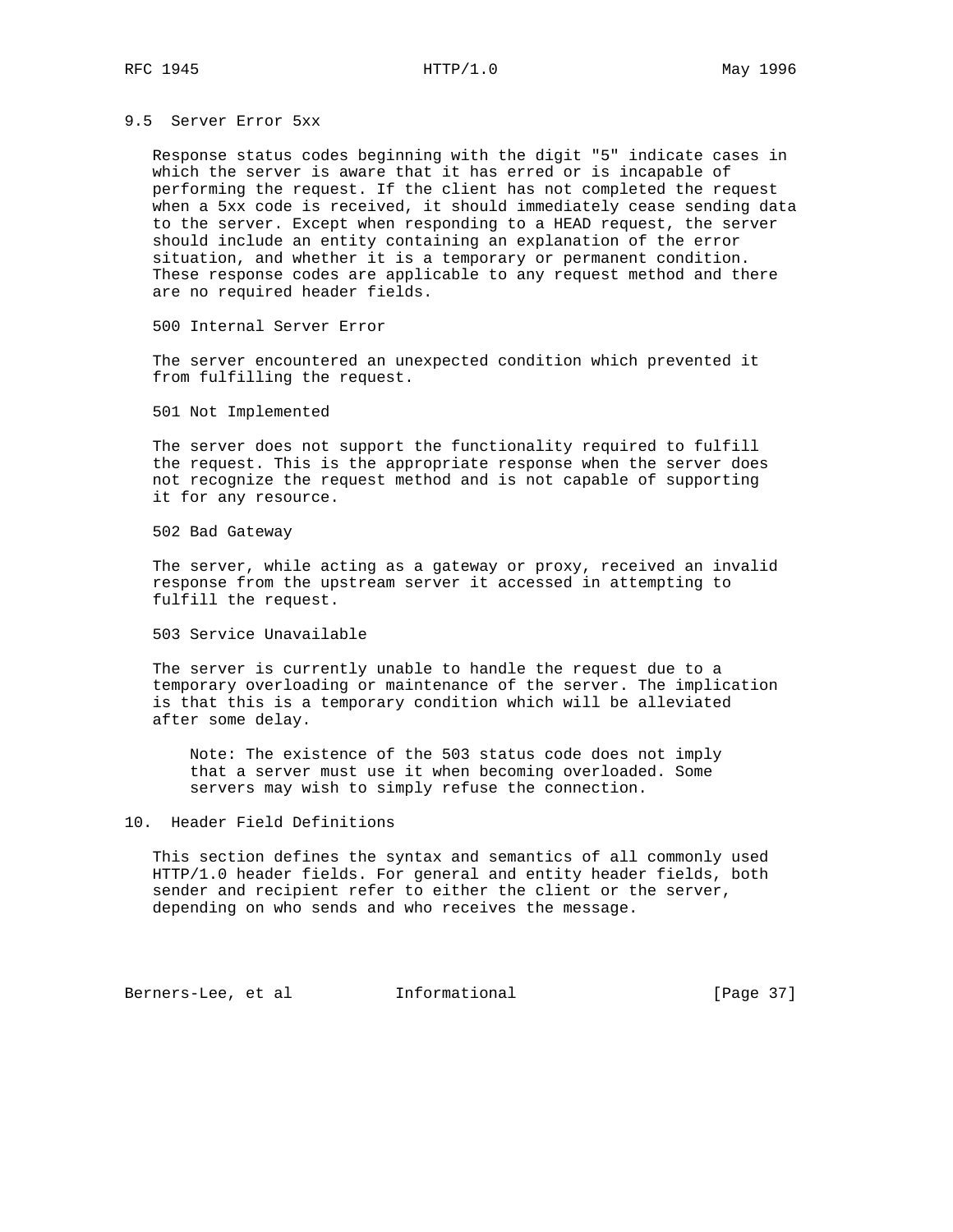10.1 Allow

 The Allow entity-header field lists the set of methods supported by the resource identified by the Request-URI. The purpose of this field is strictly to inform the recipient of valid methods associated with the resource. The Allow header field is not permitted in a request using the POST method, and thus should be ignored if it is received as part of a POST entity.

Allow = "Allow" ":" 1#method

Example of use:

Allow: GET, HEAD

 This field cannot prevent a client from trying other methods. However, the indications given by the Allow header field value should be followed. The actual set of allowed methods is defined by the origin server at the time of each request.

 A proxy must not modify the Allow header field even if it does not understand all the methods specified, since the user agent may have other means of communicating with the origin server.

 The Allow header field does not indicate what methods are implemented by the server.

10.2 Authorization

 A user agent that wishes to authenticate itself with a server- usually, but not necessarily, after receiving a 401 response--may do so by including an Authorization request-header field with the request. The Authorization field value consists of credentials containing the authentication information of the user agent for the realm of the resource being requested.

Authorization = "Authorization" ":" credentials

 HTTP access authentication is described in Section 11. If a request is authenticated and a realm specified, the same credentials should be valid for all other requests within this realm.

 Responses to requests containing an Authorization field are not cachable.

Berners-Lee, et al informational [Page 38]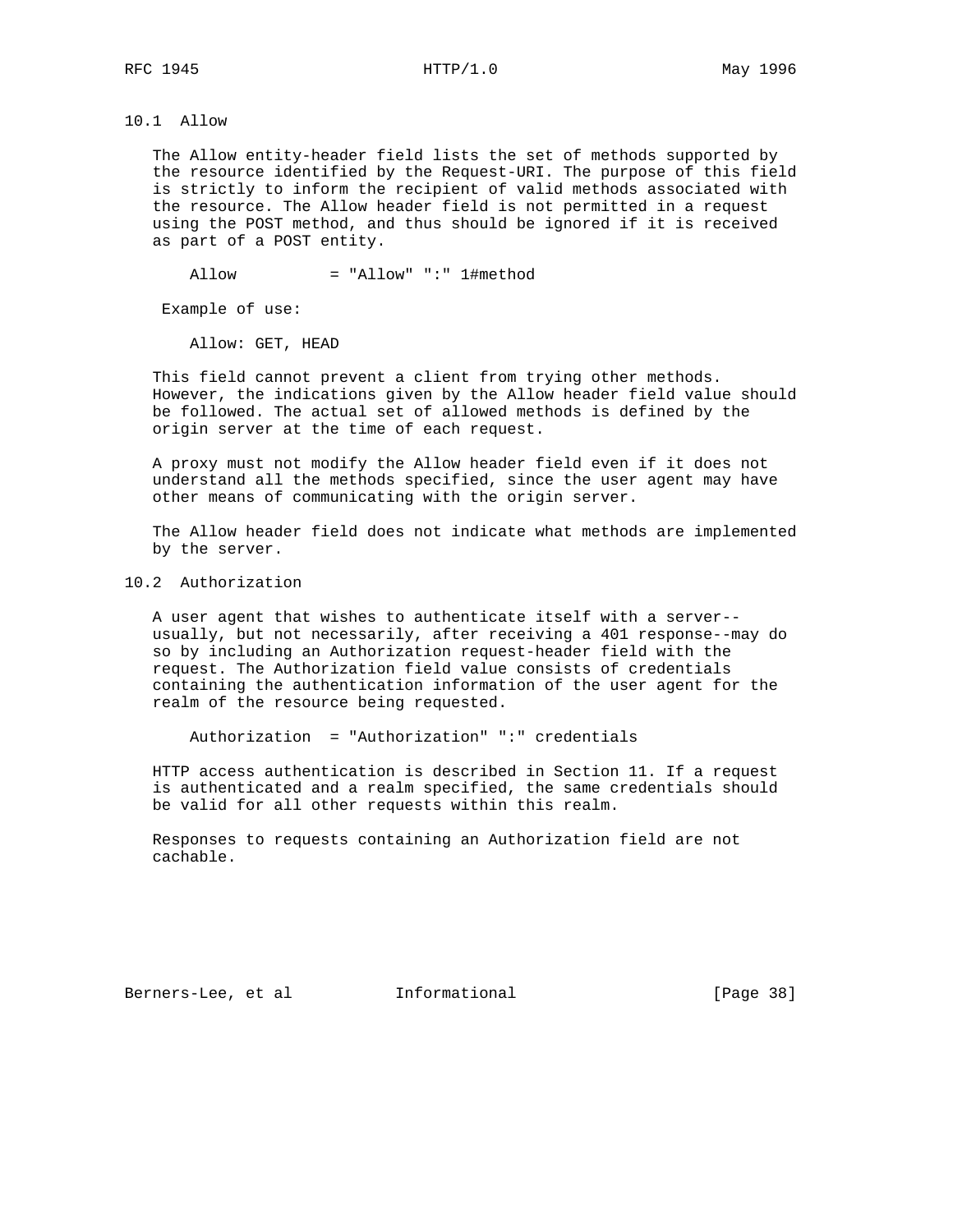10.3 Content-Encoding

 The Content-Encoding entity-header field is used as a modifier to the media-type. When present, its value indicates what additional content coding has been applied to the resource, and thus what decoding mechanism must be applied in order to obtain the media-type referenced by the Content-Type header field. The Content-Encoding is primarily used to allow a document to be compressed without losing the identity of its underlying media type.

Content-Encoding = "Content-Encoding" ":" content-coding

Content codings are defined in Section 3.5. An example of its use is

Content-Encoding: x-gzip

 The Content-Encoding is a characteristic of the resource identified by the Request-URI. Typically, the resource is stored with this encoding and is only decoded before rendering or analogous usage.

10.4 Content-Length

 The Content-Length entity-header field indicates the size of the Entity-Body, in decimal number of octets, sent to the recipient or, in the case of the HEAD method, the size of the Entity-Body that would have been sent had the request been a GET.

Content-Length = "Content-Length" ":" 1\*DIGIT

An example is

Content-Length: 3495

 Applications should use this field to indicate the size of the Entity-Body to be transferred, regardless of the media type of the entity. A valid Content-Length field value is required on all HTTP/1.0 request messages containing an entity body.

 Any Content-Length greater than or equal to zero is a valid value. Section 7.2.2 describes how to determine the length of a response entity body if a Content-Length is not given.

 Note: The meaning of this field is significantly different from the corresponding definition in MIME, where it is an optional field used within the "message/external-body" content-type. In HTTP, it should be used whenever the entity's length can be determined prior to being transferred.

Berners-Lee, et al Informational [Page 39]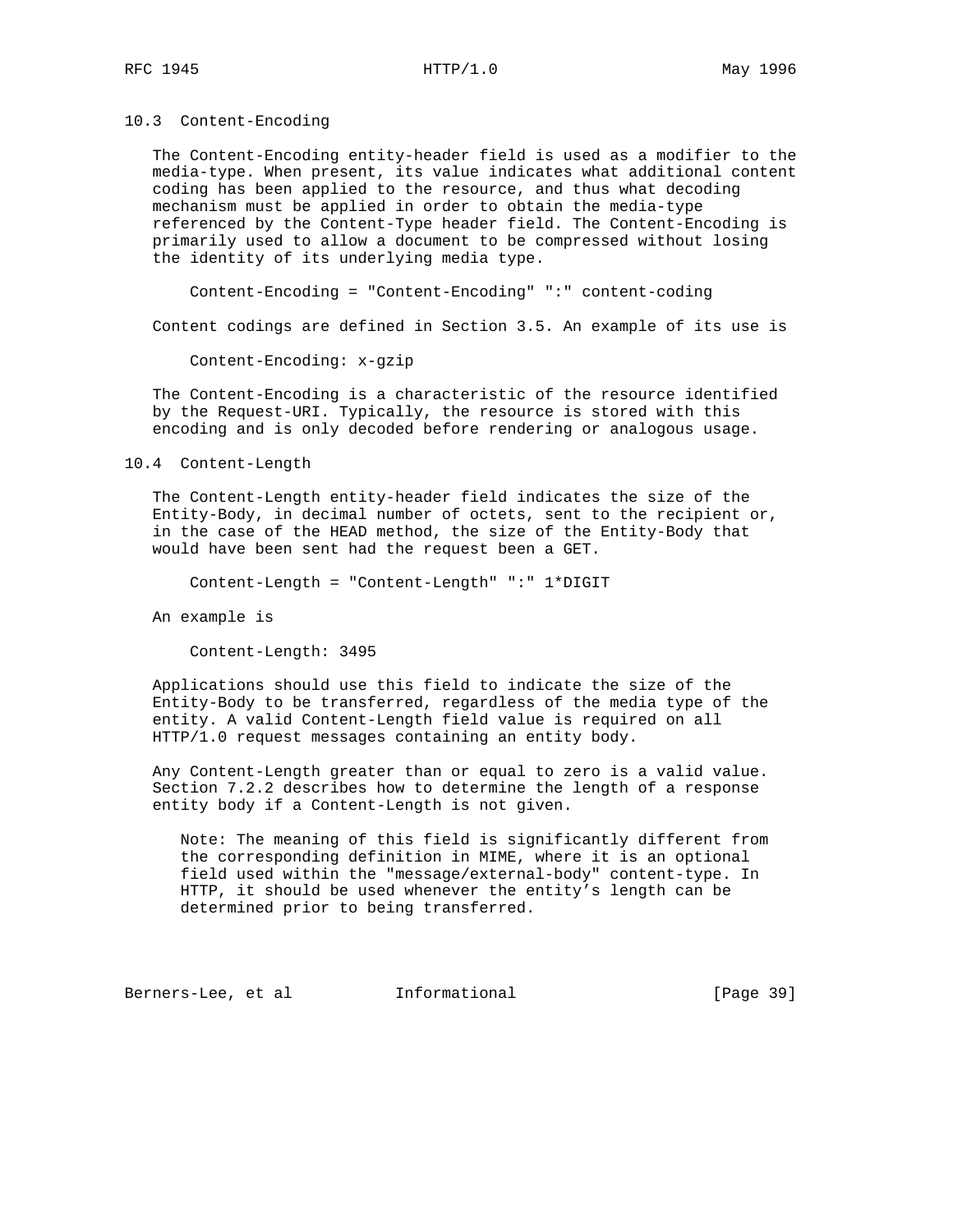10.5 Content-Type

 The Content-Type entity-header field indicates the media type of the Entity-Body sent to the recipient or, in the case of the HEAD method, the media type that would have been sent had the request been a GET.

Content-Type = "Content-Type" ":" media-type

Media types are defined in Section 3.6. An example of the field is

Content-Type: text/html

 Further discussion of methods for identifying the media type of an entity is provided in Section 7.2.1.

10.6 Date

 The Date general-header field represents the date and time at which the message was originated, having the same semantics as orig-date in RFC 822. The field value is an HTTP-date, as described in Section 3.3.

Date = "Date" ":" HTTP-date

An example is

Date: Tue, 15 Nov 1994 08:12:31 GMT

 If a message is received via direct connection with the user agent (in the case of requests) or the origin server (in the case of responses), then the date can be assumed to be the current date at the receiving end. However, since the date--as it is believed by the origin--is important for evaluating cached responses, origin servers should always include a Date header. Clients should only send a Date header field in messages that include an entity body, as in the case of the POST request, and even then it is optional. A received message which does not have a Date header field should be assigned one by the recipient if the message will be cached by that recipient or gatewayed via a protocol which requires a Date.

 In theory, the date should represent the moment just before the entity is generated. In practice, the date can be generated at any time during the message origination without affecting its semantic value.

 Note: An earlier version of this document incorrectly specified that this field should contain the creation date of the enclosed Entity-Body. This has been changed to reflect actual (and proper)

Berners-Lee, et al informational [Page 40]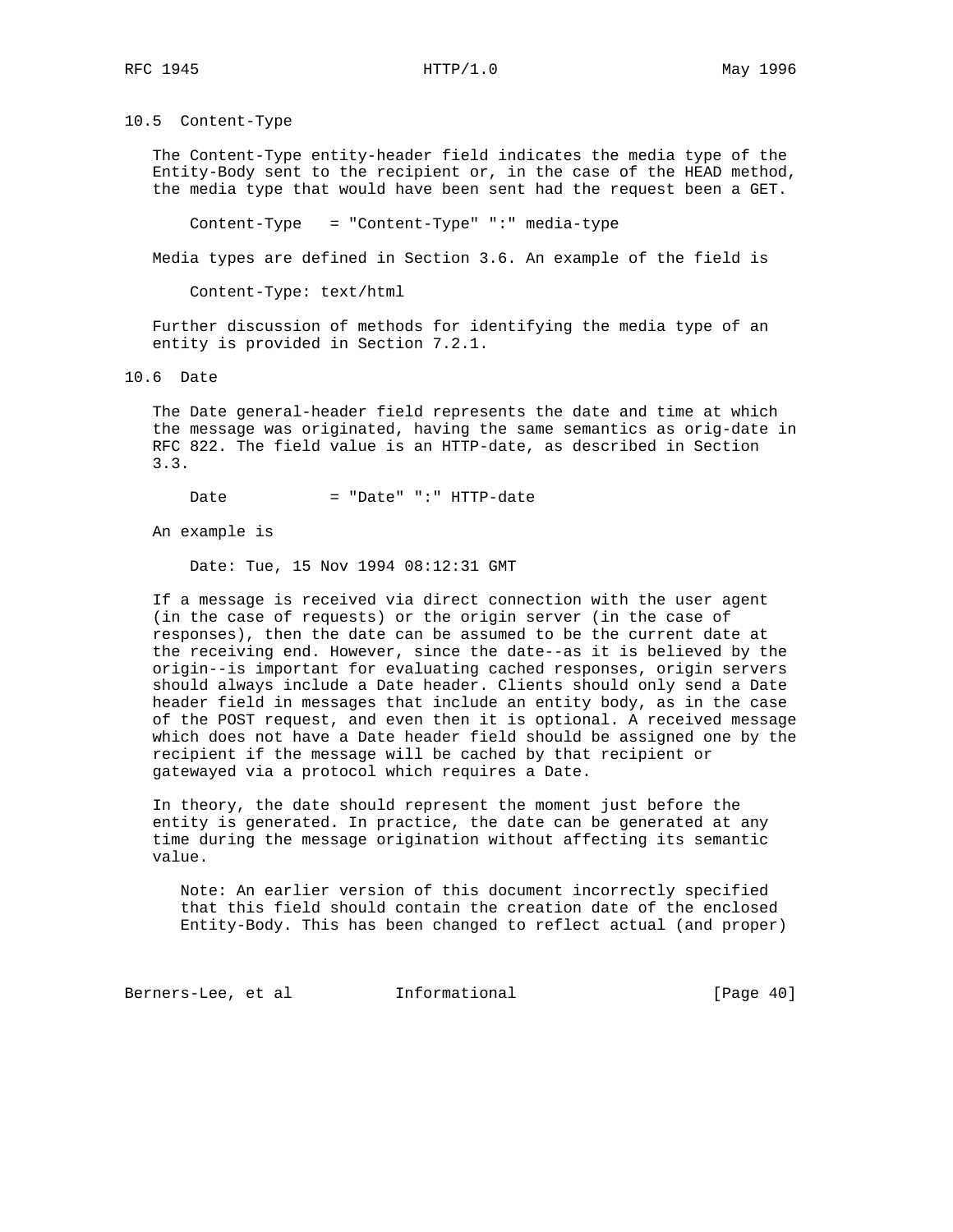usage.

### 10.7 Expires

 The Expires entity-header field gives the date/time after which the entity should be considered stale. This allows information providers to suggest the volatility of the resource, or a date after which the information may no longer be valid. Applications must not cache this entity beyond the date given. The presence of an Expires field does not imply that the original resource will change or cease to exist at, before, or after that time. However, information providers that know or even suspect that a resource will change by a certain date should include an Expires header with that date. The format is an absolute date and time as defined by HTTP-date in Section 3.3.

Expires = "Expires" ":" HTTP-date

An example of its use is

Expires: Thu, 01 Dec 1994 16:00:00 GMT

 If the date given is equal to or earlier than the value of the Date header, the recipient must not cache the enclosed entity. If a resource is dynamic by nature, as is the case with many data producing processes, entities from that resource should be given an appropriate Expires value which reflects that dynamism.

 The Expires field cannot be used to force a user agent to refresh its display or reload a resource; its semantics apply only to caching mechanisms, and such mechanisms need only check a resource's expiration status when a new request for that resource is initiated.

 User agents often have history mechanisms, such as "Back" buttons and history lists, which can be used to redisplay an entity retrieved earlier in a session. By default, the Expires field does not apply to history mechanisms. If the entity is still in storage, a history mechanism should display it even if the entity has expired, unless the user has specifically configured the agent to refresh expired history documents.

 Note: Applications are encouraged to be tolerant of bad or misinformed implementations of the Expires header. A value of zero (0) or an invalid date format should be considered equivalent to an "expires immediately." Although these values are not legitimate for HTTP/1.0, a robust implementation is always desirable.

Berners-Lee, et al Informational [Page 41]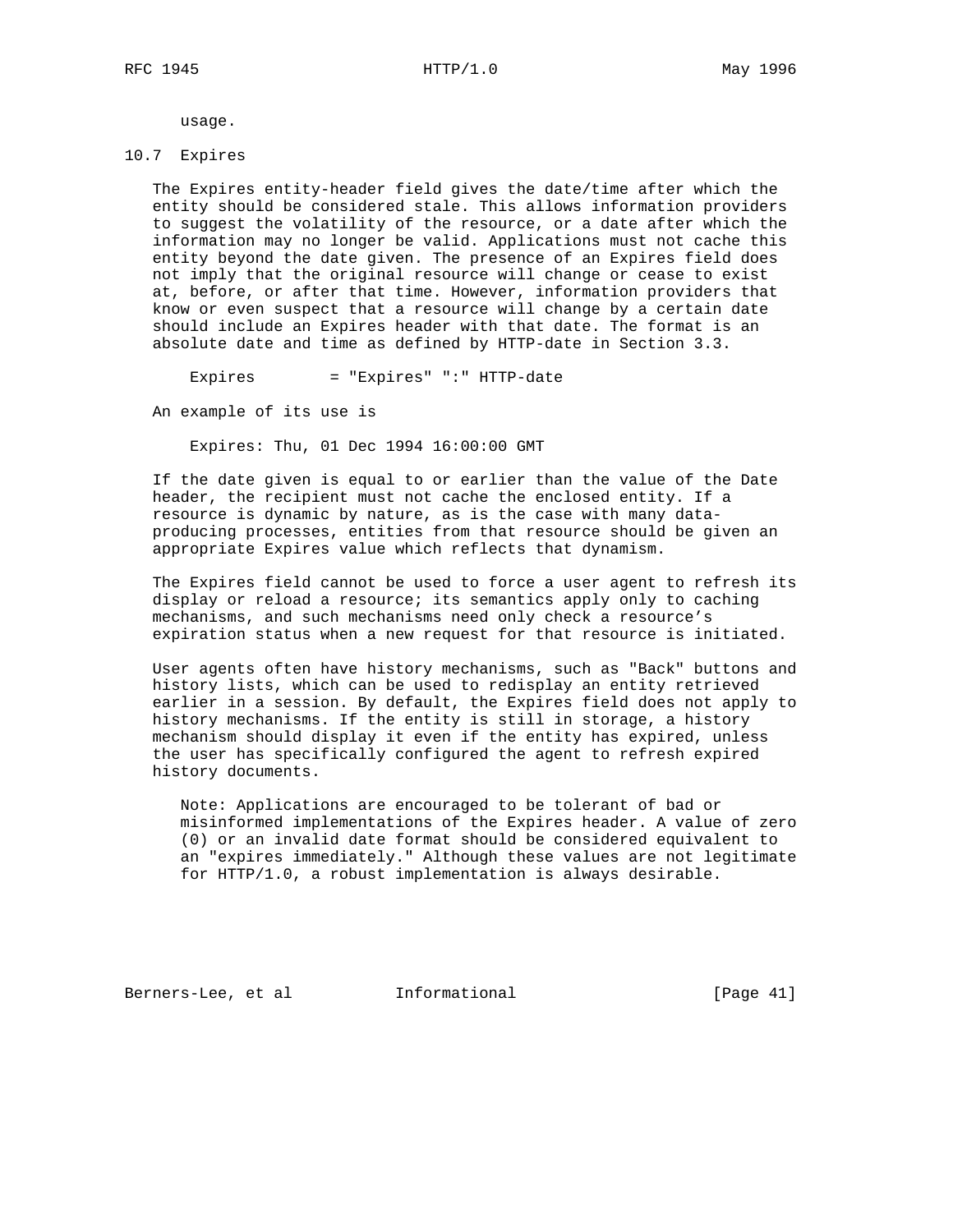## 10.8 From

 The From request-header field, if given, should contain an Internet e-mail address for the human user who controls the requesting user agent. The address should be machine-usable, as defined by mailbox in RFC 822 [7] (as updated by RFC 1123 [6]):

From = "From" ":" mailbox

An example is:

From: webmaster@w3.org

 This header field may be used for logging purposes and as a means for identifying the source of invalid or unwanted requests. It should not be used as an insecure form of access protection. The interpretation of this field is that the request is being performed on behalf of the person given, who accepts responsibility for the method performed. In particular, robot agents should include this header so that the person responsible for running the robot can be contacted if problems occur on the receiving end.

 The Internet e-mail address in this field may be separate from the Internet host which issued the request. For example, when a request is passed through a proxy, the original issuer's address should be used.

 Note: The client should not send the From header field without the user's approval, as it may conflict with the user's privacy interests or their site's security policy. It is strongly recommended that the user be able to disable, enable, and modify the value of this field at any time prior to a request.

## 10.9 If-Modified-Since

 The If-Modified-Since request-header field is used with the GET method to make it conditional: if the requested resource has not been modified since the time specified in this field, a copy of the resource will not be returned from the server; instead, a 304 (not modified) response will be returned without any Entity-Body.

If-Modified-Since = "If-Modified-Since" ":" HTTP-date

An example of the field is:

If-Modified-Since: Sat, 29 Oct 1994 19:43:31 GMT

Berners-Lee, et al Informational [Page 42]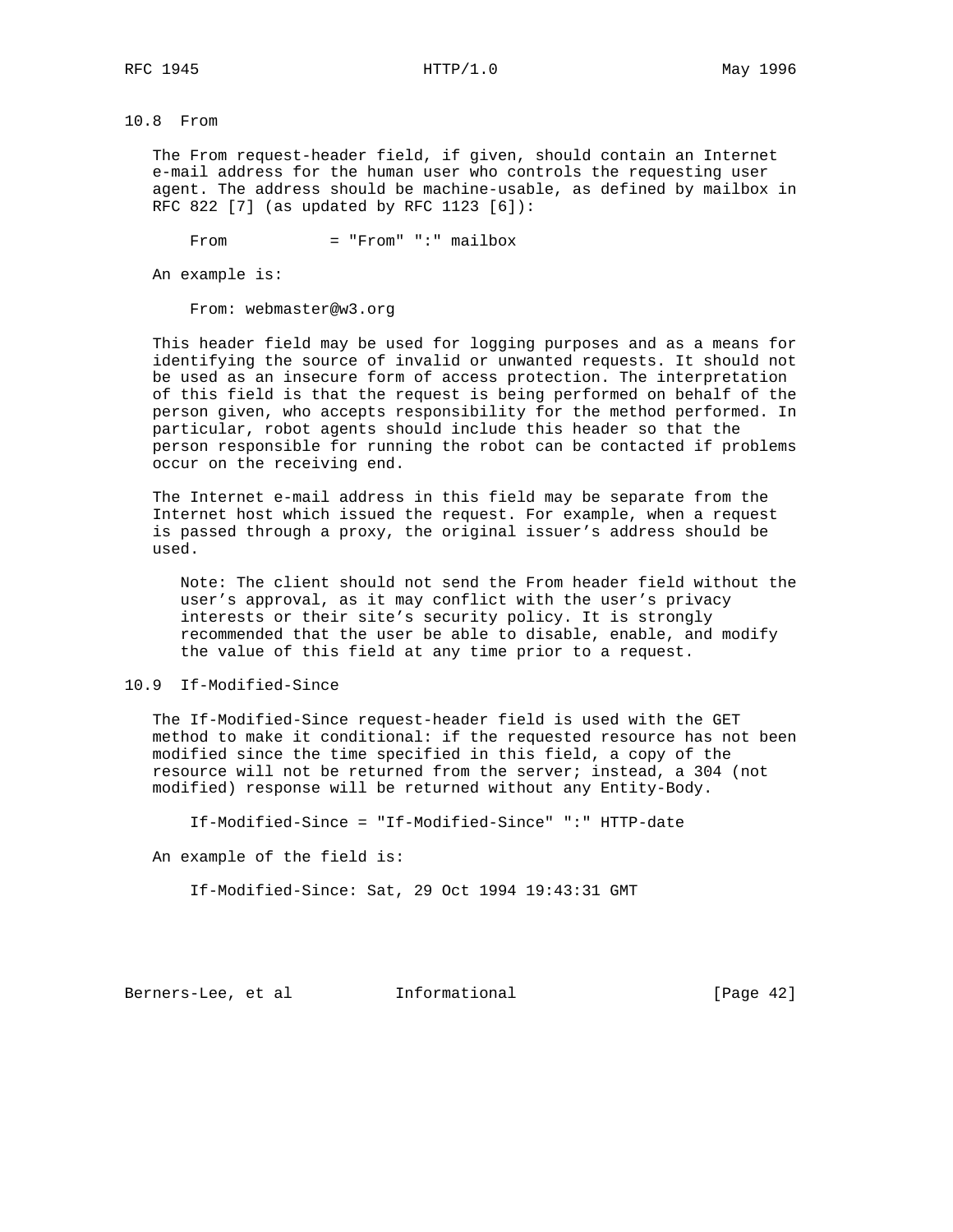A conditional GET method requests that the identified resource be transferred only if it has been modified since the date given by the If-Modified-Since header. The algorithm for determining this includes the following cases:

- a) If the request would normally result in anything other than a 200 (ok) status, or if the passed If-Modified-Since date is invalid, the response is exactly the same as for a normal GET. A date which is later than the server's current time is invalid.
- b) If the resource has been modified since the If-Modified-Since date, the response is exactly the same as for a normal GET.
- c) If the resource has not been modified since a valid If-Modified-Since date, the server shall return a 304 (not modified) response.

 The purpose of this feature is to allow efficient updates of cached information with a minimum amount of transaction overhead.

10.10 Last-Modified

 The Last-Modified entity-header field indicates the date and time at which the sender believes the resource was last modified. The exact semantics of this field are defined in terms of how the recipient should interpret it: if the recipient has a copy of this resource which is older than the date given by the Last-Modified field, that copy should be considered stale.

Last-Modified = "Last-Modified" ":" HTTP-date

An example of its use is

Last-Modified: Tue, 15 Nov 1994 12:45:26 GMT

 The exact meaning of this header field depends on the implementation of the sender and the nature of the original resource. For files, it may be just the file system last-modified time. For entities with dynamically included parts, it may be the most recent of the set of last-modify times for its component parts. For database gateways, it may be the last-update timestamp of the record. For virtual objects, it may be the last time the internal state changed.

 An origin server must not send a Last-Modified date which is later than the server's time of message origination. In such cases, where the resource's last modification would indicate some time in the

Berners-Lee, et al informational [Page 43]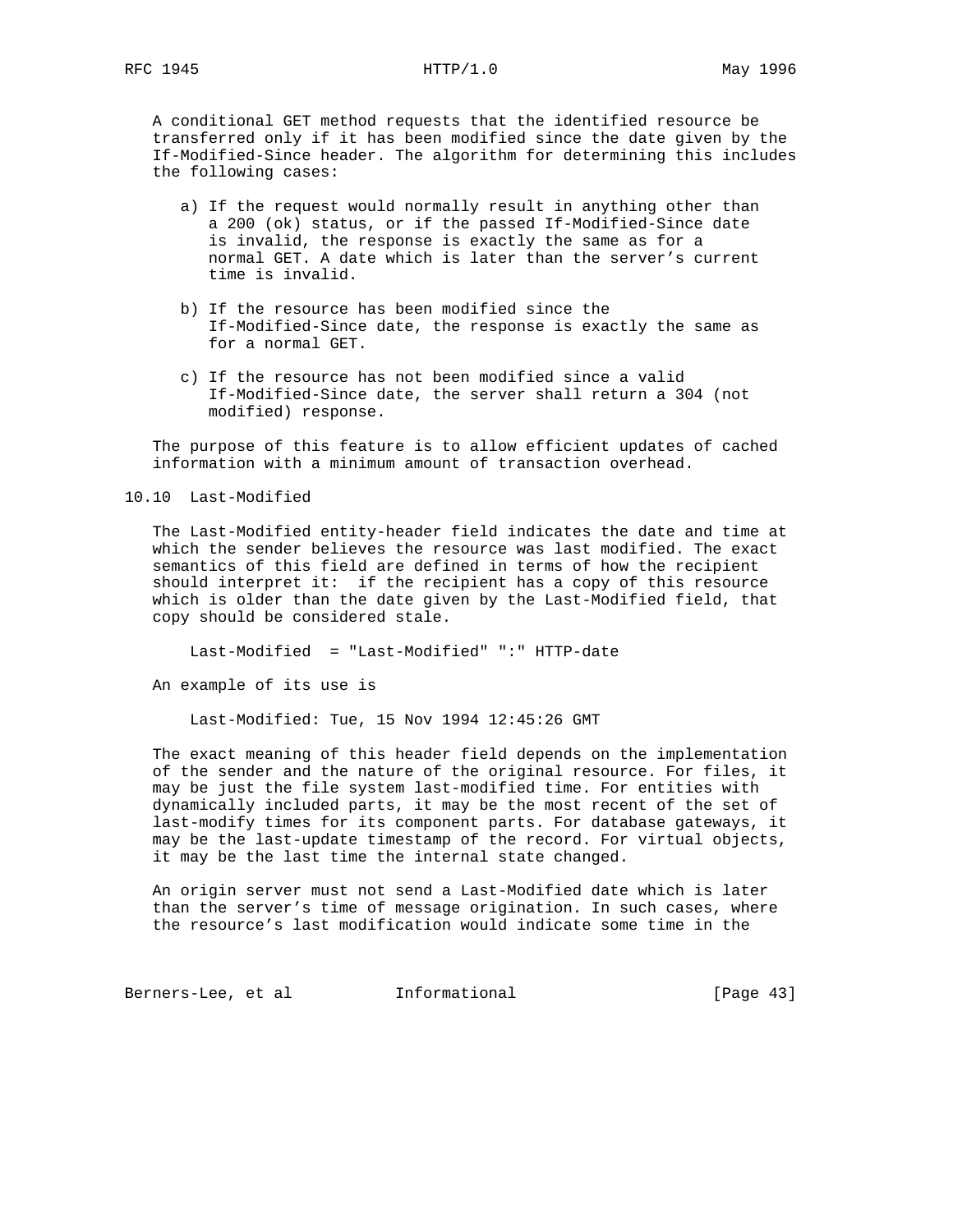future, the server must replace that date with the message origination date.

10.11 Location

 The Location response-header field defines the exact location of the resource that was identified by the Request-URI. For 3xx responses, the location must indicate the server's preferred URL for automatic redirection to the resource. Only one absolute URL is allowed.

Location = "Location" ":" absoluteURI

An example is

Location: http://www.w3.org/hypertext/WWW/NewLocation.html

## 10.12 Pragma

 The Pragma general-header field is used to include implementation specific directives that may apply to any recipient along the request/response chain. All pragma directives specify optional behavior from the viewpoint of the protocol; however, some systems may require that behavior be consistent with the directives.

Pragma = "Pragma" ": " 1#pragma-directive

 pragma-directive = "no-cache" | extension-pragma extension-pragma = token [ "=" word ]

When the "no-cache" directive is present in a request message, an application should forward the request toward the origin server even if it has a cached copy of what is being requested. This allows a client to insist upon receiving an authoritative response to its request. It also allows a client to refresh a cached copy which is known to be corrupted or stale.

 Pragma directives must be passed through by a proxy or gateway application, regardless of their significance to that application, since the directives may be applicable to all recipients along the request/response chain. It is not possible to specify a pragma for a specific recipient; however, any pragma directive not relevant to a recipient should be ignored by that recipient.

## 10.13 Referer

 The Referer request-header field allows the client to specify, for the server's benefit, the address (URI) of the resource from which the Request-URI was obtained. This allows a server to generate lists

Berners-Lee, et al informational [Page 44]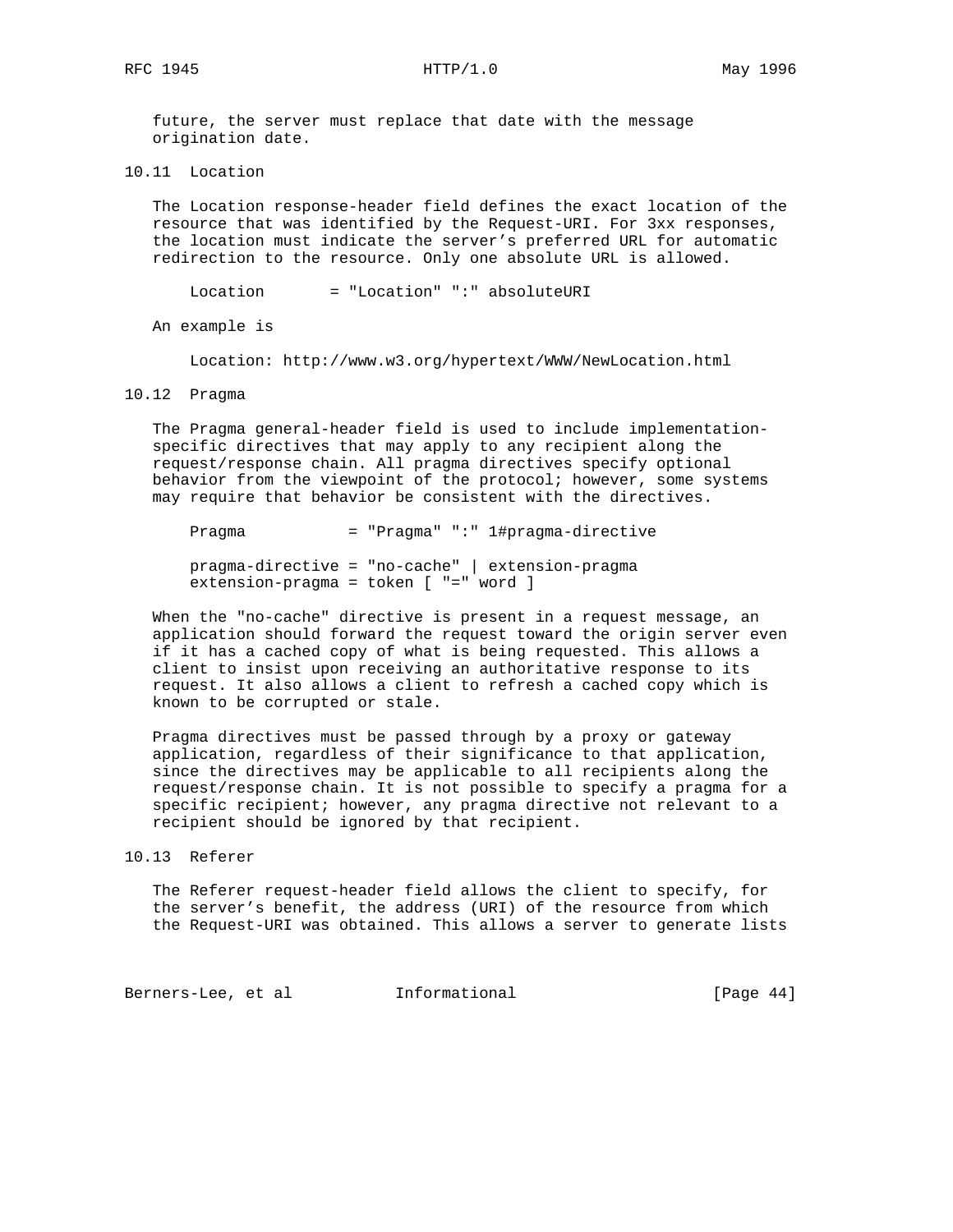### RFC 1945 HTTP/1.0 May 1996

 of back-links to resources for interest, logging, optimized caching, etc. It also allows obsolete or mistyped links to be traced for maintenance. The Referer field must not be sent if the Request-URI was obtained from a source that does not have its own URI, such as input from the user keyboard.

Referer = "Referer" ":" ( absoluteURI | relativeURI )

Example:

Referer: http://www.w3.org/hypertext/DataSources/Overview.html

 If a partial URI is given, it should be interpreted relative to the Request-URI. The URI must not include a fragment.

 Note: Because the source of a link may be private information or may reveal an otherwise private information source, it is strongly recommended that the user be able to select whether or not the Referer field is sent. For example, a browser client could have a toggle switch for browsing openly/anonymously, which would respectively enable/disable the sending of Referer and From information.

10.14 Server

 The Server response-header field contains information about the software used by the origin server to handle the request. The field can contain multiple product tokens (Section 3.7) and comments identifying the server and any significant subproducts. By convention, the product tokens are listed in order of their significance for identifying the application.

Server = "Server" ":" 1\*( product | comment )

Example:

Server: CERN/3.0 libwww/2.17

 If the response is being forwarded through a proxy, the proxy application must not add its data to the product list.

 Note: Revealing the specific software version of the server may allow the server machine to become more vulnerable to attacks against software that is known to contain security holes. Server implementors are encouraged to make this field a configurable option.

Berners-Lee, et al informational [Page 45]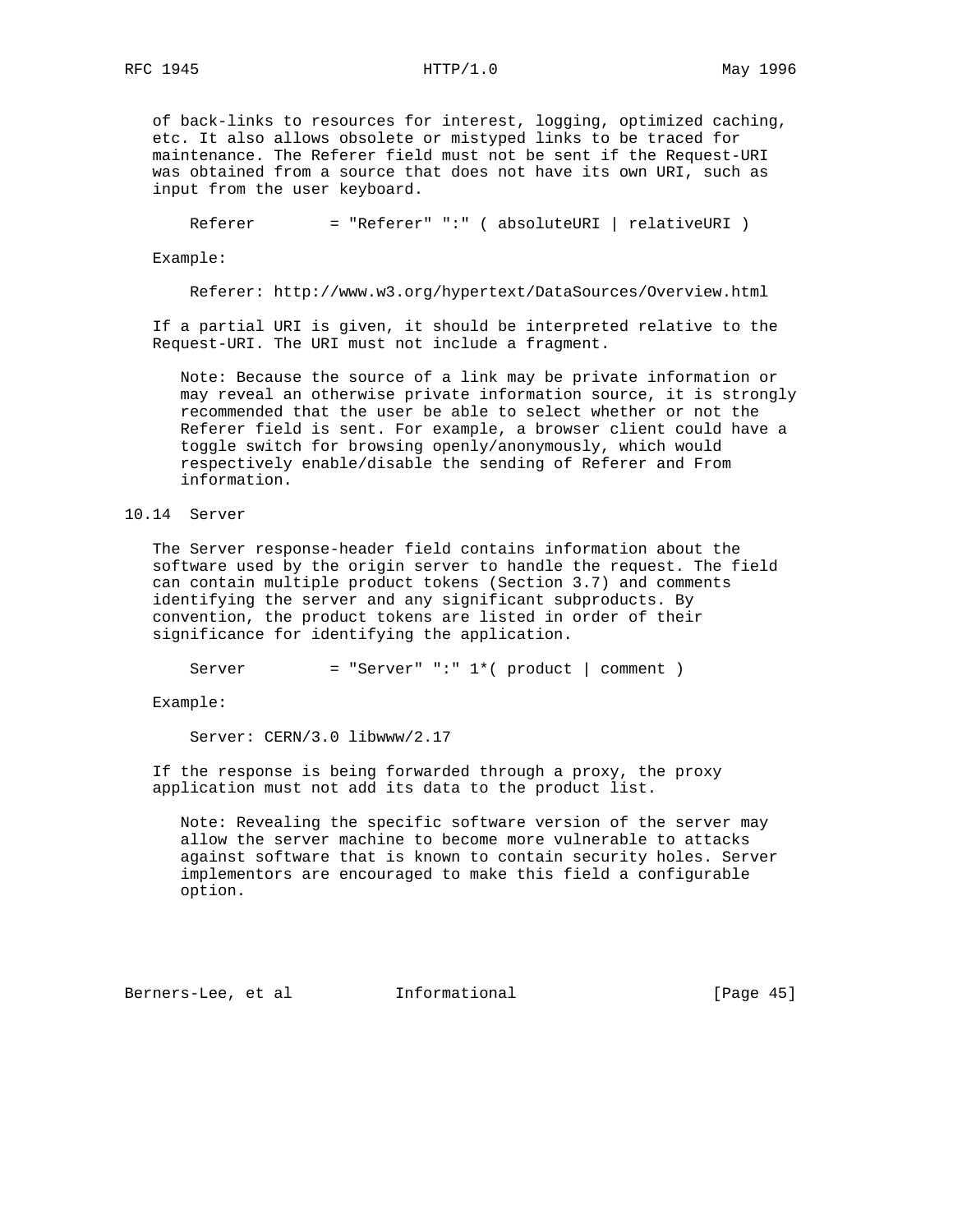Note: Some existing servers fail to restrict themselves to the product token syntax within the Server field.

## 10.15 User-Agent

 The User-Agent request-header field contains information about the user agent originating the request. This is for statistical purposes, the tracing of protocol violations, and automated recognition of user agents for the sake of tailoring responses to avoid particular user agent limitations. Although it is not required, user agents should include this field with requests. The field can contain multiple product tokens (Section 3.7) and comments identifying the agent and any subproducts which form a significant part of the user agent. By convention, the product tokens are listed in order of their significance for identifying the application.

User-Agent = "User-Agent" ":"  $1*($  product | comment )

Example:

User-Agent: CERN-LineMode/2.15 libwww/2.17b3

 Note: Some current proxy applications append their product information to the list in the User-Agent field. This is not recommended, since it makes machine interpretation of these fields ambiguous.

 Note: Some existing clients fail to restrict themselves to the product token syntax within the User-Agent field.

# 10.16 WWW-Authenticate

 The WWW-Authenticate response-header field must be included in 401 (unauthorized) response messages. The field value consists of at least one challenge that indicates the authentication scheme(s) and parameters applicable to the Request-URI.

WWW-Authenticate = "WWW-Authenticate" ":" 1#challenge

 The HTTP access authentication process is described in Section 11. User agents must take special care in parsing the WWW-Authenticate field value if it contains more than one challenge, or if more than one WWW-Authenticate header field is provided, since the contents of a challenge may itself contain a comma-separated list of authentication parameters.

Berners-Lee, et al **Informational** [Page 46]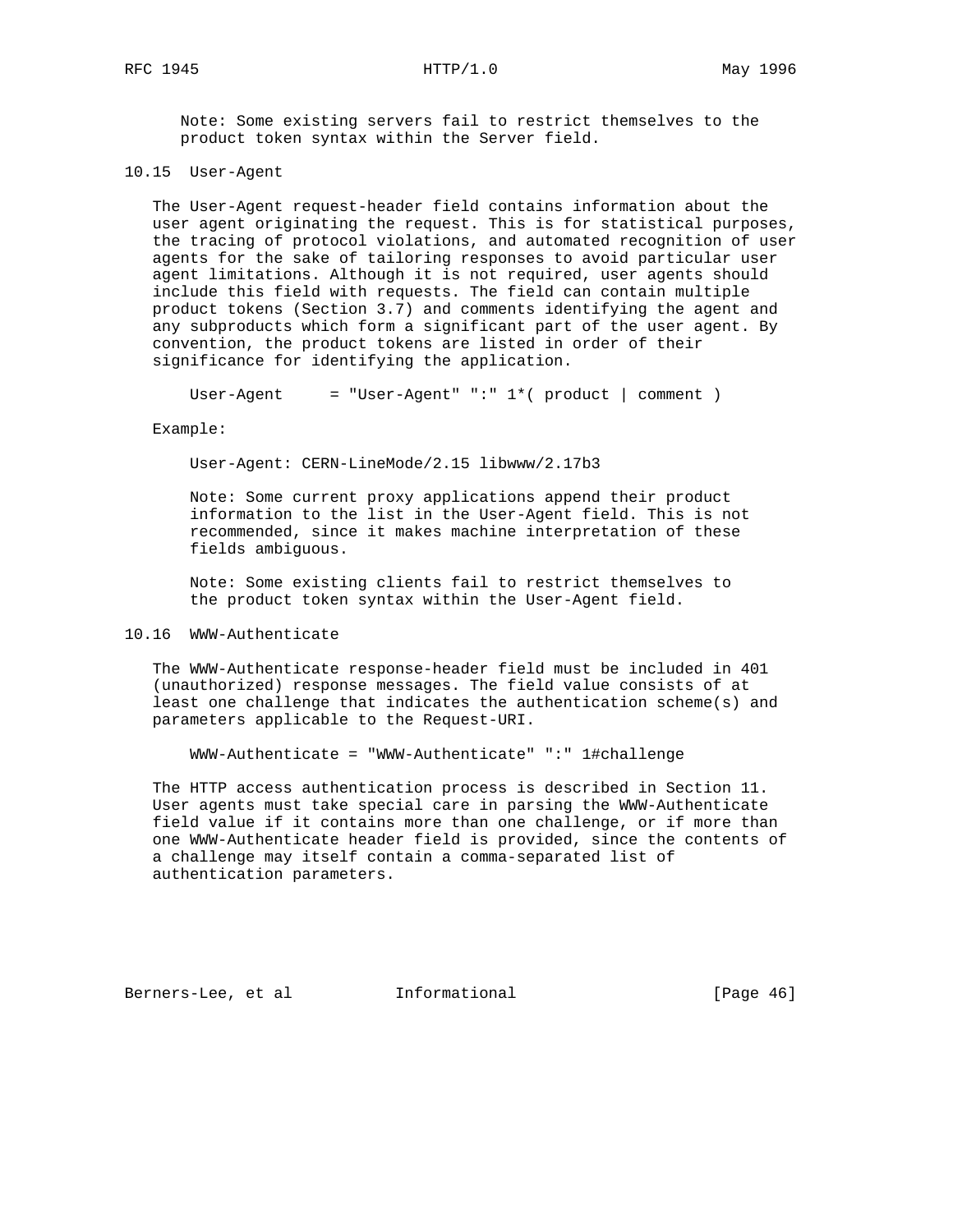# 11. Access Authentication

 HTTP provides a simple challenge-response authentication mechanism which may be used by a server to challenge a client request and by a client to provide authentication information. It uses an extensible, case-insensitive token to identify the authentication scheme, followed by a comma-separated list of attribute-value pairs which carry the parameters necessary for achieving authentication via that scheme.

 auth-scheme = token auth-param = token "=" quoted-string

 The 401 (unauthorized) response message is used by an origin server to challenge the authorization of a user agent. This response must include a WWW-Authenticate header field containing at least one challenge applicable to the requested resource.

| challenge            | $=$ auth-scheme $1*SP$ realm $*($ "," auth-param) |  |  |  |
|----------------------|---------------------------------------------------|--|--|--|
| realm<br>realm-value | = "realm" "=" realm-value<br>= quoted-string      |  |  |  |

 The realm attribute (case-insensitive) is required for all authentication schemes which issue a challenge. The realm value (case-sensitive), in combination with the canonical root URL of the server being accessed, defines the protection space. These realms allow the protected resources on a server to be partitioned into a set of protection spaces, each with its own authentication scheme and/or authorization database. The realm value is a string, generally assigned by the origin server, which may have additional semantics specific to the authentication scheme.

 A user agent that wishes to authenticate itself with a server- usually, but not necessarily, after receiving a 401 response--may do so by including an Authorization header field with the request. The Authorization field value consists of credentials containing the authentication information of the user agent for the realm of the resource being requested.

 credentials = basic-credentials | ( auth-scheme #auth-param )

 The domain over which credentials can be automatically applied by a user agent is determined by the protection space. If a prior request has been authorized, the same credentials may be reused for all other requests within that protection space for a period of time determined

Berners-Lee, et al informational [Page 47]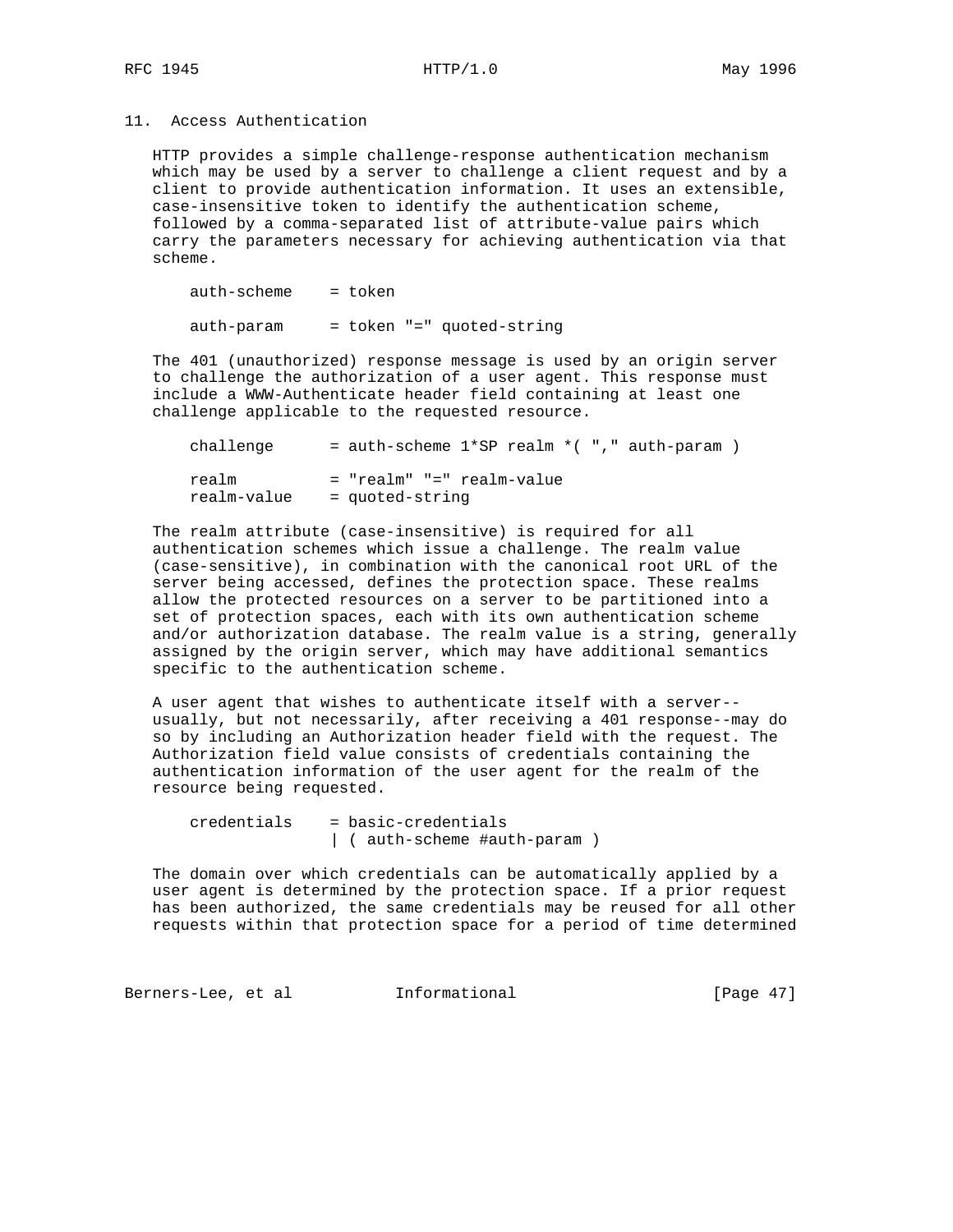by the authentication scheme, parameters, and/or user preference. Unless otherwise defined by the authentication scheme, a single protection space cannot extend outside the scope of its server.

 If the server does not wish to accept the credentials sent with a request, it should return a 403 (forbidden) response.

 The HTTP protocol does not restrict applications to this simple challenge-response mechanism for access authentication. Additional mechanisms may be used, such as encryption at the transport level or via message encapsulation, and with additional header fields specifying authentication information. However, these additional mechanisms are not defined by this specification.

 Proxies must be completely transparent regarding user agent authentication. That is, they must forward the WWW-Authenticate and Authorization headers untouched, and must not cache the response to a request containing Authorization. HTTP/1.0 does not provide a means for a client to be authenticated with a proxy.

### 11.1 Basic Authentication Scheme

 The "basic" authentication scheme is based on the model that the user agent must authenticate itself with a user-ID and a password for each realm. The realm value should be considered an opaque string which can only be compared for equality with other realms on that server. The server will authorize the request only if it can validate the user-ID and password for the protection space of the Request-URI. There are no optional authentication parameters.

 Upon receipt of an unauthorized request for a URI within the protection space, the server should respond with a challenge like the following:

WWW-Authenticate: Basic realm="WallyWorld"

 where "WallyWorld" is the string assigned by the server to identify the protection space of the Request-URI.

 To receive authorization, the client sends the user-ID and password, separated by a single colon (":") character, within a base64 [5] encoded string in the credentials.

basic-credentials = "Basic" SP basic-cookie

 basic-cookie = <base64 [5] encoding of userid-password, except not limited to 76 char/line>

Berners-Lee, et al informational [Page 48]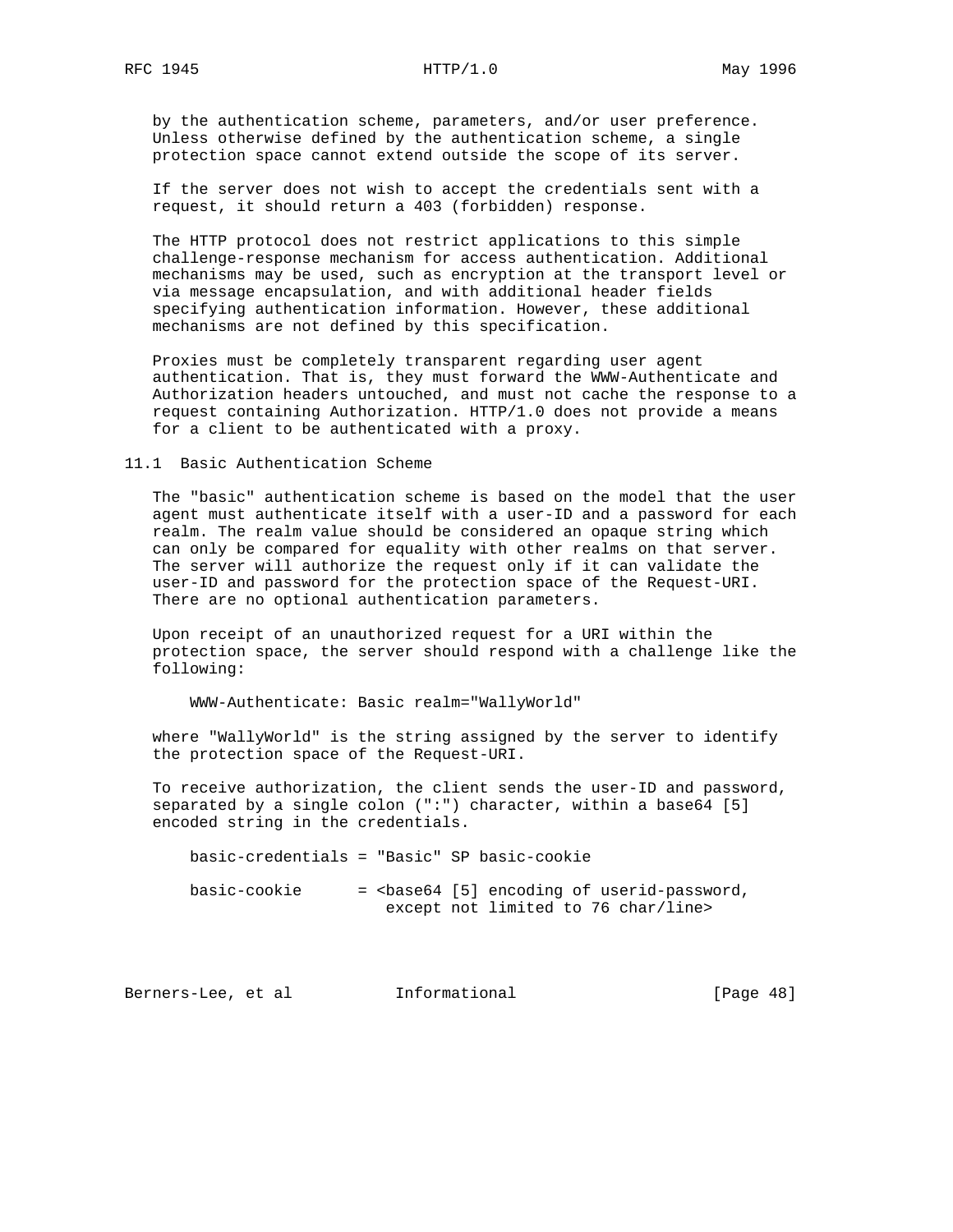userid-password = [ token ] ":" \*TEXT

 If the user agent wishes to send the user-ID "Aladdin" and password "open sesame", it would use the following header field:

Authorization: Basic QWxhZGRpbjpvcGVuIHNlc2FtZQ==

 The basic authentication scheme is a non-secure method of filtering unauthorized access to resources on an HTTP server. It is based on the assumption that the connection between the client and the server can be regarded as a trusted carrier. As this is not generally true on an open network, the basic authentication scheme should be used accordingly. In spite of this, clients should implement the scheme in order to communicate with servers that use it.

### 12. Security Considerations

 This section is meant to inform application developers, information providers, and users of the security limitations in HTTP/1.0 as described by this document. The discussion does not include definitive solutions to the problems revealed, though it does make some suggestions for reducing security risks.

12.1 Authentication of Clients

 As mentioned in Section 11.1, the Basic authentication scheme is not a secure method of user authentication, nor does it prevent the Entity-Body from being transmitted in clear text across the physical network used as the carrier. HTTP/1.0 does not prevent additional authentication schemes and encryption mechanisms from being employed to increase security.

## 12.2 Safe Methods

 The writers of client software should be aware that the software represents the user in their interactions over the Internet, and should be careful to allow the user to be aware of any actions they may take which may have an unexpected significance to themselves or others.

 In particular, the convention has been established that the GET and HEAD methods should never have the significance of taking an action other than retrieval. These methods should be considered "safe." This allows user agents to represent other methods, such as POST, in a special way, so that the user is made aware of the fact that a possibly unsafe action is being requested.

Berners-Lee, et al Informational [Page 49]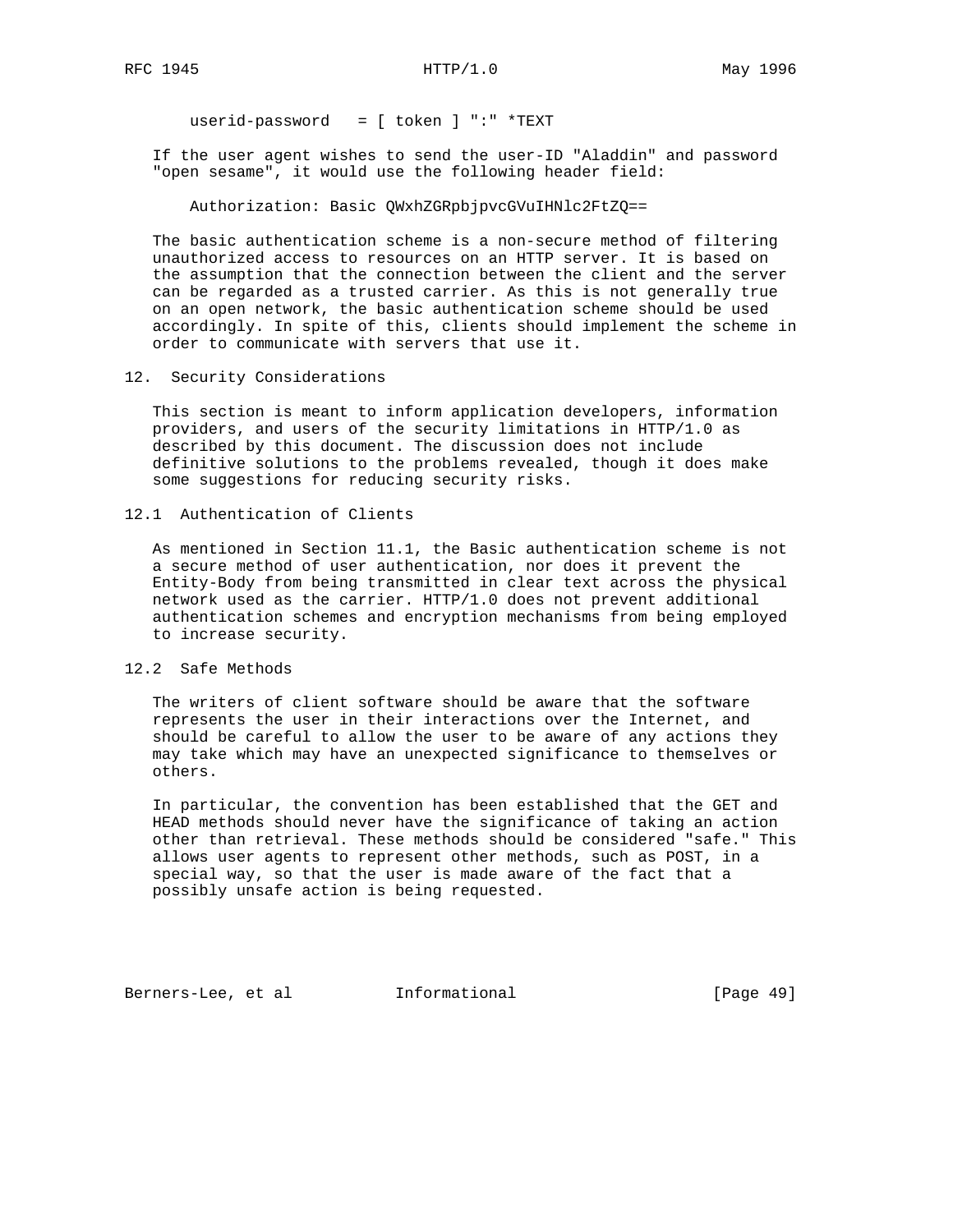Naturally, it is not possible to ensure that the server does not generate side-effects as a result of performing a GET request; in fact, some dynamic resources consider that a feature. The important distinction here is that the user did not request the side-effects, so therefore cannot be held accountable for them.

## 12.3 Abuse of Server Log Information

 A server is in the position to save personal data about a user's requests which may identify their reading patterns or subjects of interest. This information is clearly confidential in nature and its handling may be constrained by law in certain countries. People using the HTTP protocol to provide data are responsible for ensuring that such material is not distributed without the permission of any individuals that are identifiable by the published results.

12.4 Transfer of Sensitive Information

 Like any generic data transfer protocol, HTTP cannot regulate the content of the data that is transferred, nor is there any a priori method of determining the sensitivity of any particular piece of information within the context of any given request. Therefore, applications should supply as much control over this information as possible to the provider of that information. Three header fields are worth special mention in this context: Server, Referer and From.

 Revealing the specific software version of the server may allow the server machine to become more vulnerable to attacks against software that is known to contain security holes. Implementors should make the Server header field a configurable option.

 The Referer field allows reading patterns to be studied and reverse links drawn. Although it can be very useful, its power can be abused if user details are not separated from the information contained in the Referer. Even when the personal information has been removed, the Referer field may indicate a private document's URI whose publication would be inappropriate.

 The information sent in the From field might conflict with the user's privacy interests or their site's security policy, and hence it should not be transmitted without the user being able to disable, enable, and modify the contents of the field. The user must be able to set the contents of this field within a user preference or application defaults configuration.

 We suggest, though do not require, that a convenient toggle interface be provided for the user to enable or disable the sending of From and Referer information.

Berners-Lee, et al informational [Page 50]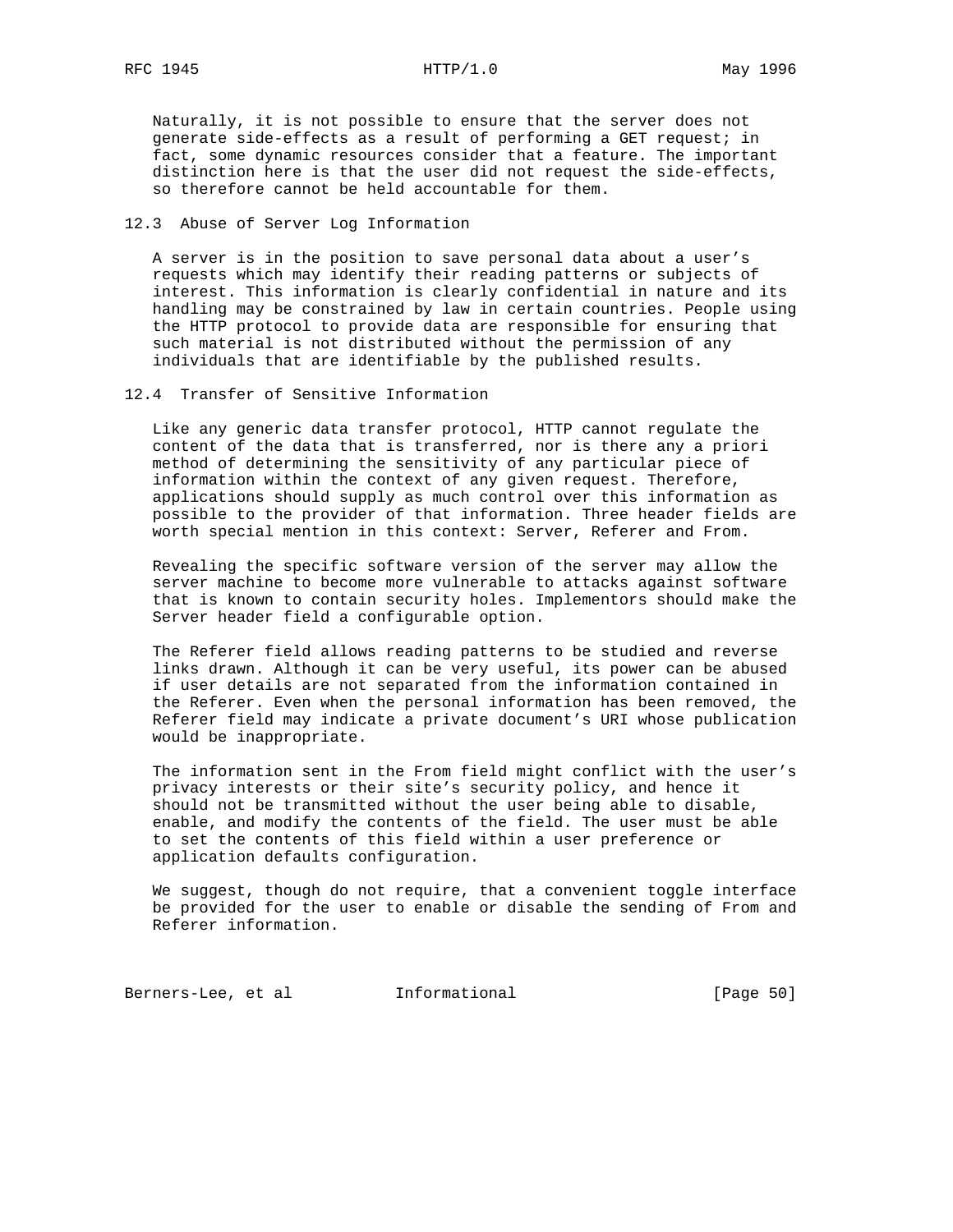# 12.5 Attacks Based On File and Path Names

 Implementations of HTTP origin servers should be careful to restrict the documents returned by HTTP requests to be only those that were intended by the server administrators. If an HTTP server translates HTTP URIs directly into file system calls, the server must take special care not to serve files that were not intended to be delivered to HTTP clients. For example, Unix, Microsoft Windows, and other operating systems use ".." as a path component to indicate a directory level above the current one. On such a system, an HTTP server must disallow any such construct in the Request-URI if it would otherwise allow access to a resource outside those intended to be accessible via the HTTP server. Similarly, files intended for reference only internally to the server (such as access control files, configuration files, and script code) must be protected from inappropriate retrieval, since they might contain sensitive information. Experience has shown that minor bugs in such HTTP server implementations have turned into security risks.

### 13. Acknowledgments

 This specification makes heavy use of the augmented BNF and generic constructs defined by David H. Crocker for RFC 822 [7]. Similarly, it reuses many of the definitions provided by Nathaniel Borenstein and Ned Freed for MIME [5]. We hope that their inclusion in this specification will help reduce past confusion over the relationship between HTTP/1.0 and Internet mail message formats.

 The HTTP protocol has evolved considerably over the past four years. It has benefited from a large and active developer community--the many people who have participated on the www-talk mailing list--and it is that community which has been most responsible for the success of HTTP and of the World-Wide Web in general. Marc Andreessen, Robert Cailliau, Daniel W. Connolly, Bob Denny, Jean-Francois Groff, Phillip M. Hallam-Baker, Hakon W. Lie, Ari Luotonen, Rob McCool, Lou Montulli, Dave Raggett, Tony Sanders, and Marc VanHeyningen deserve special recognition for their efforts in defining aspects of the protocol for early versions of this specification.

 Paul Hoffman contributed sections regarding the informational status of this document and Appendices C and D.

Berners-Lee, et al Informational [Page 51]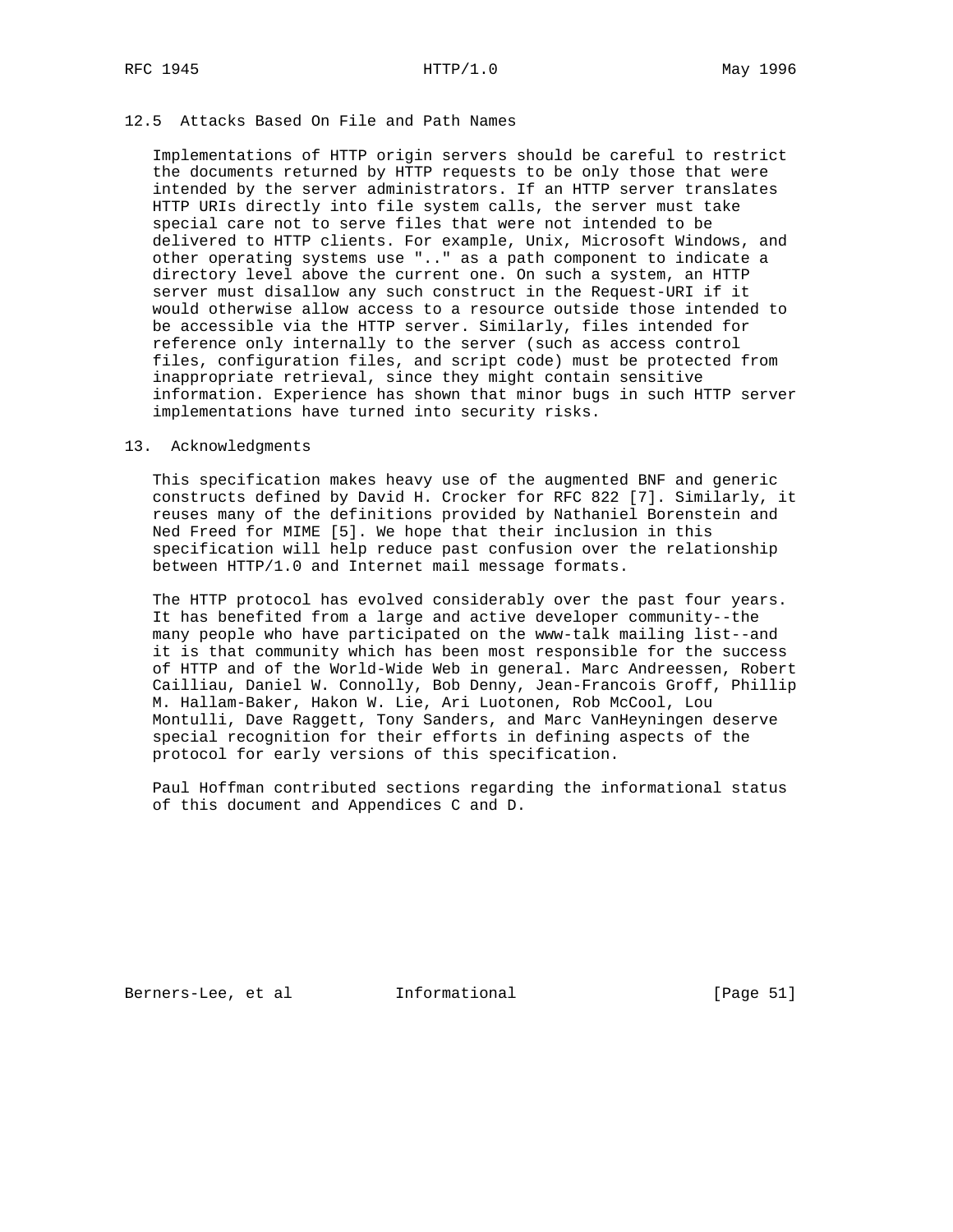This document has benefited greatly from the comments of all those participating in the HTTP-WG. In addition to those already mentioned, the following individuals have contributed to this specification:

| Gary Adams                  | Haral |
|-----------------------------|-------|
| Keith Ball                  | Brian |
| Paul Burchard               | Mauri |
| Mike Cowlishaw              | Roman |
| Michael A. Dolan            | John  |
| Jim Gettys                  | Marc  |
| Koen Holtman                | Alex  |
| Bob Jernigan                | Shel  |
| Martijn Koster              | Dave  |
| Daniel LaLiberte            | Paul  |
| Albert Lunde                | John  |
| Larry Masinter              | Mitra |
| Jeffrey Mogul               | Gavin |
| Bill Perry                  | Jeffr |
| Owen Rees                   | Luigi |
| David Robinson              | Marc  |
| Rich Salz                   | Jim S |
| Chuck Shotton               | Eric  |
| Simon E. Spero              | Rober |
| Francois Yergeau            | Mary  |
| Jean-Philippe Martin-Flatin |       |
|                             |       |

Harald Tveit Alvestrand Brian Behlendorf Maurizio Codogno Roman Czyborra John Franks Marc Hedlund Alex Hopmann Shel Kaphan Dave Kristol Paul Leach John C. Mallery Gavin Nicol Jeffrey Perry Luigi Rizzo Marc Salomon Jim Seidman Eric W. Sink Robert S. Thau Mary Ellen Zurko

### 14. References

- [1] Anklesaria, F., McCahill, M., Lindner, P., Johnson, D., Torrey, D., and B. Alberti, "The Internet Gopher Protocol: A Distributed Document Search and Retrieval Protocol", RFC 1436, University of Minnesota, March 1993.
- [2] Berners-Lee, T., "Universal Resource Identifiers in WWW: A Unifying Syntax for the Expression of Names and Addresses of Objects on the Network as used in the World-Wide Web", RFC 1630, CERN, June 1994.
- [3] Berners-Lee, T., and D. Connolly, "Hypertext Markup Language 2.0", RFC 1866, MIT/W3C, November 1995.
- [4] Berners-Lee, T., Masinter, L., and M. McCahill, "Uniform Resource Locators (URL)", RFC 1738, CERN, Xerox PARC, University of Minnesota, December 1994.

Berners-Lee, et al informational [Page 52]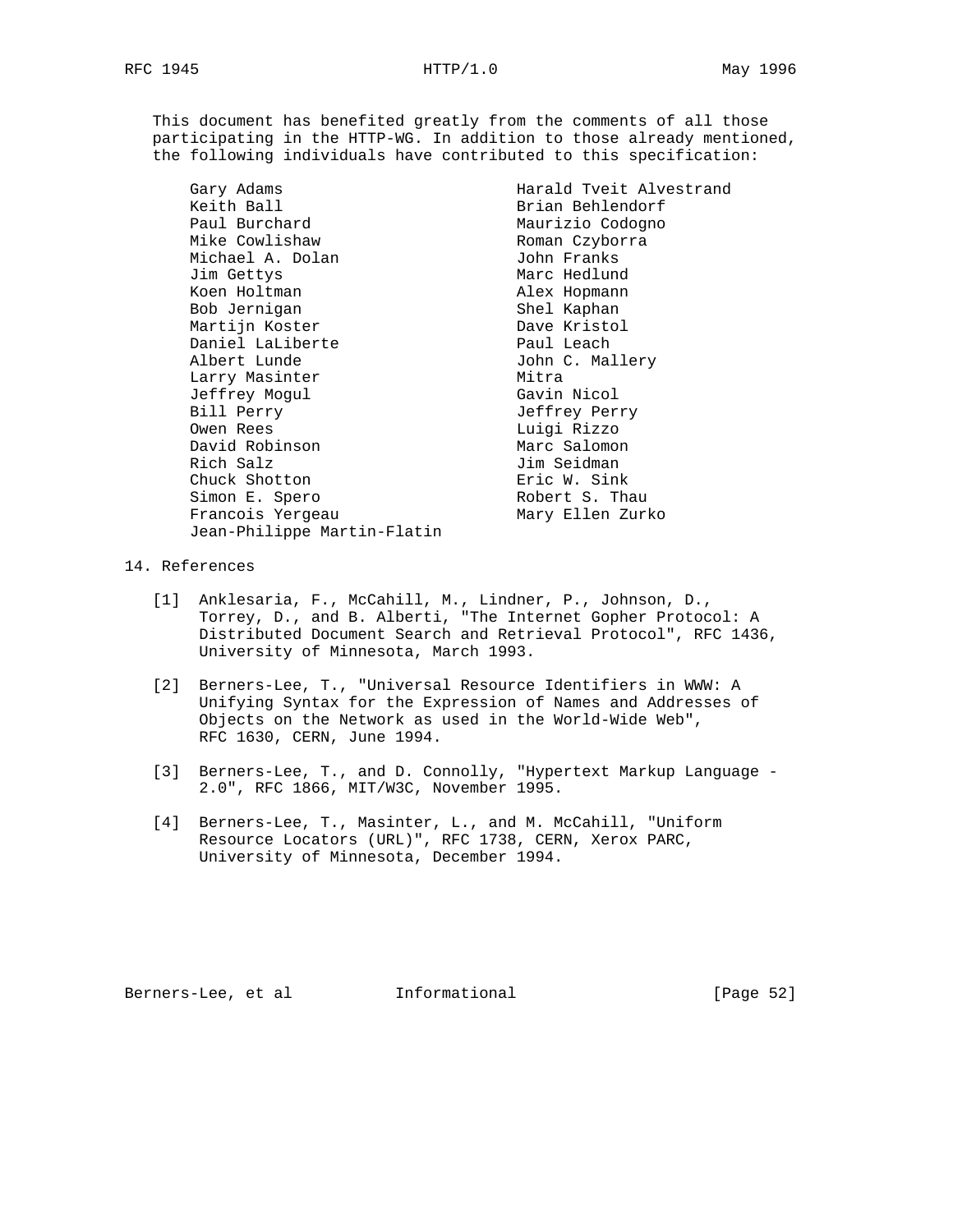- [5] Borenstein, N., and N. Freed, "MIME (Multipurpose Internet Mail Extensions) Part One: Mechanisms for Specifying and Describing the Format of Internet Message Bodies", RFC 1521, Bellcore, Innosoft, September 1993.
- [6] Braden, R., "Requirements for Internet hosts Application and Support", STD 3, RFC 1123, IETF, October 1989.
- [7] Crocker, D., "Standard for the Format of ARPA Internet Text Messages", STD 11, RFC 822, UDEL, August 1982.
- [8] F. Davis, B. Kahle, H. Morris, J. Salem, T. Shen, R. Wang, J. Sui, and M. Grinbaum. "WAIS Interface Protocol Prototype Functional Specification." (v1.5), Thinking Machines Corporation, April 1990.
- [9] Fielding, R., "Relative Uniform Resource Locators", RFC 1808, UC Irvine, June 1995.
- [10] Horton, M., and R. Adams, "Standard for interchange of USENET Messages", RFC 1036 (Obsoletes RFC 850), AT&T Bell Laboratories, Center for Seismic Studies, December 1987.
- [11] Kantor, B., and P. Lapsley, "Network News Transfer Protocol: A Proposed Standard for the Stream-Based Transmission of News", RFC 977, UC San Diego, UC Berkeley, February 1986.
- [12] Postel, J., "Simple Mail Transfer Protocol." STD 10, RFC 821, USC/ISI, August 1982.
- [13] Postel, J., "Media Type Registration Procedure." RFC 1590, USC/ISI, March 1994.
- [14] Postel, J., and J. Reynolds, "File Transfer Protocol (FTP)", STD 9, RFC 959, USC/ISI, October 1985.
- [15] Reynolds, J., and J. Postel, "Assigned Numbers", STD 2, RFC 1700, USC/ISI, October 1994.
- [16] Sollins, K., and L. Masinter, "Functional Requirements for Uniform Resource Names", RFC 1737, MIT/LCS, Xerox Corporation, December 1994.
- [17] US-ASCII. Coded Character Set 7-Bit American Standard Code for Information Interchange. Standard ANSI X3.4-1986, ANSI, 1986.

Berners-Lee, et al informational [Page 53]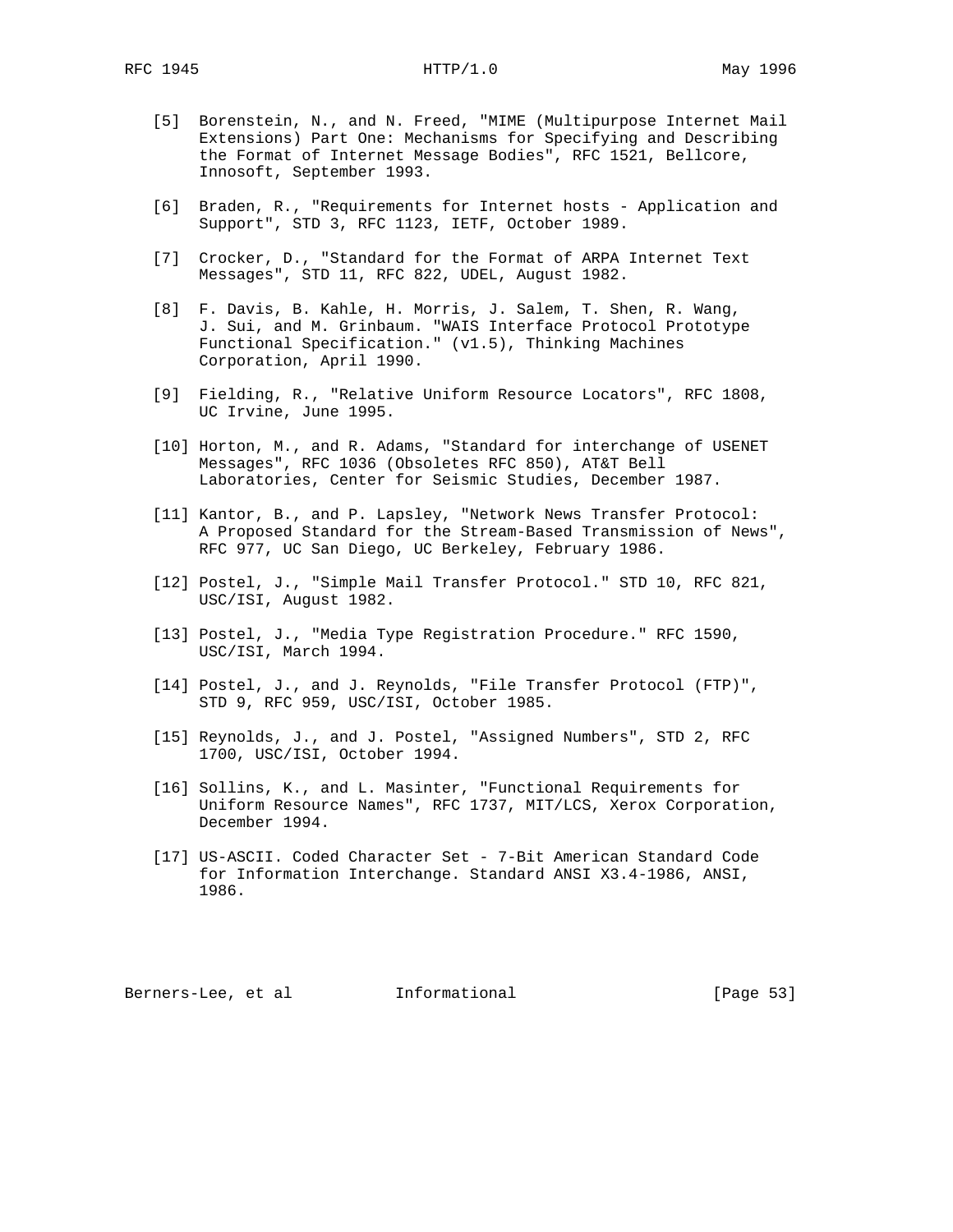[18] ISO-8859. International Standard -- Information Processing -- 8-bit Single-Byte Coded Graphic Character Sets -- Part 1: Latin alphabet No. 1, ISO 8859-1:1987. Part 2: Latin alphabet No. 2, ISO 8859-2, 1987. Part 3: Latin alphabet No. 3, ISO 8859-3, 1988. Part 4: Latin alphabet No. 4, ISO 8859-4, 1988. Part 5: Latin/Cyrillic alphabet, ISO 8859-5, 1988. Part 6: Latin/Arabic alphabet, ISO 8859-6, 1987. Part 7: Latin/Greek alphabet, ISO 8859-7, 1987. Part 8: Latin/Hebrew alphabet, ISO 8859-8, 1988. Part 9: Latin alphabet No. 5, ISO 8859-9, 1990. 15. Authors' Addresses Tim Berners-Lee Director, W3 Consortium MIT Laboratory for Computer Science 545 Technology Square Cambridge, MA 02139, U.S.A. Fax: +1 (617) 258 8682 EMail: timbl@w3.org Roy T. Fielding Department of Information and Computer Science University of California Irvine, CA 92717-3425, U.S.A. Fax: +1 (714) 824-4056 EMail: fielding@ics.uci.edu Henrik Frystyk Nielsen W3 Consortium MIT Laboratory for Computer Science 545 Technology Square Cambridge, MA 02139, U.S.A.

 Fax: +1 (617) 258 8682 EMail: frystyk@w3.org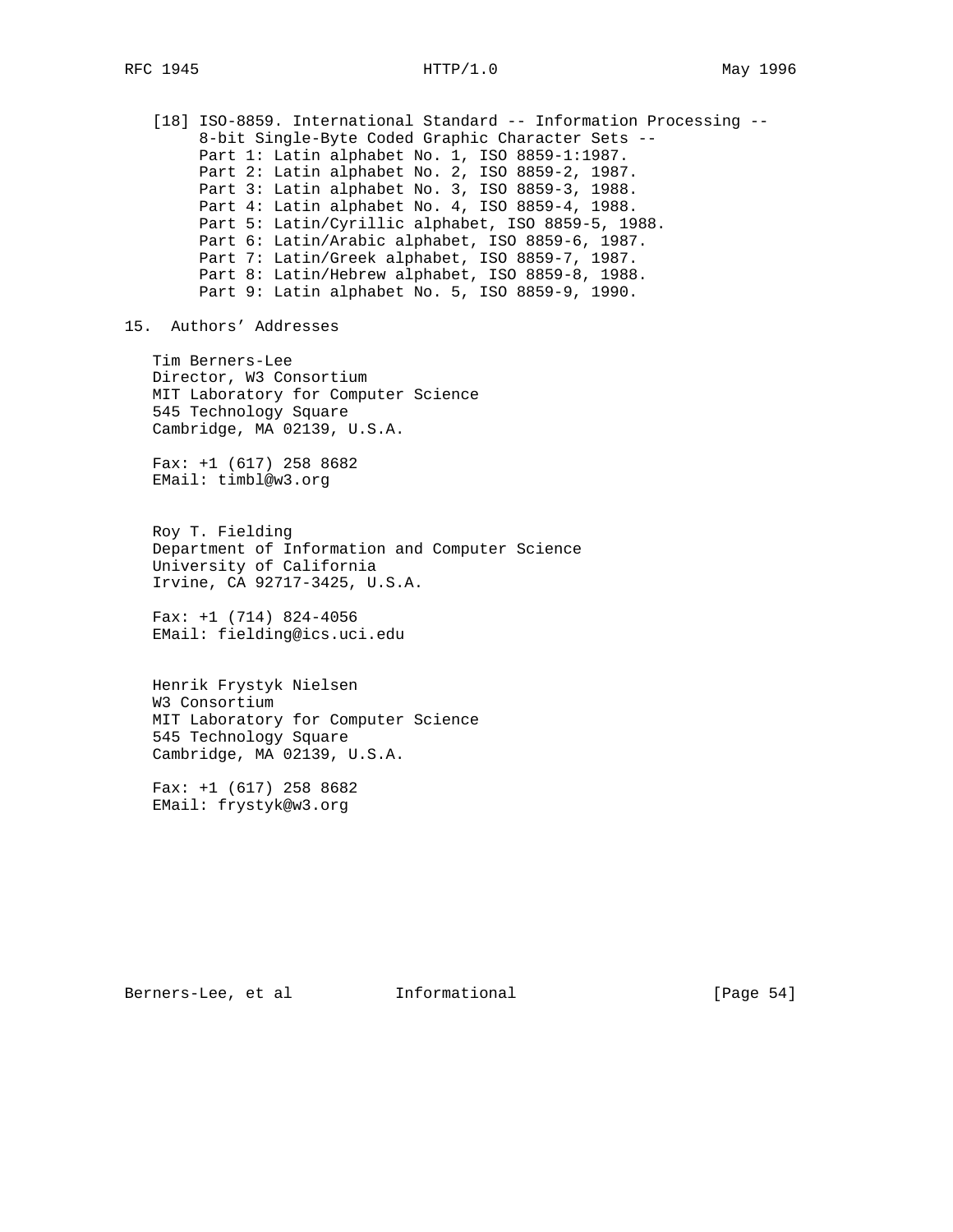Appendices

 These appendices are provided for informational reasons only -- they do not form a part of the HTTP/1.0 specification.

A. Internet Media Type message/http

 In addition to defining the HTTP/1.0 protocol, this document serves as the specification for the Internet media type "message/http". The following is to be registered with IANA [13].

 Media Type name: message Media subtype name: http Required parameters: none Optional parameters: version, msgtype version: The HTTP-Version number of the enclosed message (e.g., "1.0"). If not present, the version can be determined from the first line of the body. msgtype: The message type -- "request" or "response". If not present, the type can be determined from the first line of the body.

 Encoding considerations: only "7bit", "8bit", or "binary" are permitted

Security considerations: none

B. Tolerant Applications

 Although this document specifies the requirements for the generation of HTTP/1.0 messages, not all applications will be correct in their implementation. We therefore recommend that operational applications be tolerant of deviations whenever those deviations can be interpreted unambiguously.

 Clients should be tolerant in parsing the Status-Line and servers tolerant when parsing the Request-Line. In particular, they should accept any amount of SP or HT characters between fields, even though only a single SP is required.

 The line terminator for HTTP-header fields is the sequence CRLF. However, we recommend that applications, when parsing such headers, recognize a single LF as a line terminator and ignore the leading CR.

Berners-Lee, et al Informational [Page 55]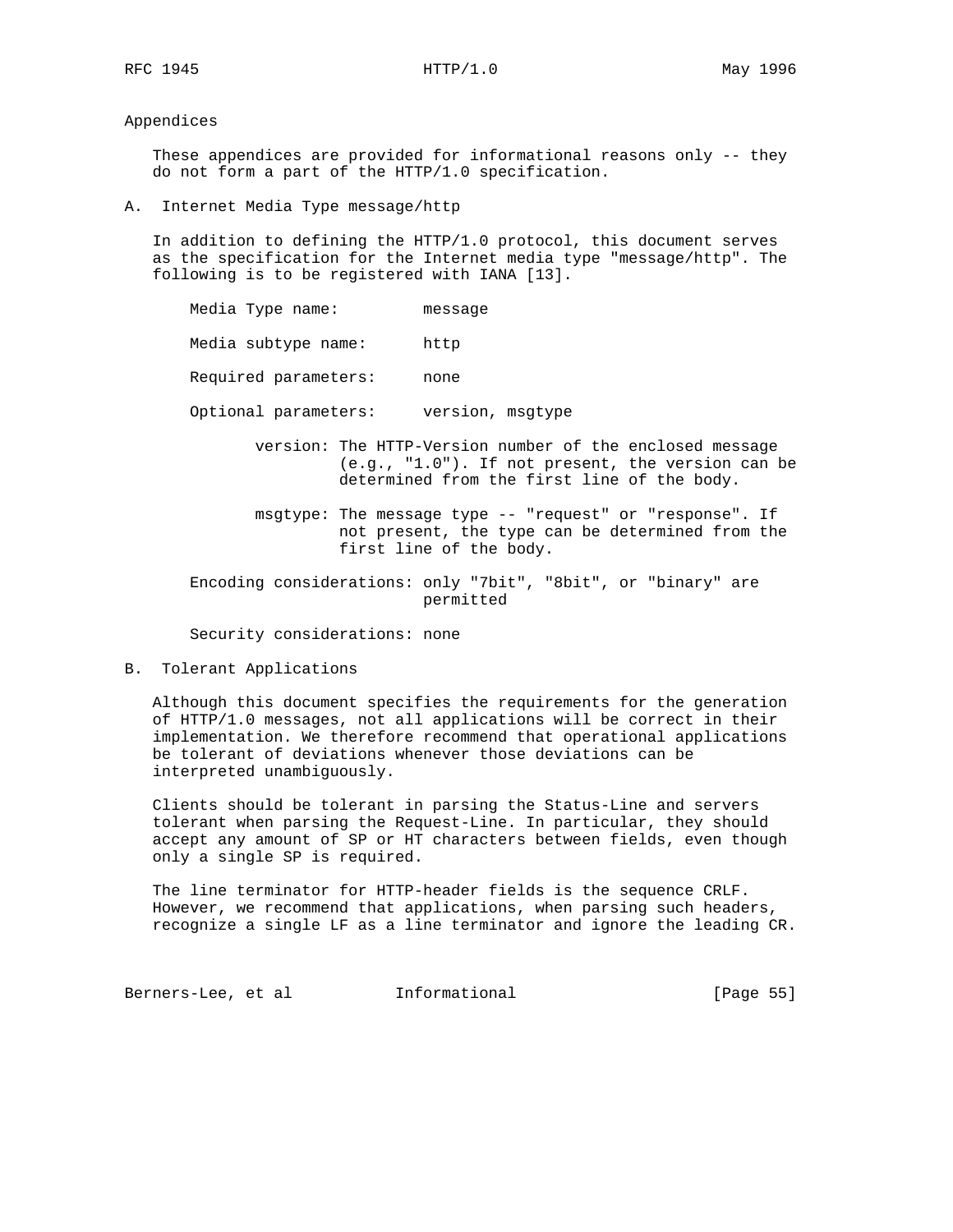### RFC 1945 HTTP/1.0 May 1996

## C. Relationship to MIME

 HTTP/1.0 uses many of the constructs defined for Internet Mail (RFC 822 [7]) and the Multipurpose Internet Mail Extensions (MIME [5]) to allow entities to be transmitted in an open variety of representations and with extensible mechanisms. However, RFC 1521 discusses mail, and HTTP has a few features that are different than those described in RFC 1521. These differences were carefully chosen to optimize performance over binary connections, to allow greater freedom in the use of new media types, to make date comparisons easier, and to acknowledge the practice of some early HTTP servers and clients.

 At the time of this writing, it is expected that RFC 1521 will be revised. The revisions may include some of the practices found in HTTP/1.0 but not in RFC 1521.

 This appendix describes specific areas where HTTP differs from RFC 1521. Proxies and gateways to strict MIME environments should be aware of these differences and provide the appropriate conversions where necessary. Proxies and gateways from MIME environments to HTTP also need to be aware of the differences because some conversions may be required.

## C.1 Conversion to Canonical Form

 RFC 1521 requires that an Internet mail entity be converted to canonical form prior to being transferred, as described in Appendix G of RFC 1521 [5]. Section 3.6.1 of this document describes the forms allowed for subtypes of the "text" media type when transmitted over HTTP.

 RFC 1521 requires that content with a Content-Type of "text" represent line breaks as CRLF and forbids the use of CR or LF outside of line break sequences. HTTP allows CRLF, bare CR, and bare LF to indicate a line break within text content when a message is transmitted over HTTP.

 Where it is possible, a proxy or gateway from HTTP to a strict RFC 1521 environment should translate all line breaks within the text media types described in Section 3.6.1 of this document to the RFC 1521 canonical form of CRLF. Note, however, that this may be complicated by the presence of a Content-Encoding and by the fact that HTTP allows the use of some character sets which do not use octets 13 and 10 to represent CR and LF, as is the case for some multi-byte character sets.

Berners-Lee, et al Informational [Page 56]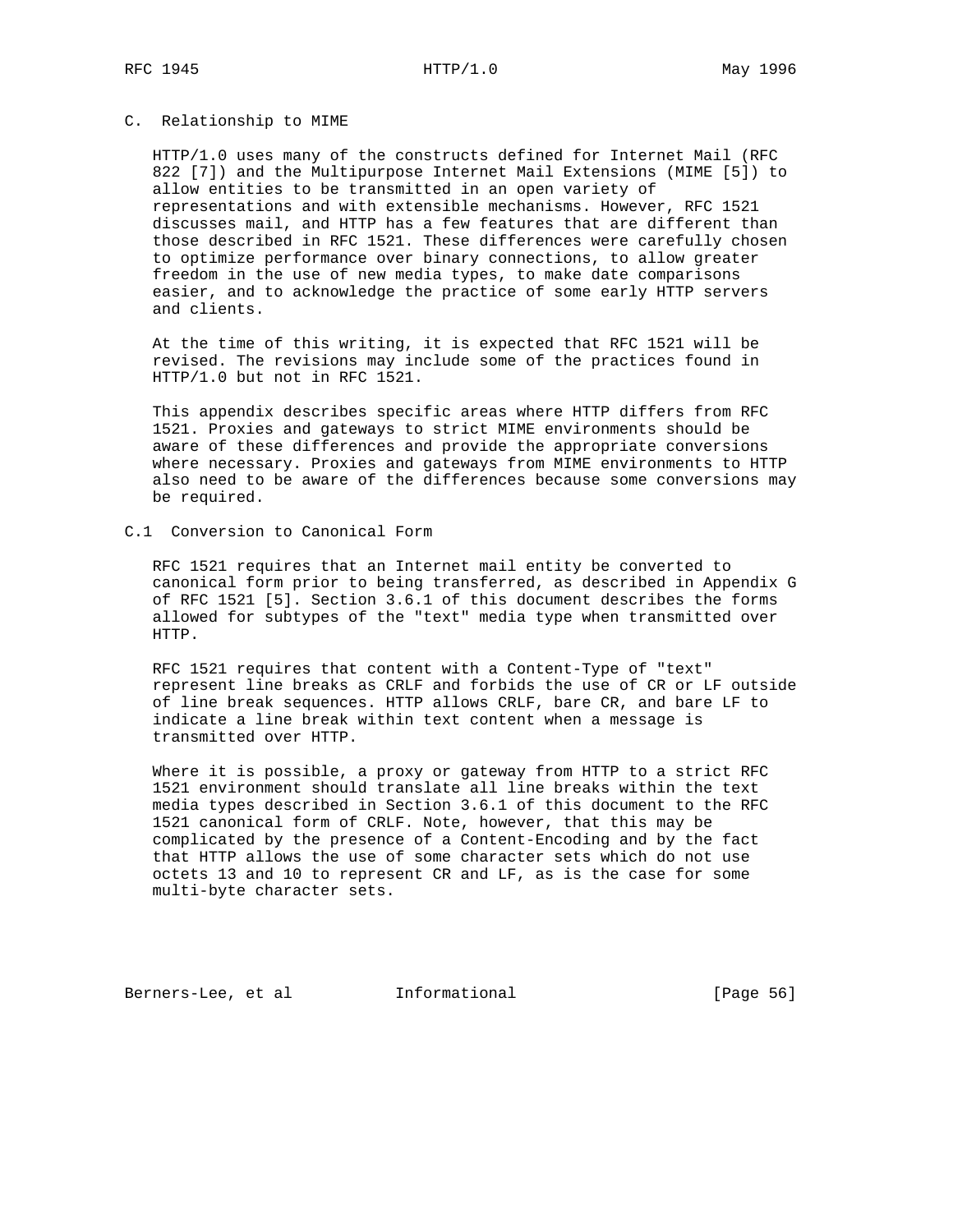# C.2 Conversion of Date Formats

 HTTP/1.0 uses a restricted set of date formats (Section 3.3) to simplify the process of date comparison. Proxies and gateways from other protocols should ensure that any Date header field present in a message conforms to one of the HTTP/1.0 formats and rewrite the date if necessary.

## C.3 Introduction of Content-Encoding

 RFC 1521 does not include any concept equivalent to HTTP/1.0's Content-Encoding header field. Since this acts as a modifier on the media type, proxies and gateways from HTTP to MIME-compliant protocols must either change the value of the Content-Type header field or decode the Entity-Body before forwarding the message. (Some experimental applications of Content-Type for Internet mail have used a media-type parameter of ";conversions=<content-coding>" to perform an equivalent function as Content-Encoding. However, this parameter is not part of RFC 1521.)

### C.4 No Content-Transfer-Encoding

 HTTP does not use the Content-Transfer-Encoding (CTE) field of RFC 1521. Proxies and gateways from MIME-compliant protocols to HTTP must remove any non-identity CTE ("quoted-printable" or "base64") encoding prior to delivering the response message to an HTTP client.

 Proxies and gateways from HTTP to MIME-compliant protocols are responsible for ensuring that the message is in the correct format and encoding for safe transport on that protocol, where "safe transport" is defined by the limitations of the protocol being used. Such a proxy or gateway should label the data with an appropriate Content-Transfer-Encoding if doing so will improve the likelihood of safe transport over the destination protocol.

C.5 HTTP Header Fields in Multipart Body-Parts

 In RFC 1521, most header fields in multipart body-parts are generally ignored unless the field name begins with "Content-". In HTTP/1.0, multipart body-parts may contain any HTTP header fields which are significant to the meaning of that part.

## D. Additional Features

 This appendix documents protocol elements used by some existing HTTP implementations, but not consistently and correctly across most HTTP/1.0 applications. Implementors should be aware of these features, but cannot rely upon their presence in, or interoperability

Berners-Lee, et al **Informational** [Page 57]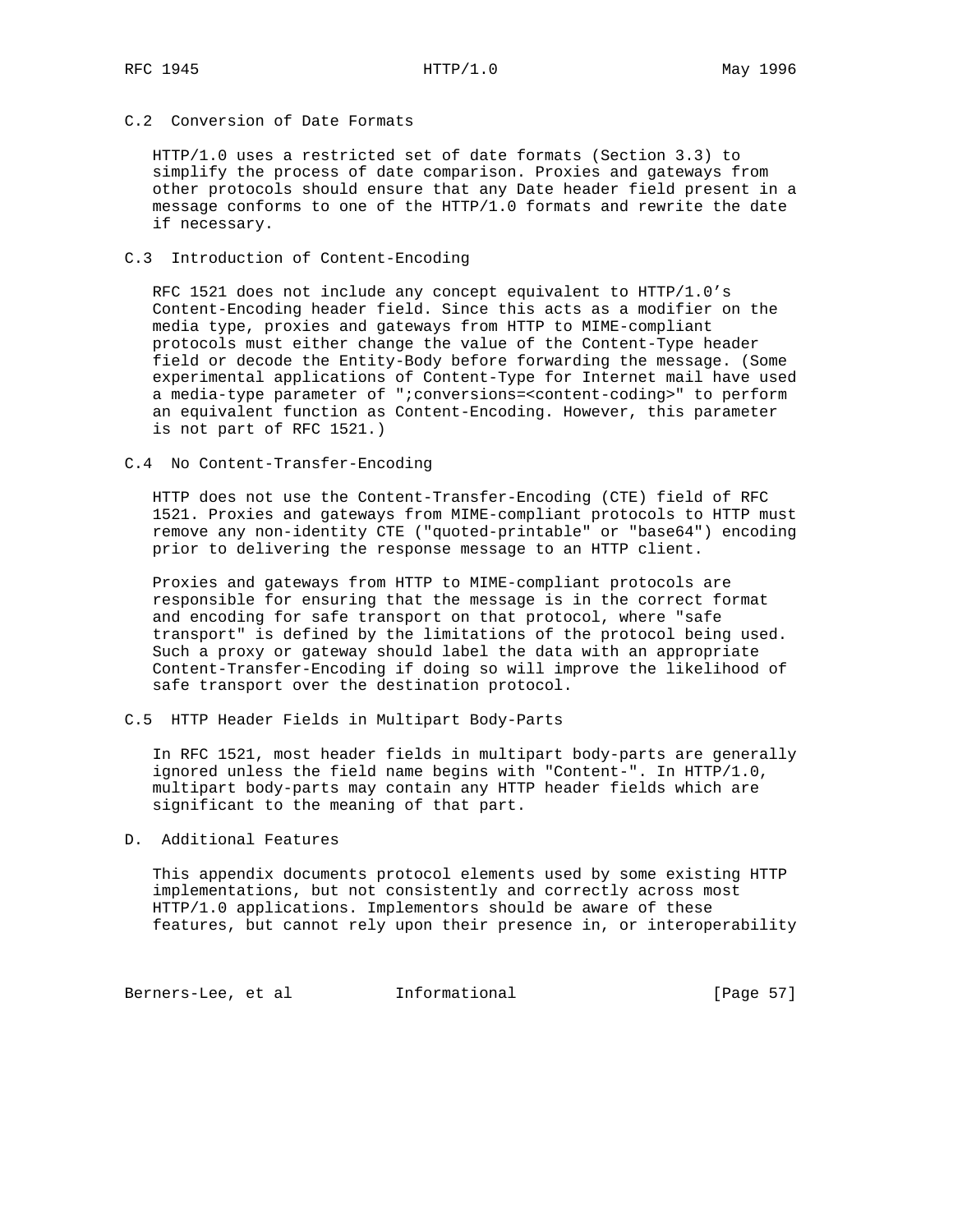with, other HTTP/1.0 applications.

D.1 Additional Request Methods

### D.1.1 PUT

 The PUT method requests that the enclosed entity be stored under the supplied Request-URI. If the Request-URI refers to an already existing resource, the enclosed entity should be considered as a modified version of the one residing on the origin server. If the Request-URI does not point to an existing resource, and that URI is capable of being defined as a new resource by the requesting user agent, the origin server can create the resource with that URI.

 The fundamental difference between the POST and PUT requests is reflected in the different meaning of the Request-URI. The URI in a POST request identifies the resource that will handle the enclosed entity as data to be processed. That resource may be a data-accepting process, a gateway to some other protocol, or a separate entity that accepts annotations. In contrast, the URI in a PUT request identifies the entity enclosed with the request -- the user agent knows what URI is intended and the server should not apply the request to some other resource.

D.1.2 DELETE

 The DELETE method requests that the origin server delete the resource identified by the Request-URI.

D.1.3 LINK

 The LINK method establishes one or more Link relationships between the existing resource identified by the Request-URI and other existing resources.

D.1.4 UNLINK

 The UNLINK method removes one or more Link relationships from the existing resource identified by the Request-URI.

D.2 Additional Header Field Definitions

### D.2.1 Accept

 The Accept request-header field can be used to indicate a list of media ranges which are acceptable as a response to the request. The asterisk "\*" character is used to group media types into ranges, with "\*/\*" indicating all media types and "type/\*" indicating all subtypes

Berners-Lee, et al informational [Page 58]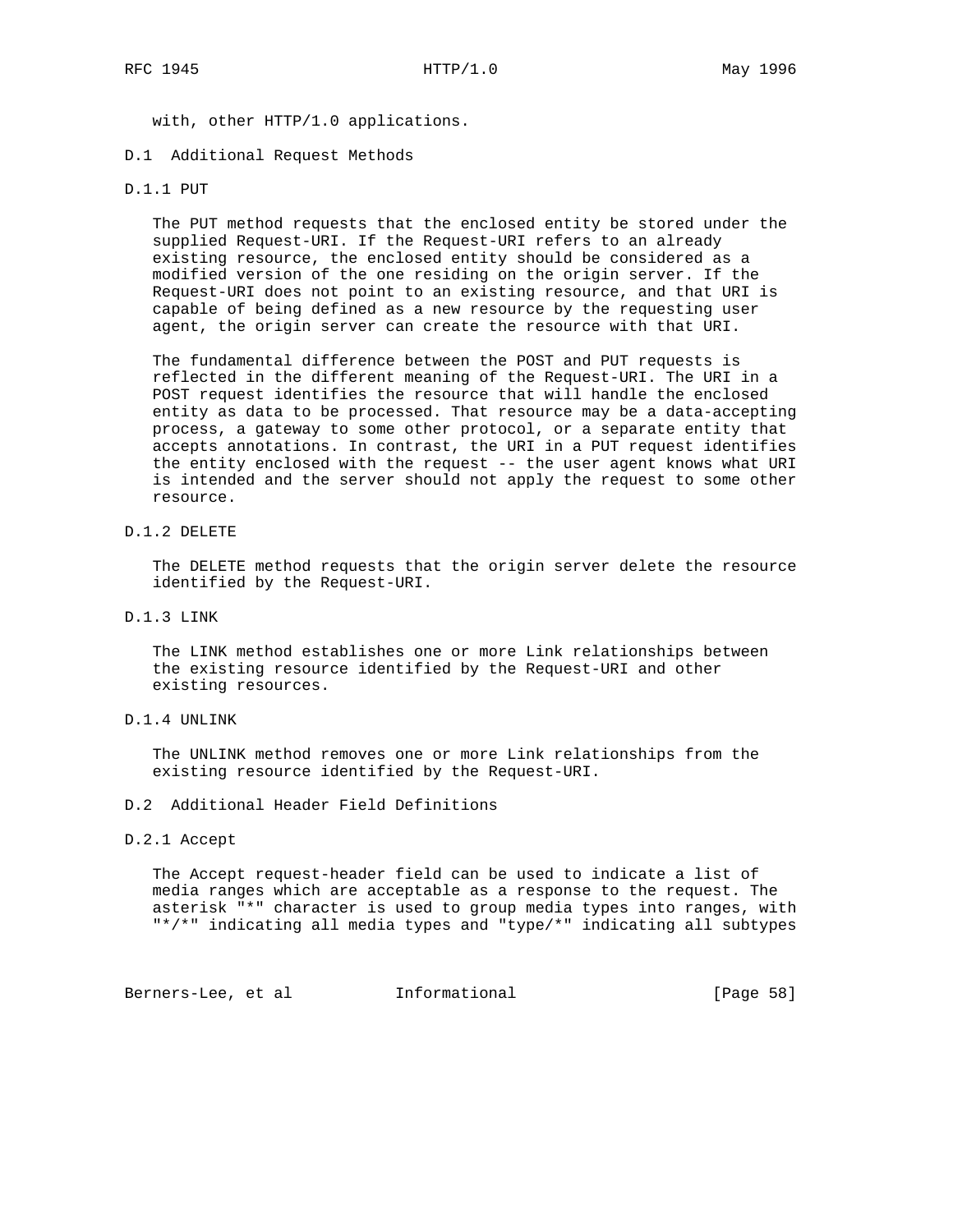of that type. The set of ranges given by the client should represent what types are acceptable given the context of the request.

D.2.2 Accept-Charset

 The Accept-Charset request-header field can be used to indicate a list of preferred character sets other than the default US-ASCII and ISO-8859-1. This field allows clients capable of understanding more comprehensive or special-purpose character sets to signal that capability to a server which is capable of representing documents in those character sets.

D.2.3 Accept-Encoding

 The Accept-Encoding request-header field is similar to Accept, but restricts the content-coding values which are acceptable in the response.

D.2.4 Accept-Language

 The Accept-Language request-header field is similar to Accept, but restricts the set of natural languages that are preferred as a response to the request.

D.2.5 Content-Language

 The Content-Language entity-header field describes the natural language(s) of the intended audience for the enclosed entity. Note that this may not be equivalent to all the languages used within the entity.

D.2.6 Link

 The Link entity-header field provides a means for describing a relationship between the entity and some other resource. An entity may include multiple Link values. Links at the metainformation level typically indicate relationships like hierarchical structure and navigation paths.

## D.2.7 MIME-Version

 HTTP messages may include a single MIME-Version general-header field to indicate what version of the MIME protocol was used to construct the message. Use of the MIME-Version header field, as defined by RFC 1521 [5], should indicate that the message is MIME-conformant. Unfortunately, some older HTTP/1.0 servers send it indiscriminately, and thus this field should be ignored.

Berners-Lee, et al **Informational** [Page 59]